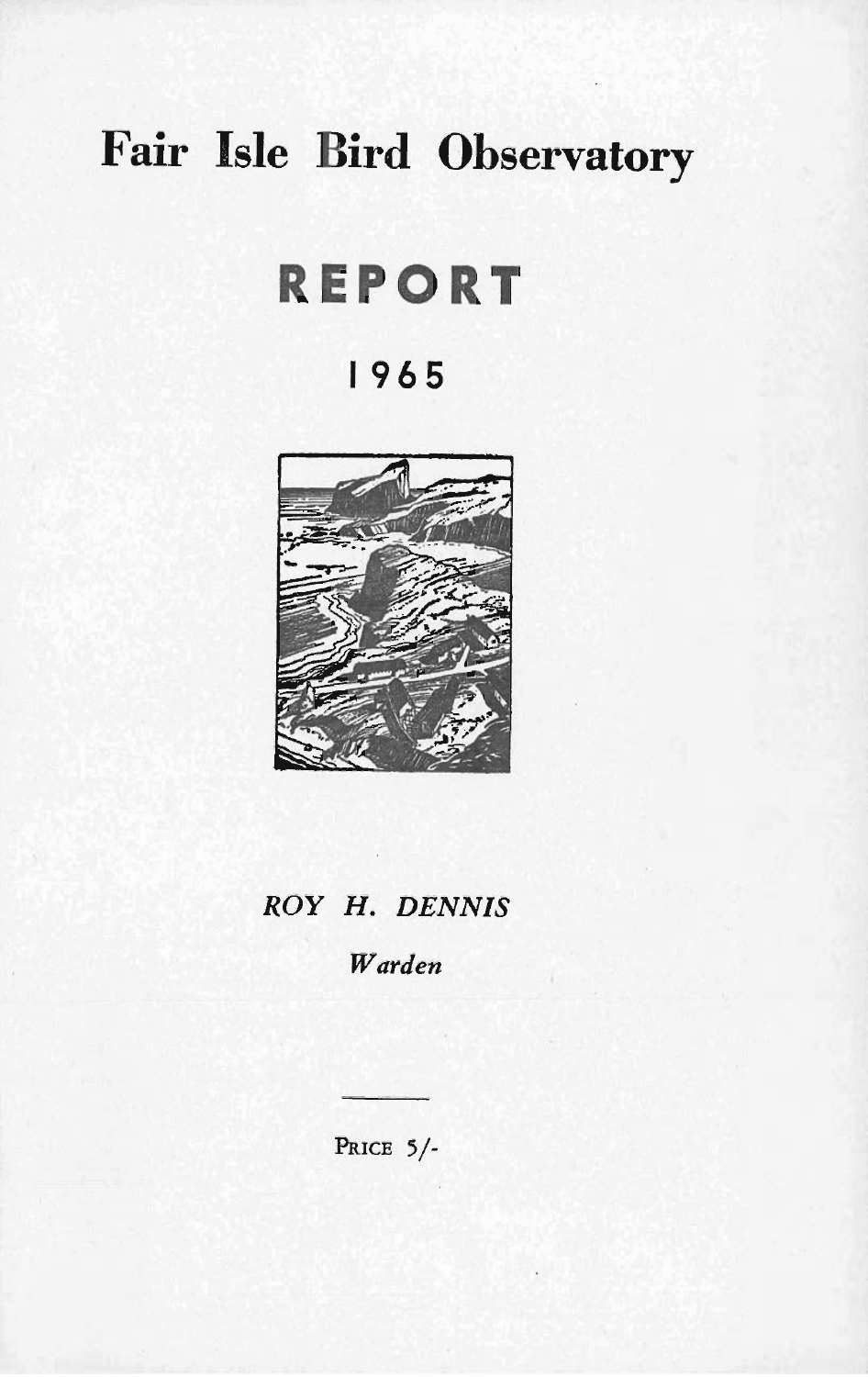## *Fair Isle Bird Observatory Trust*

 $Trustees$ 

\*Mr D. G. Andrew; Dr John Berry; \*Mr A. G. S. Bryson; Dr James W. Campbell; \*Sir Charles G. Connell; Dr F. Fraser Darling; \*Dr W. J. Eggeling; Mr James Fisher; Cmdr. Sir G. Hughes-Onslow, R.N.; Mr. G. T. Kay; \*Professor M. F. M. Meikl ejo hn; Col. R. Meinertzhagen; Mr E. M. Nicholson; Dr Ian D. Pennie; Mr Peter Scott; Mr P. J. Sellar; \*Mr Peter Slater; Sir A. Landsborough Thomson; \*Mrs Irene Waterston ; \*Professor V. C. Wynne-Edwards.

*Chairman-\*Sir* Arthur B. Duncan.

Hon. Secretary-\*Mr George Waterston, 21 Regent Terr., Edinburgh, 7.

*Hon. Treasurer-\*Mr* Ian R. Pitman, 48 Castle Street, Edinburgh. 2. \*denotes Member of Executive Committee.

*Warden*-Mr Roy H. Dennis, The Bird Observatory, Fair Isle, Shetland. (Tel. Fair Isle 8).

Solicitors-J. & F. Anderson, W.S., 48 Castle Street, Edinburgh, 2.

*Auditors* Lindsay, Jamieson and Haldane, CA., 24 St Andrew Square, Edinburgh.

*Ban/cers-The* Bank of Scotland, 64 George Street, Edinburgh, 2.

ANNUAL SUBSCRIPTION - Friend of Fair Isle - ONE GUINEA.

Please support by Donation or Legacy-

**THE FAIR ISLE BIRD OBSERVATORY ENDOWMENT FUND.** 

With the generous help of the Pilgrim Trust, the Observatory Trustees have established an Endowment Fund for Ornithology and Bird Preser-vation in Scotland. The objects are-To establish the Fair Isle Bird Observatory on a permanent financial basis; to extend Fair Isle research methods to other stations in Scotland; and finally to develop Bird Sanctuaries and Bird Protection in general.

Capital subscribed to. the Fund will be held as a permanent Endowment by the Trustees and cannot be spent. Income from the Fund will be carefully used by the Bird Observatory Executive Committee in keeping with the above objects.

Please write to the Hon. Secretary for particulars.

GEORGE WATERSTON, *Hon. Secretary.* 

21 Regent Terrace. Edinburgh, 7.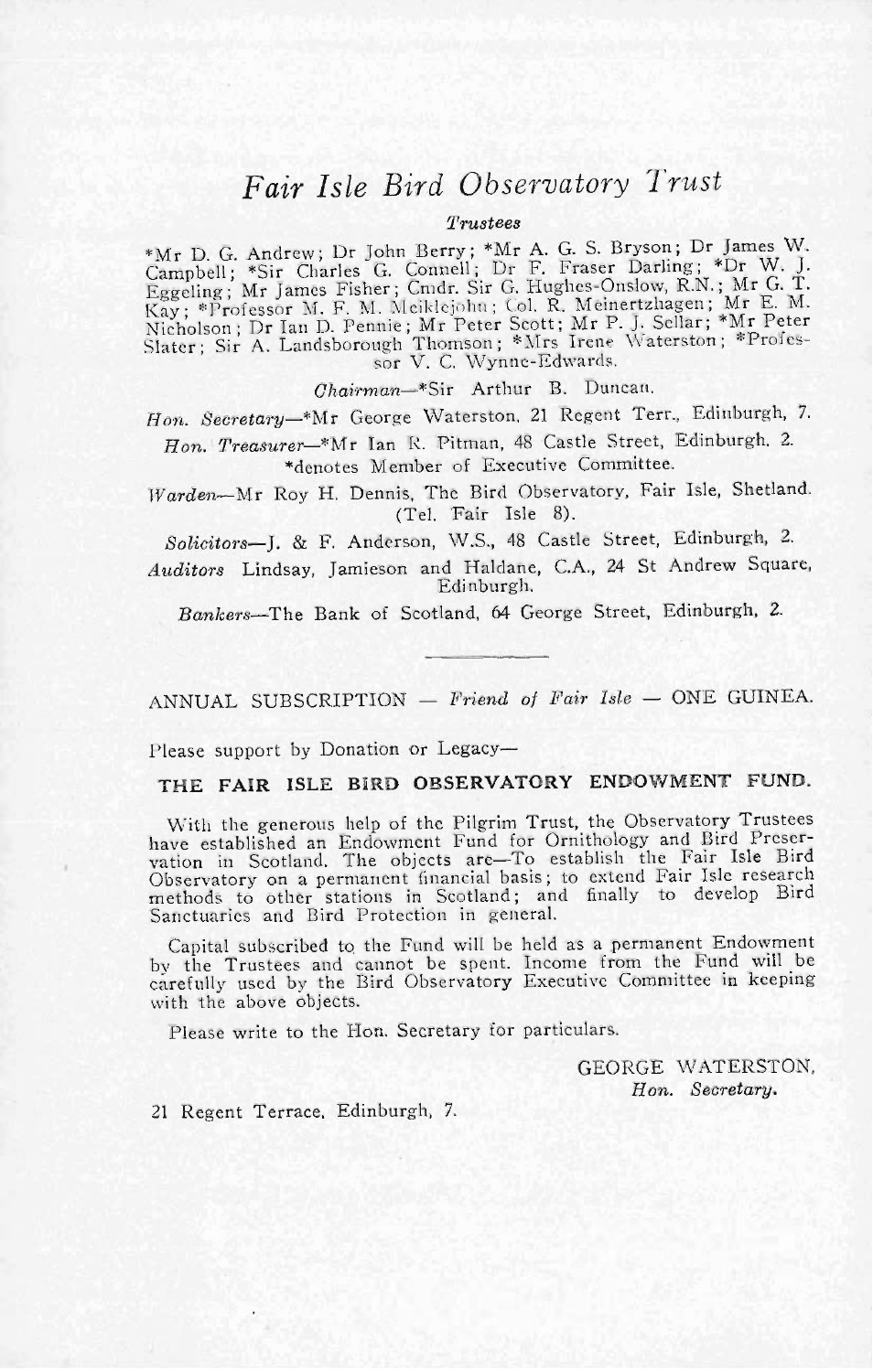# **Foreword**

**BOTH** climatically and ornithologically Fair Isle enjoyed a remarkably fine year. It is really staggering that four new species of birds for the island's list should turn up in one year on an island that has been so well worked for so long.

Although the number of human visitors did not match the season, there is one aspect about their activities to which I would like to draw attention and that is the instruction they receive on identification and ringing techniques. (See p. 10 "Fieldwork").

In past years these Forewords have stressed the considerable contribution that successive wardens have made to the better understanding of migration and other facets of ornithological knowledge. We have stressed too the contribution that has been made to the economy of the isle. Perhaps we have not drawn adequate attention to the really important, if specialised, educational contribution that has been made by teaching and demonstrating modern field techniques to visiting naturalists both young and old. There can be few, if any, places indeed in Britain where this better done, and certainly none in such exciting and attractive surroundings.

> ARTHUR B. DUNCAN, *Chairman.*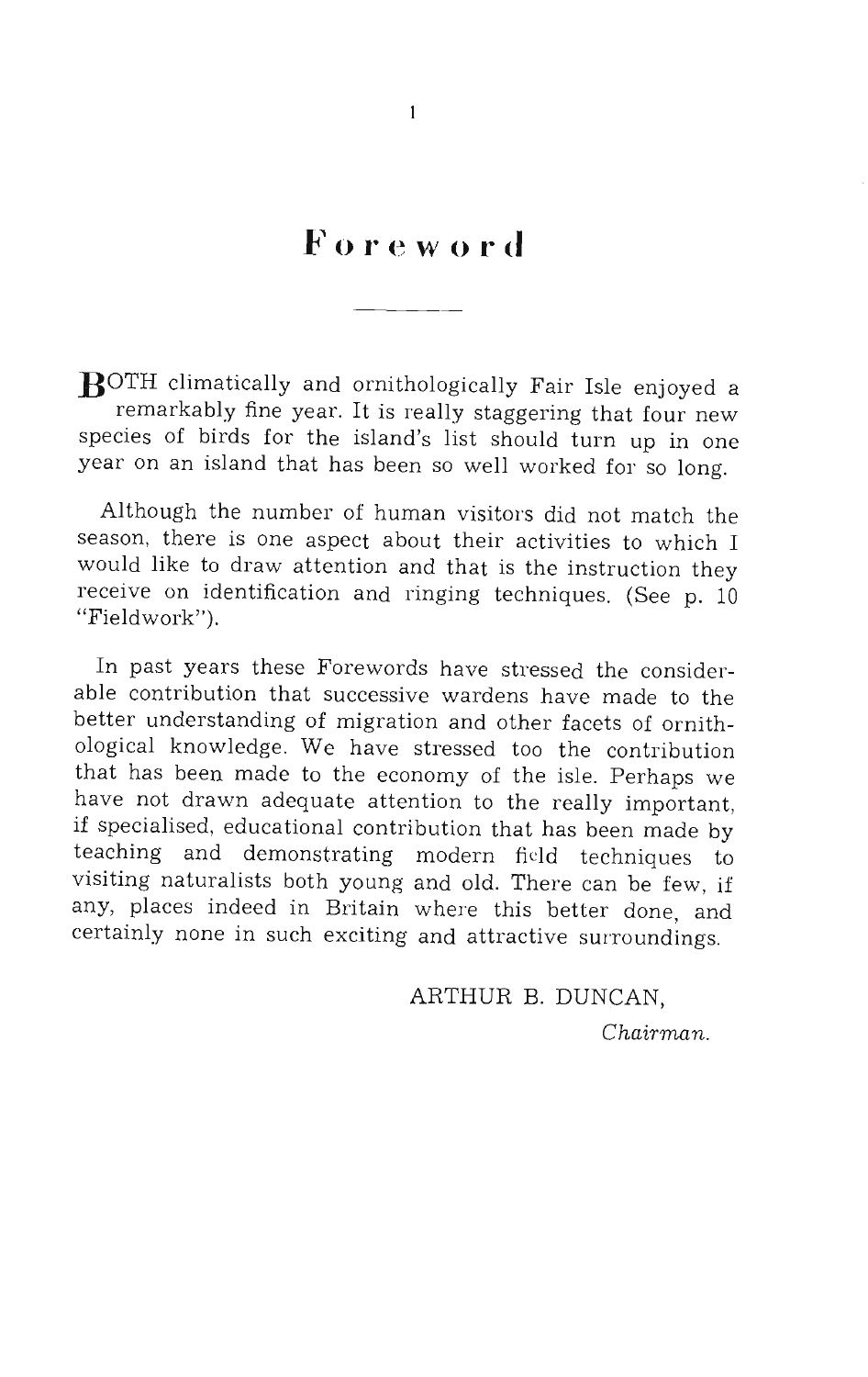

## **GEORGE STOUT OF FIELD**

*Angela Davis*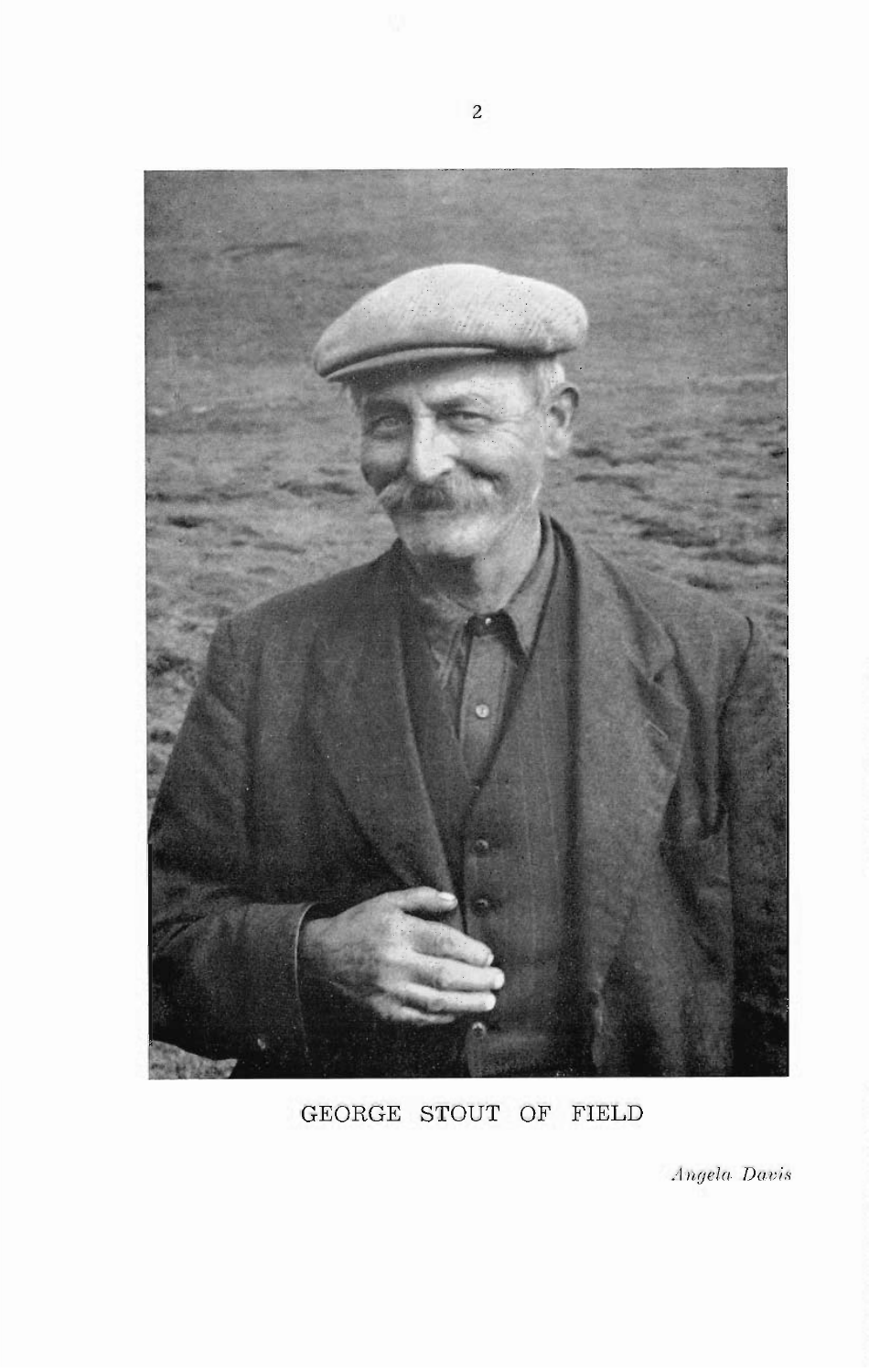# **In Memoriam**

## **GEORGE STOUT OF FIELD**

pERHAPS the great achievement of Fieldy (George Stout) was his realisation of the interest of Fair Isle Ornithology and, almost in isolation, to keep this interest alive in ornithologists on the mainland over a period of many years, both with sight records of rare species and specimens of them.

It was the late Admiral Stenhouse who first stimulated Fieldy's work by giving him a bird book (Wardlaw Ramsay's "Birds of Europe and N. Africa"), and teaching him how to skin. It was in the autumn of 1926 that Fieldy, having procured a Short-toed Lark, first entered the annals of ornithology, and from then on he regularly contributed notes to Baxter and Rintoul's *AnnuaL Reports on Scottish OrnithoLogy* and sent specimens to the Royal Scottish Museum. In 1930 he kept a regular log of migration and notes were published by Stenhouse in the *Scottish Naturalist* of 1931. In the same year Stenhouse died: his last visit was in 1928 and Fair Isle then saw no ornithologists from outside until the visit of Waterston and Bryson in 1935.

Notable among the rarities recorded, by George Stout was the first Pallid Harrier for Britain, obtained in May 1931. It would be superfluous to repeat here his numerous and interesting records, for they are in the literature; but it is true to say that he laid some of the most important foundations not only on local ornithology but on migration study in general.

He died at Fair Isle on 5th April 1966 among his own people. He was in his eightieth year. He was the most gifted and entertaining talker, and one of the most generous of men: he would spend hours catching fish, and then give them all away.

On my inkstand, as I write, is a stone-a curious lump of quartz-presented to me by Fieldy. But one does not need a souvenir, or even a photograph, to remember such a fine and friendly personality with that wonderful smile underneath the ragged moustache.

Those who knew him well always spoke of his as "dear old Fieldy": what better epitaph could a man wish?

M. F. M. MEIKLEJOHN.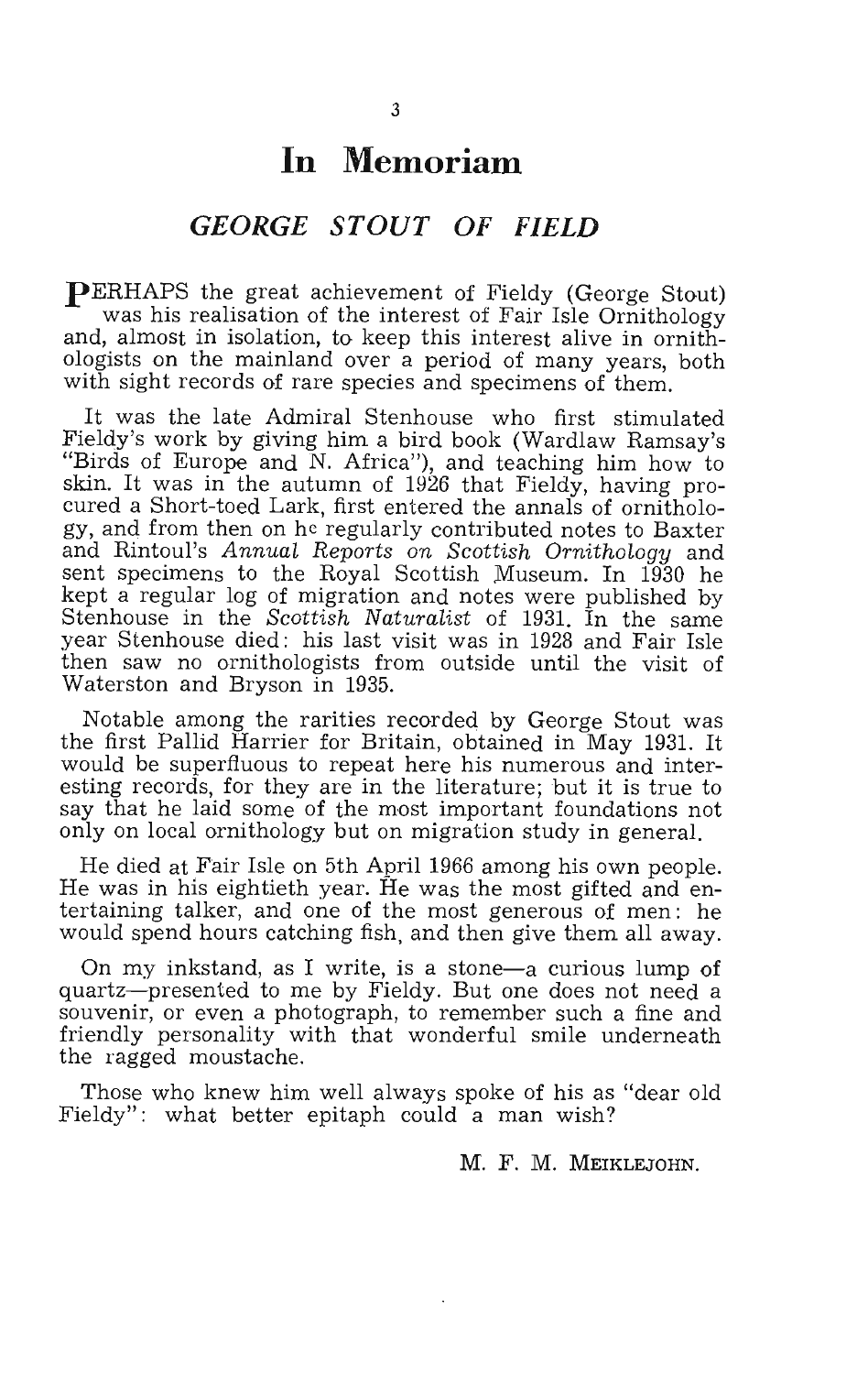## **TREASURER'S REPORT**

The Trust accounts for the year to 31st October, 1965, show little major variation from those of the previous year, and, as in 1964, it is the profit from the Hostel, albeit a somewhat smaller profit this year, which has kept the Revenue account out of the red. I need hardly say how indebted we are to Marina and Roy Dennis for all their hard work and enthusiasm.

I. *Hostel Account.* Shows a profit of £138, as against £209 yast year. You will see from the Warden's Report that the drop was . due to a shortage of summer visitors. Wages and N.H.I. are down, Pat Adams having been away. Foodstuffs are down but then so are takings on the other side of the sheet. Otherwise I have no comment.

*Il. Trust Revenue Account.* Again there is little difference except the rises in printing and travelling expenses which reflect the general rise in the cost of doing things in these expensive days. On the other side of the account, Subscriptions, tax recovery on Covenants, and Endowment Fund income are all slightly up. It is satisfactory to see Subscrip~ tions swinging upward after recent declines. But an overall profit for the year on the two accounts of £77, 15s 6d does not leave much margin to work on, and as I have pointed out in the past the only real solution is to push up the Endowment Fund.

*Ill. Balance Sheet.* Little comment except to point out the legacy from the late Mr William Crawford of £250, and to say that, as last year, the balance of £204 shown as owing to Messrs J. & F. Anderson is more than covered by the £560 cash on the other side, and, as before, a transfer was made after the date of the Audit.

*IV. Endowment Fund.* Remains to all intents the same, with the Regent Terrace property in at cost. As I said above, it is on the income from the Endowment Fund that we must relv for the future, so please help if you possibly can by way of Legacy or Bequest remembering that the Endowment Fund is a permanent fund and that the Trustees can only hand over income and must hold the capital in perpetuity for Ornithological purposes, not necessarily for Fair Isle alone.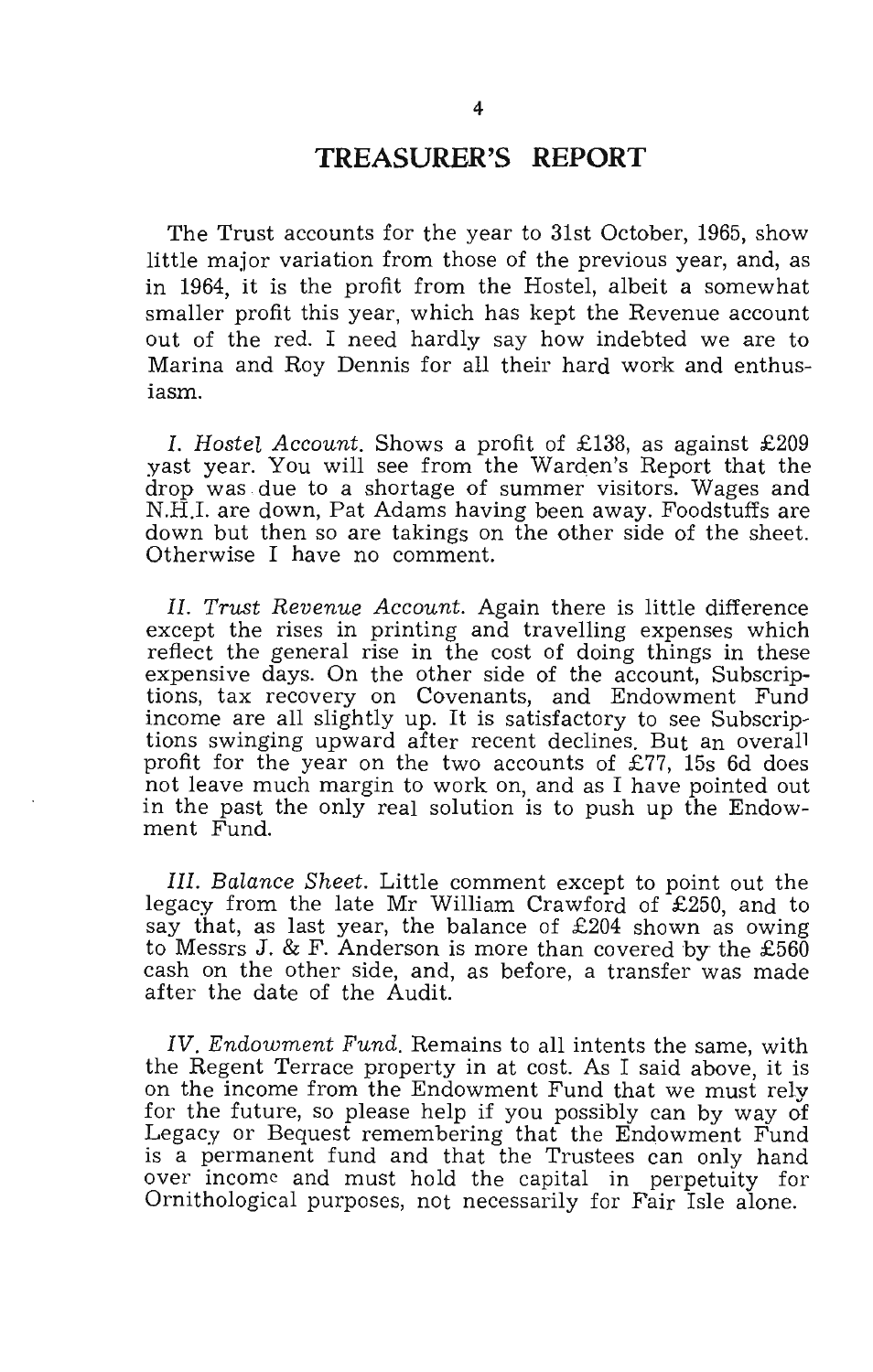## **Fair Isle Bird Observatory' Trust Year to 31st October 1965**

## I.-HOSTEL REVENUE ACCOUNT

1964

| £122      | 0              | 0   | To Stores at 1st November 1964                                                                                                                                                                                                                         |          | £155          | 0        | $\theta$ |
|-----------|----------------|-----|--------------------------------------------------------------------------------------------------------------------------------------------------------------------------------------------------------------------------------------------------------|----------|---------------|----------|----------|
| 728       | -13            | 5   | To Foodstuffs, Supplies, etc.                                                                                                                                                                                                                          |          | 644           | $\Omega$ |          |
| 34        | $\overline{2}$ | 11  | To Telephone<br>$\cdots$<br>and the state of the                                                                                                                                                                                                       | $\cdots$ | 38            | 6        | 11       |
| 373.      | 11             | 9   | To Wages and National Insurance                                                                                                                                                                                                                        |          | 270           | 12       | 11       |
| 35        | 17             | 3   | To Sundry Payments<br>$\ddotsc$                                                                                                                                                                                                                        |          | 20            | 7        | 4        |
| 62        | 15             | 0   | To Insurance of Huts                                                                                                                                                                                                                                   | .        | 62            | 15       | 0        |
| 154       | 19             | 6   | To Fuel<br>and the contract of the contract of the contract of the contract of the contract of the contract of the contract of the contract of the contract of the contract of the contract of the contract of the contract of the contra<br>$\ddotsc$ | $\cdots$ | 160           | 16       | - 5      |
| 59 16     |                | 0   | To Repairs and Renewals                                                                                                                                                                                                                                |          | 60            | 8        | 10       |
| 8         | 6              | -11 | To Postages<br>$\sim 100$ and $\sim 100$                                                                                                                                                                                                               | $\cdots$ |               | 11       | $\theta$ |
| 209 11 11 |                |     | To Profit for year                                                                                                                                                                                                                                     |          | 138           | -1       | 6        |
| £1789     | 14             | 8   |                                                                                                                                                                                                                                                        |          | £1558         | $_{0}$   |          |
|           |                |     |                                                                                                                                                                                                                                                        |          |               |          |          |
| £1629     | 9.             | 0   | By Board and Booking Fees                                                                                                                                                                                                                              |          | $\dots$ £1404 | J.       | 0        |
| 5         | 5              | 8   | By Miscellaneous                                                                                                                                                                                                                                       |          |               | 19       | 0        |
| 155       | 0              | 0   | By Stores at 31st October, 1965                                                                                                                                                                                                                        |          | 152           | 0        | 0        |
| £1789     | 14             |     |                                                                                                                                                                                                                                                        |          | £1558         |          | 0        |
|           |                |     |                                                                                                                                                                                                                                                        |          |               |          |          |

### II.-TRUST REVENUE ACCOUNT

| £581         | 5        | 4          | To Wages and National Insurance £541 17 |                          |                      |          | 7 |
|--------------|----------|------------|-----------------------------------------|--------------------------|----------------------|----------|---|
|              | 819      | 1          | To Rent and Insurance                   | $\cdots$                 | 4                    | 9        | 9 |
| 32 14        |          | 8          | To Interest paid                        | .                        | 31                   | 12       | 6 |
| 121          | 18       | 3          | To Travelling Expenses                  | $\cdots$                 | 167                  | 13       | 3 |
| 37           | 13       | 0          | To Bird Ringing Nets, etc.              | $\ddotsc$                | 39                   | 3        | 3 |
| 125 18       |          | 1          | To Printing, Stationery, etc.           | $\cdots$                 | 158                  | $\theta$ | 7 |
| 24           | 8        | 6          | To Freight<br>$\cdots$                  | .                        | 23                   | 4        | 9 |
| $\mathbf{1}$ | $\theta$ | $\theta$   | Subscription paid                       | $\cdots$                 | 3                    | 13       | 0 |
| 84 1         |          | 8          | To Expenses of Administration           | $\cdots$                 | 82                   | 16       | 6 |
| 118 10       |          | 3          | To Profit for year                      | $\cdots$                 | 77 15                |          | 6 |
| £1136        |          | 8 10       |                                         |                          | £1130                | 6        | 8 |
| £461 16 2    |          |            | By Subscriptions, etc.                  |                          | $\therefore$ £488 19 |          | 6 |
| 310          | - 8      | -11        | By Income Tax recovered                 | $\overline{\mathcal{L}}$ | 340                  | - 0      | 0 |
|              | 11 16    | $\sqrt{0}$ | By Interest on Savings Bonds            |                          | 11                   | 11       | 2 |
| 142 15 10    |          |            | By Income from Endowment Fund           |                          | 151                  | 14       | 6 |
| 209 11 11    |          |            | By Profit on Hostel Account             | $\mathbf{1}$             | 138                  | - 1      | 6 |
|              |          |            |                                         |                          |                      |          |   |
| £1136        |          | 810        |                                         |                          | £1130                | 6        | 8 |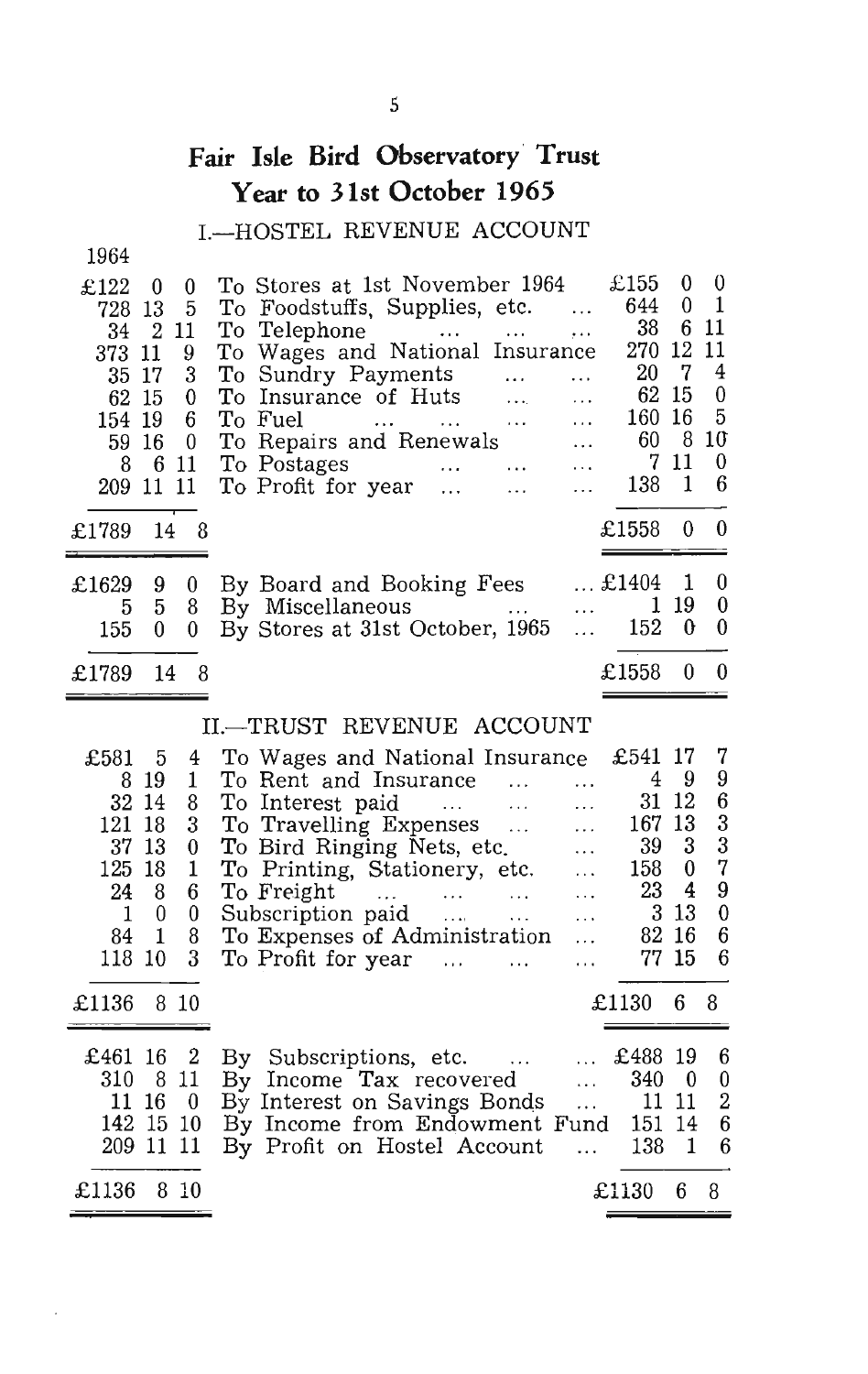|                       |                   |                  | BALANCE SHEET AS AT 31st OCTOBER, 1965                                                                                                                                          |
|-----------------------|-------------------|------------------|---------------------------------------------------------------------------------------------------------------------------------------------------------------------------------|
| 1964                  |                   |                  | Liabilities                                                                                                                                                                     |
| £1581 10 10<br>118 10 | $0\quad 0\quad 0$ | 3                | Capital Account:<br>Balance per last Balance Sheet<br>£1700 $1$<br>1<br>Add Legacy<br>£250<br>$\theta$<br>$\Omega$<br>Profit for year<br>77 15<br>6<br>327 15<br>6              |
| £1700                 | 1                 | 1                | £2027 16<br>7                                                                                                                                                                   |
| 775 17                |                   | 5.               | Balance Due to Messrs J. & F.<br>Anderson, W.S.<br>204<br>5<br>8<br>$\ddotsc$<br>$\cdots$                                                                                       |
| £2475 18              |                   | 6                | 3<br>£2232<br>$\overline{2}$                                                                                                                                                    |
|                       | 1964              |                  | Assets                                                                                                                                                                          |
| £371                  | 1                 | 3                | Buildings, Traps, etc. written down £371<br>3<br>1                                                                                                                              |
| 316                   | 0                 | 0                | Furniture, Furnishings etc. at Fair<br>Isle as written down<br>316<br>0<br>$\theta$<br><b>Contractor</b><br>$\sim$                                                              |
| 150                   | 0                 | 0                | Scientific Equipment as<br>written down<br>£150<br>$\Omega$<br>- 0<br>$\sim$ 100 $\sim$<br>Add Photographic<br>63 19<br>Equipment<br>$\theta$<br>$\cdots$<br>213 19<br>$\theta$ |
|                       |                   |                  | Investment- $-$ £642 3% Savings<br>Bonds 1960-70<br>(Market Value as at 31st                                                                                                    |
| 619                   | 1                 | 3                | 619<br>3<br>October 1965-£550, 10/-)<br>1<br>Consumable Stores:                                                                                                                 |
| 155                   | $\theta$          | $\boldsymbol{0}$ | Foodstuffs<br>£47<br>0<br>0<br>$\ddotsc$<br>Livestock<br>40<br>0<br>0<br>$\cdots$<br>65<br>Fuel<br>0<br>0<br>$\sim$ .<br>$\ddotsc$<br>152<br>0<br>$\theta$                      |
|                       |                   |                  | Cash in Bank:<br>Trust Account<br>£59<br>10<br>7<br>$\ddotsc$<br>4<br>Hostel Account<br>478<br>6                                                                                |
| 864 16                |                   | 0                | £537 12<br>4<br>Cash on hand<br>22<br>8<br>5<br>$\ddotsc$<br>560<br>9<br>0                                                                                                      |
| £2475 18              |                   | 6                | £2232<br>2<br>3                                                                                                                                                                 |

6

 $\bar{\beta}$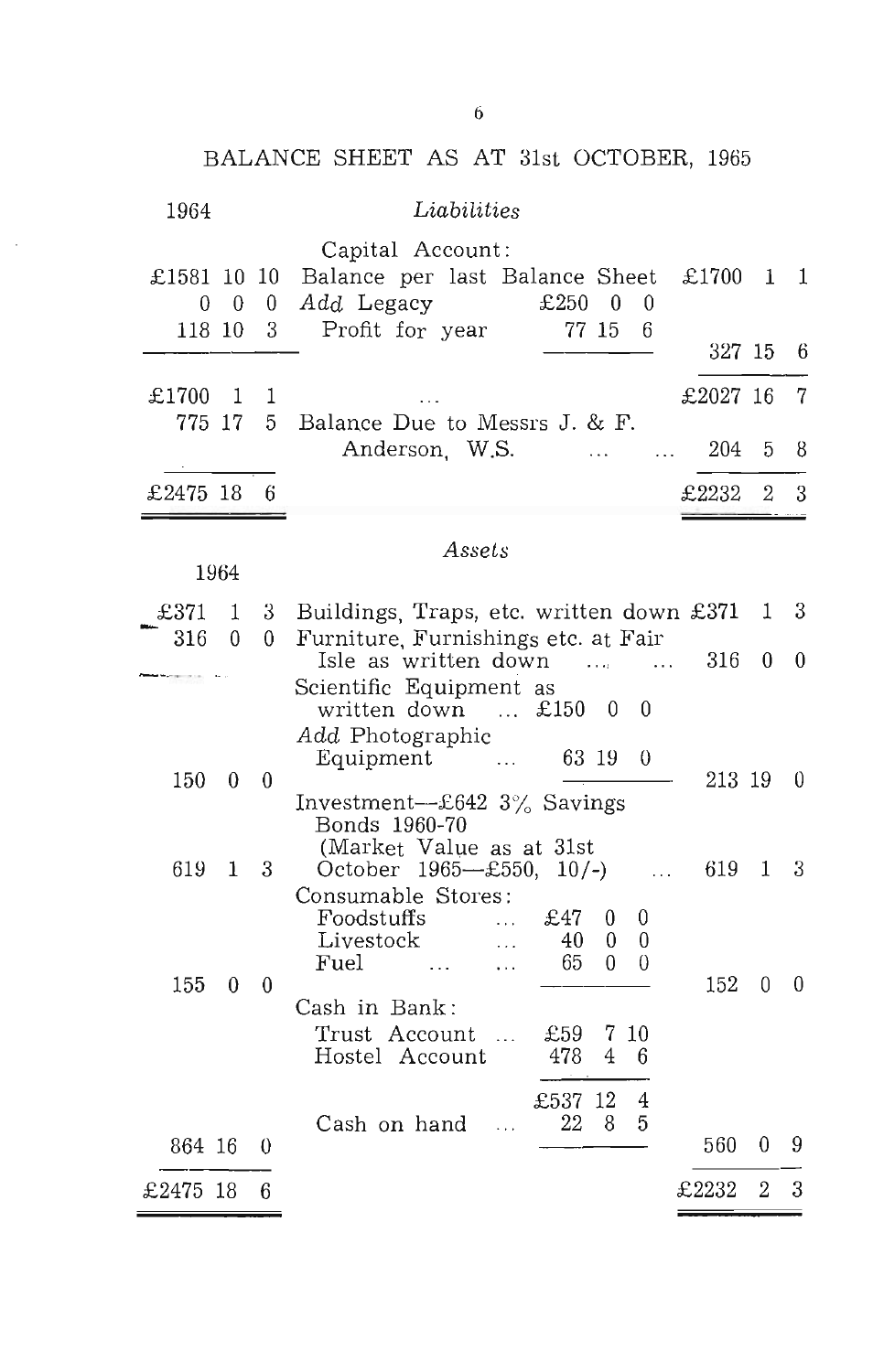#### FAIR ISLE ENDOWMENT TRUST

| FUNDS as at 30th June, 1965                                                                      |     |   |                |                                     |   |                     |          |                              |
|--------------------------------------------------------------------------------------------------|-----|---|----------------|-------------------------------------|---|---------------------|----------|------------------------------|
|                                                                                                  |     |   |                | Book Value 31st Oct. 1965           |   | Value as at         |          |                              |
|                                                                                                  |     |   |                |                                     |   |                     |          |                              |
| £4,300 $3\%$ Savings Bonds 1960-70<br>£140 Whitbread & Co. Ltd.                                  |     |   |                |                                     |   | £3659 9 0 £3687 5 0 |          |                              |
| "A" Ordinary Stock                                                                               |     |   |                | $\ldots$ $\ldots$ 313 11 0          |   | 399                 | $\theta$ | -0                           |
|                                                                                                  |     |   |                | £3973                               |   | $0 \t0.64086 \t5.0$ |          |                              |
| Heritable Property—21 Regent<br>Terrace, Edinburgh   3050 0 0 3050<br>Balance on Savings Account |     |   |                | $\mathbf{r}$ and $\mathbf{r}$<br>54 | 9 | $2^{\circ}$<br>54   |          | $0\quad 0$<br>9 <sub>2</sub> |
| Consisting of-                                                                                   |     |   |                |                                     |   |                     |          |                              |
| Balance due to Revenue £51 16 0<br>Balance of Capital                                            |     |   |                |                                     |   |                     |          |                              |
| on hand   2 13 2                                                                                 |     |   |                |                                     |   |                     |          |                              |
|                                                                                                  | £54 | 9 | $\overline{2}$ |                                     |   |                     |          |                              |
|                                                                                                  |     |   |                |                                     |   |                     |          |                              |
|                                                                                                  |     |   |                | £7077                               | 9 | 2 £7190 14          |          | 2                            |

## HELENA HOWDEN ENDOWMENT TRUST

FUNDS as at 25th September, 1965

|                                             |                           |       |          | Value as at      |   |          |
|---------------------------------------------|---------------------------|-------|----------|------------------|---|----------|
|                                             | Book Value 31st Oct. 1965 |       |          |                  |   |          |
| £650 Fife County Council $5\frac{1}{2}\%$   |                           |       |          |                  |   |          |
| Redeemable Stock 1974-76                    | £649 12 4 £598 0          |       |          |                  |   | 0        |
| £286 Bank of Scotland Stock                 | 564 7 3<br>$\mathbf{r}$   |       |          | 993 17           |   | $\theta$ |
| £2200 Barclays Bank Ltd.                    |                           |       |          |                  |   |          |
| Ordinary Stock    2350                      |                           | 6     | - 6 -    | 6655             | 0 | $\theta$ |
| £325 Royal Exchange                         |                           |       |          |                  |   |          |
| Assurance Stock                             |                           |       |          | 1335 1 10 1194 7 |   | - 6      |
| £110 Scottish American Investment Co.       |                           |       |          |                  |   |          |
| Ltd. $3\frac{1}{2}\%$ Cons. Deb. Stock 1902 |                           | 81 19 | $\Box$ 0 | 56 13            |   | -0       |
| £428 F. W. Woolworth & Co. Ltd.             |                           |       |          |                  |   |          |
| Ordinary Stock                              | 1227 19                   |       |          | $0$ 1754 16      |   | - 0      |
| 2,000 Bass Mitchells & Butlers Ltd.         |                           |       |          |                  |   |          |
| Ordinary Shares of 5/-<br>$\sim$ 100 $\sim$ | 1679 17 9                 |       |          | 1550             | 0 | $\Omega$ |
| £500 Ranks Hovis McDougall Ltd.             |                           |       |          |                  |   |          |
| Ordinary Stock Units of 10/-                | 1660 16 10                |       |          | 1500             | 0 | $\theta$ |
|                                             |                           |       |          |                  |   |          |
|                                             | £9550                     | 0     |          | 6 14302 13       |   | 6        |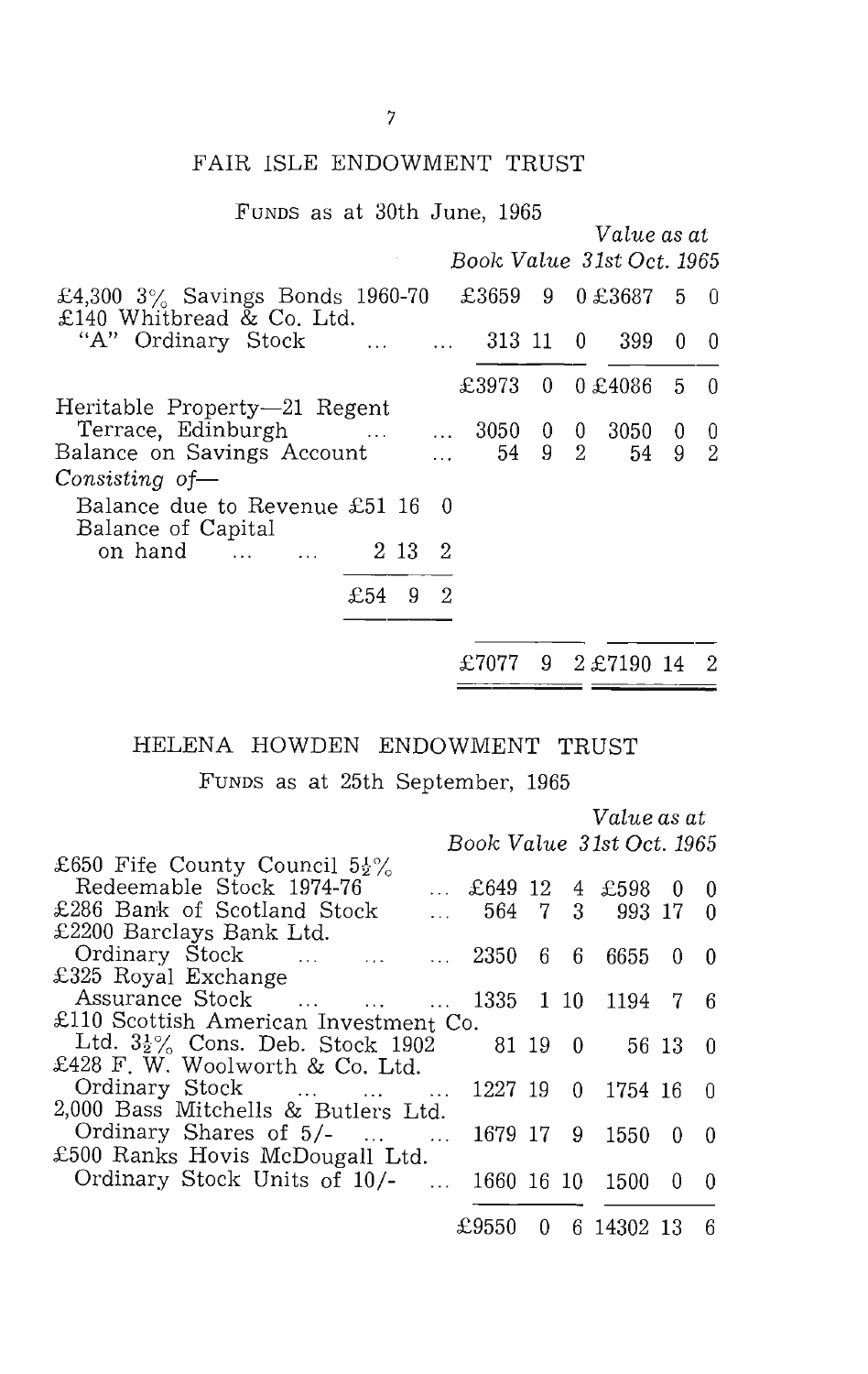| Balance of Capital on hand<br>Balance of Revenue on hand | $\sim 10^{-10}$ |  | 94 15 4 94 15 4<br>194 2 10 194 2 10 |  |
|----------------------------------------------------------|-----------------|--|--------------------------------------|--|
|                                                          |                 |  | £9838 18 8 14591 11 8                |  |
| Add Balance Due by Messrs J. & F.<br>Anderson, W.S.      |                 |  | 557 14 9 557 14 9                    |  |
|                                                          |                 |  | $£10396$ 13 5 15149 6 5              |  |

### **WARDEN'S REPORT FOR 1965**

#### ROY H. DENNIS

When Marina, Rona and I sailed into Fair Isle on 10th March, 1965, after spending a day in Shetland on business, we found the Observatory in good order. Gordon Barnes of Setter had the water supply and fires working for us on arrival.

The Observatory was open from this date until the 7th December; and between 22nd March and 1st December, 138 visitors stayed at the hostel for a total of 173 visitor weeks. As can be seen from the following table the number of visitors was disappointing and represents a decrease of 16 visitors and 10 visitor weeks on 1964.

|                           |     |     | 1960 1961 1962 1963 1964 1965 |     |                       |                |
|---------------------------|-----|-----|-------------------------------|-----|-----------------------|----------------|
| Visitors<br>Visitor Weeks | 180 | 254 | 150 189 150<br>- 189          | 241 | - 162 - 154 -<br>-183 | - 138<br>-173- |

In August and September the hostel was completely full and the decrease was due to the lack of "tourist type" visitors in the summer months.

During the summer we supplied lunches to a gang of Shetland County workmen who were improving the slipway at North Haven.

Visitors from overseas included three from Sweden, three from Switzerland, two from France and one from Norway.

*Staff.* We suffered a great setback to the Hostel in 1965 when Miss Pat Adams. our cook since 1957, was unable to return to the isle because of ill-health. She has made a good recovery but does not feel strong enough to deal with the rigours of island life. We wish her well in Pembroke where she has settled. In consequence, my wife, Marina, found herself burdened with cooking for visitors as well as the running of the hostel, bookings, etc. We were fortunate to obtain the services of Miss Wendy Dickson who was cook during May,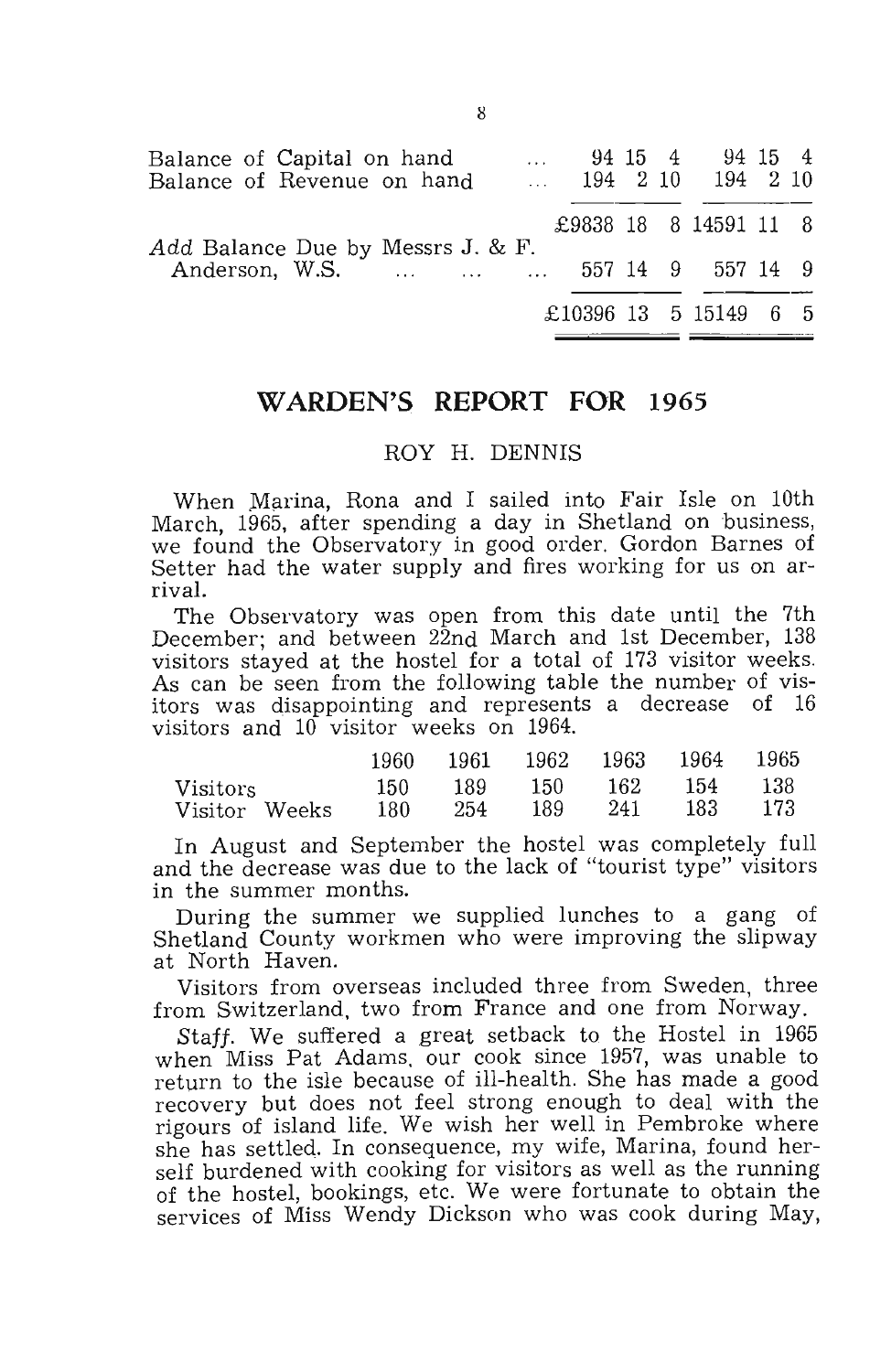June and August to mid-October. Miss Diane Bancroft from the Haa helped my wife on many occasions, for which we are grateful. Eddie Wiseman, who was our assistant in 1964, returned in 1965 and worked well throughout the year. Tony Furness assisted, especially with sea-bird ringing, in July.

Island Events. It was a successful year on the island; although there were changes, the crofting population remained at 48 for the third year running. It was encouraging that Stewart Thomson, jun., from Shirva returned to the isle after completing his schooling at Lerwick. He is now crofting the Quoy land and has a share in the common grazing. We wish him every success. Mrs Babs Stout returned to the isle after two years at Arbroath and is now living at Lower Stonybreck with Mr and Mrs William Stout. Teddy Stout of Midway joined his ship in the Merchant Navy after being at a training schooL The number of children receiving full time education away from the isle increased, by two, to nine. Andrew Stout and Leonard Bancroft went fo the Lerwick school in September. Two little boys started their primary education at the school making the roll up to five.

Other island changes included the vacation of the Field and Croft by George Stout who moved to Midway after a period in hospital at Lerwick; and the transfer of the haulage business on the isle from Jerry Stout of Leogh to Ted Bancroft. Jerome Stout of Utra was taken ill in January and has been detained in hospital in Lerwick; we hope that he will soon be well enough to return to the isle.

Very good news during the year were the engagements of George Stout of Upper Stonybreck, James Stout of Midway and Gordon Barnes of Setter.

Mr and Mrs Leslie Patterson and their son, Charles, left the Nurse's house in July after 18 months on the isle. Nurses MacDuffie and Smith worked for spells on the isle throughout the rest of the year. A change also occurred at the Schoolhouse, when Mr and Mrs Girvan MacKay and their two children left in July; they had served the community for two years and their place was taken by Mr and Mrs Brown.

The islanders had a very busy year—work for the National Trust for Scotland was completed at Quoy and the Haa croft, so that these two cottages could be rented to visitors. Building work was also in progress at the shop and Setter, where the roof was finished in October. The fish store at Skadan was also roofed.

Two boats fished lobsters, but once again they were rather thwarted by competition from larger boats from Shetland and Orkney. The islanders had very good catches of fish in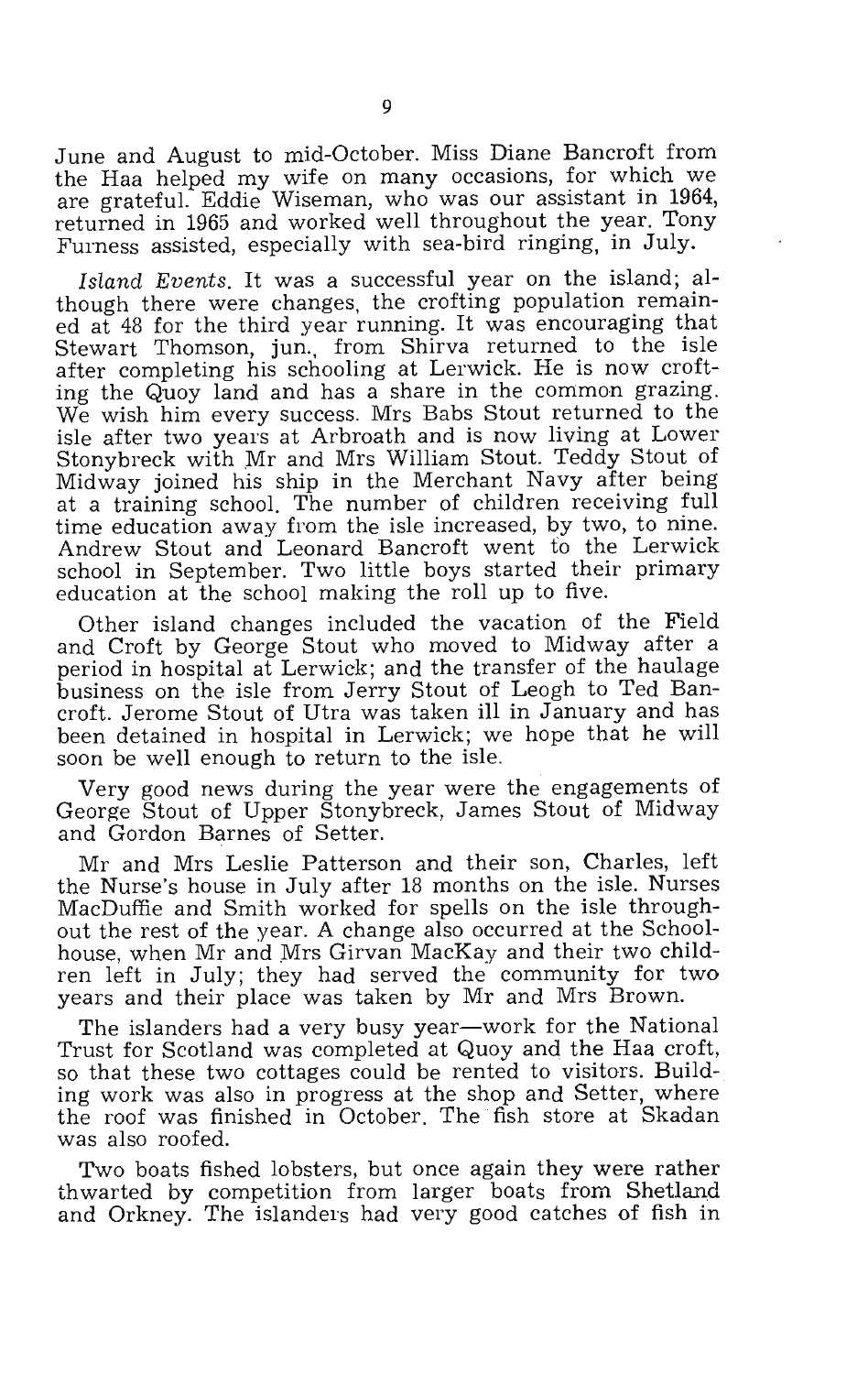the late summer and a good supply of drieq fish was laid in for the winter.

Several areas of land were reclaimed and seeded with success. In the summer the work was examined by a Crofters Commission official who arrived by Naval helicopter, which landed on the Rippack.

The islanders were also employed at North Haven where they occasionally helped the County Council workmen who were re-enforcing the slipway. They worked, too, unloading several hundred tons of metal for road building on the island.

No National Trust for Scotland cruises landed on the island, but the Orcadia did land several hundred visitors from Orkney for a day in July. This year, for the first time, we put on an exhibition at the Observatory and over a hundred and fifty people came in to see a display of Our work and to buy maps and postcards.

Workers from the International Voluntary Service returned to the island and lived at North Busta. They worked at various projects during the summer, including building work at Setter and Barkland, hill drainage and the completion of an improved sheep dipper at Vaadel. Once again their presence on the island resulted in several very good dances and football matches, which the islanders and visitors greatly enjoyed.

A party from the British Girls Exploring Society visited the isle for three weeks in August; they camped at Pund and the girls studied many aspects of the island and its wildlife. A Stromness troop of the Boys Brigade camped at Quoy and enjoyed two weeks on the isle. Two F.I.B.O. trustees visited the Observatory in 1965-Mr Pat Sellar and Mr Peter Slater.

*AcknOWledgments.* We are extremely grateful to all the islanders for practical help, co-operation, and advice; we are indebted to them for allowing us to examine their crops for migrants. We are very grateful to young Jimmy Wilson of Schoolton who trapped several unusual birds for us. We are very grateful to the Royal Scottish Museum for the loan of a collection of bird skins, which were again most useful in our bird room. Mr Pat Sellar very kindly donated two bicycles to the Observatory's fleet.

Last, but not least, we are extremely grateful to Gordon Barnes of Setter for many kindnesses throughout the year, especially looking after the Observatory and the traps during the winter and for keeping a daily record of birds in my absence.

*Fieldwork.* As in previous years our main studies were the counting and trapping of bird migrants and the study and ringing of the breeding birds of the island. Many visitors were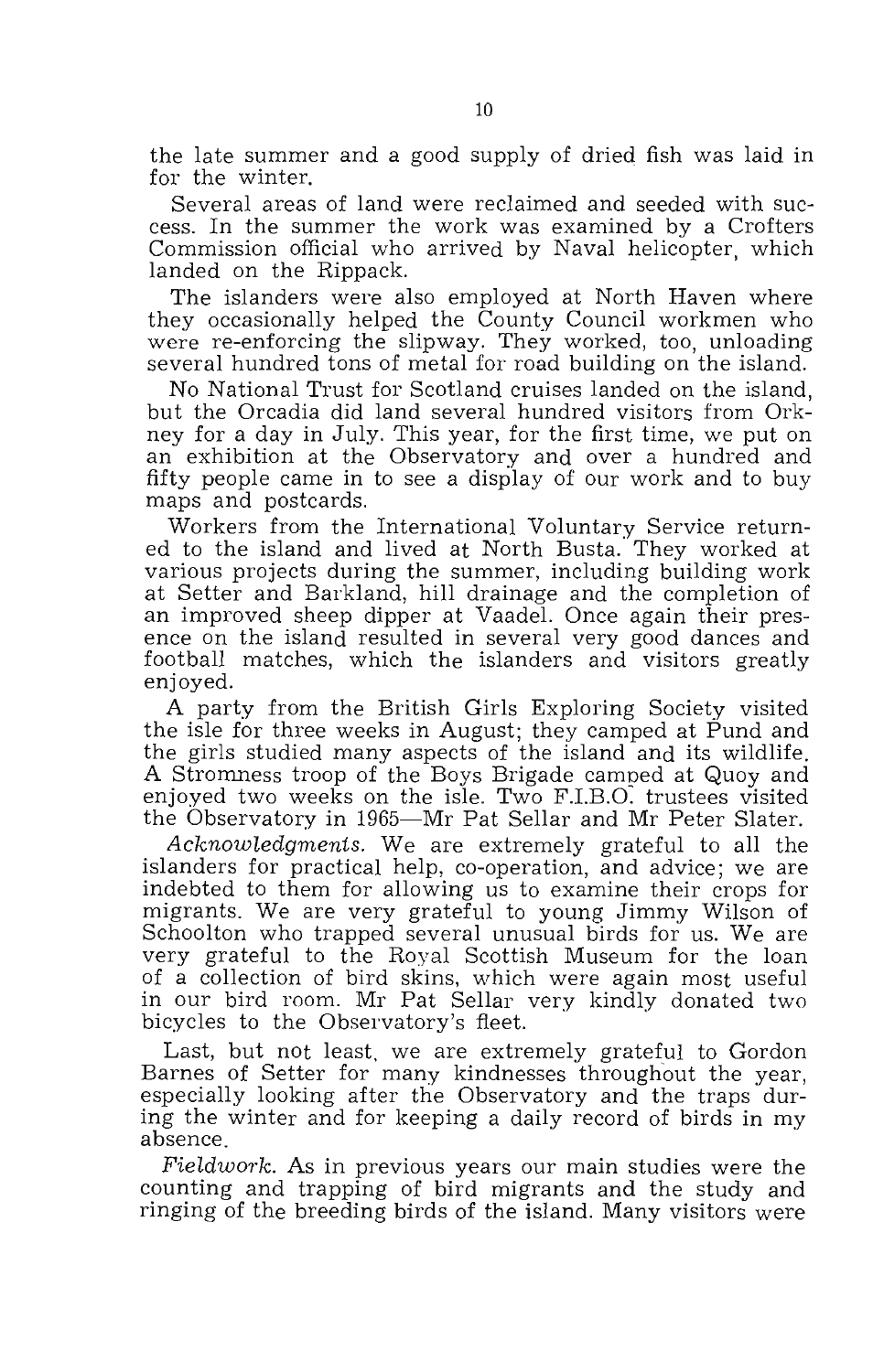instructed in the field identification of our rarer birds, and others were trained as ringers or instructed in the use' of the new rings. In summer, a dawn census of Wrens was completed for the second year running; the census of common breeding birds was continued in the crofting area for the third summer in succession (a similar survey was carried out in other areas of the island). A count of Fulmars on the cliffs was made in some areas and the sea bird colonies in the northern half of the island were counted from the boat. The study of Storm Petrels on the cliffs was continued and some Oystercatchers were again colour-ringed. I continued my study of Black Guillemots, obtaining series of weights and measurements of eggs, breeding numbers, sites and successes, and started a colour marking scheme with the aid of fluorescent wing-tags. We again ringed large numbers of sea birds, including record totals of Fulmars, Shags and Guillemots.

In June I visited Shetland for a week to train a new ringer and to examine some of the islands and their breeding birds; 143 birds were ringed and I am very grateful to Mr and Mrs Bobby Tulloch of Mid-Yell, who made my trip a great success·

Ornithology. 190 species were recorded on the isle in 1965. This is the record number seen on the isle in one year, the previous best being 187 in 1961. New species for Fair Isle were Cory's Shearwater, Purple Heron, Harlequin Duck and Little Ringed Plover.

From 11th January to 2nd February, a pair of Harlequin Ducks frequented Maver's Geo and South Haven; they were found by Gordon Barnes and seen by many of the islanders. The Purple Heron was seen in a ditch at Lower Leogh on 17th June and stayed until 22nd June; the Little Ringed Plover was seen at the gully on 4th September and caught that evening on the airstrip; it was a young bird and stayed until 7th September. Over 80 Cory's Shearwaters were seen off the island in late September.

Other rarities included: a large passage of Great Shearwaters past the isle in late September, Goosander, Honey Buzzard, Ospreys (4), Hobby, Great Snipe (2), Long-tailed Skua, Snowy Owl, Coal Tit. Siberian Stonechat, Nightingales (2), Thrush Nightingales (2), Aquatic Warblers (2), Icterine Warblers (3), Indian Tree Pipit, Red-throated Pipit (2), Woodchat Shrikes (2), Hornemann's Redpoll, Black-headed and 2 Red-headed Buntings, Yellow-breasted Bunting, Rustic Buntings (2) and Little Bunting.

1965 was an excellent year for birds at Fair Isle and we were fortunate to see many rare and exciting species.

March was a very quiet month and most of the early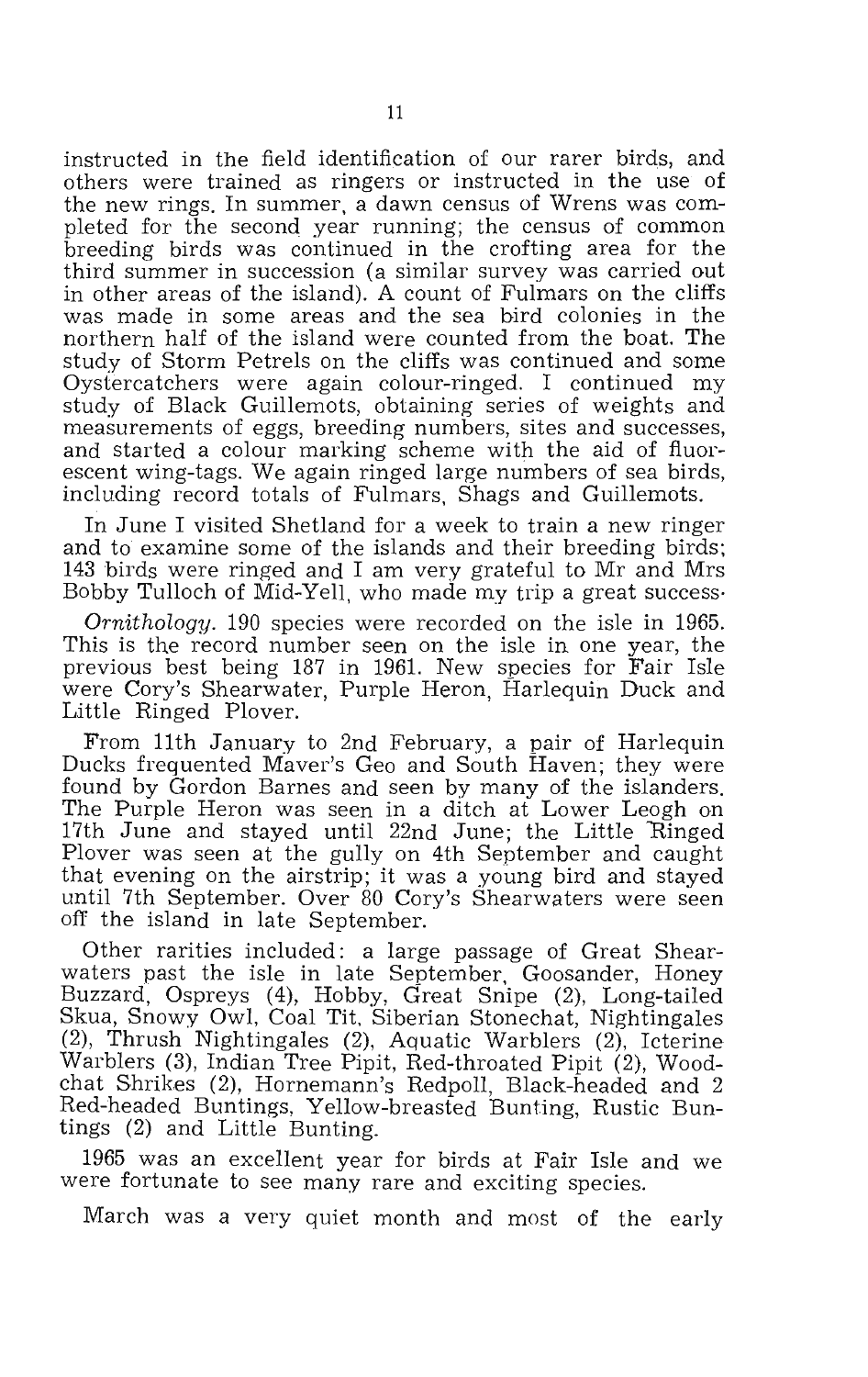spring migrants were in small numbers; Blackbirds and Robins were scarce. April started off well with an early Swallow on the 5th and an early Sandwich Tern on the 9th; Fieldfares were moving and peaked at 250 on 9th. The first arrivals of some species were rather early, but a cold spell in April held up most migration until 28th, when summer visitors and departing winter visitors passed through the isle in numbers. Ring Ouzels, Song Thrushes, Robins, Hedge Sparrows and Bramblings were the main migrants, but chats and warblers were also moving in good numbers. May and the first two weeks of June were very interesting with strong arrivals of summer migrants and several exciting rarities.

The summer was rather quiet, with just small numbers of waders passing through until 12th August, when we received our first falls of autumn chats and warblers, which lasted about a week, and included a strong passage of Common Gulls. The following two weeks were quiet, but on 2nd September a good fall of continental birds occurred on the isle; Willow Warblers and Pied Flycatchers were the commonest migrants. The following five days were very good, with lots of Garden Warblers, Whinchats, Redstarts and Pied Flycatchers. There were several rare birds in this period and no less than 8 Wrynecks on the 4th. The middle two weeks of September were rather quiet for passerines, but fortunately there was an unprecedented passage of shearwaters past the isle between 17th and 24th September. On 25th, we saw the forerunners of a movement, which peaked on 27th, when we recorded 70 Ring Ouzels, 150 Song Thrushes, 600 plus Redwings, 40 Garden Warblers and 60 Bramblings, as well as numbers of Redstarts, chats and warblers. October was an interesting month, with winter visitors moving through earlier than usual, but in rather small daily numbers. A large scale Waxwing invasion started on 16th October and reached a peak of 200 on 1st November; the last were seen on 15th November. The other interesting invasion of the autumn was of very pale Mealy/Arctic Redpolls, which lasted from 20th October to 24th November, and peaked at 90 plus on 23rd October.

We enjoyed a very fine summer on Fair Isle in 1965 and most birds had a good breeding season. Most of the sea birds reared good numbers of young, but Fulmars and Kittiwakes did not do so well. Great Skua numbers were rather on the low side, but Arctic Skuas were as usual. Corncrakes did not nest for the second year running, and Quail did not appear to breed. Two pairs of Peregrines were found, but only one pair were known to lay eggs and rear young. Passerines all did well although they were rather late and were slightly down on last year.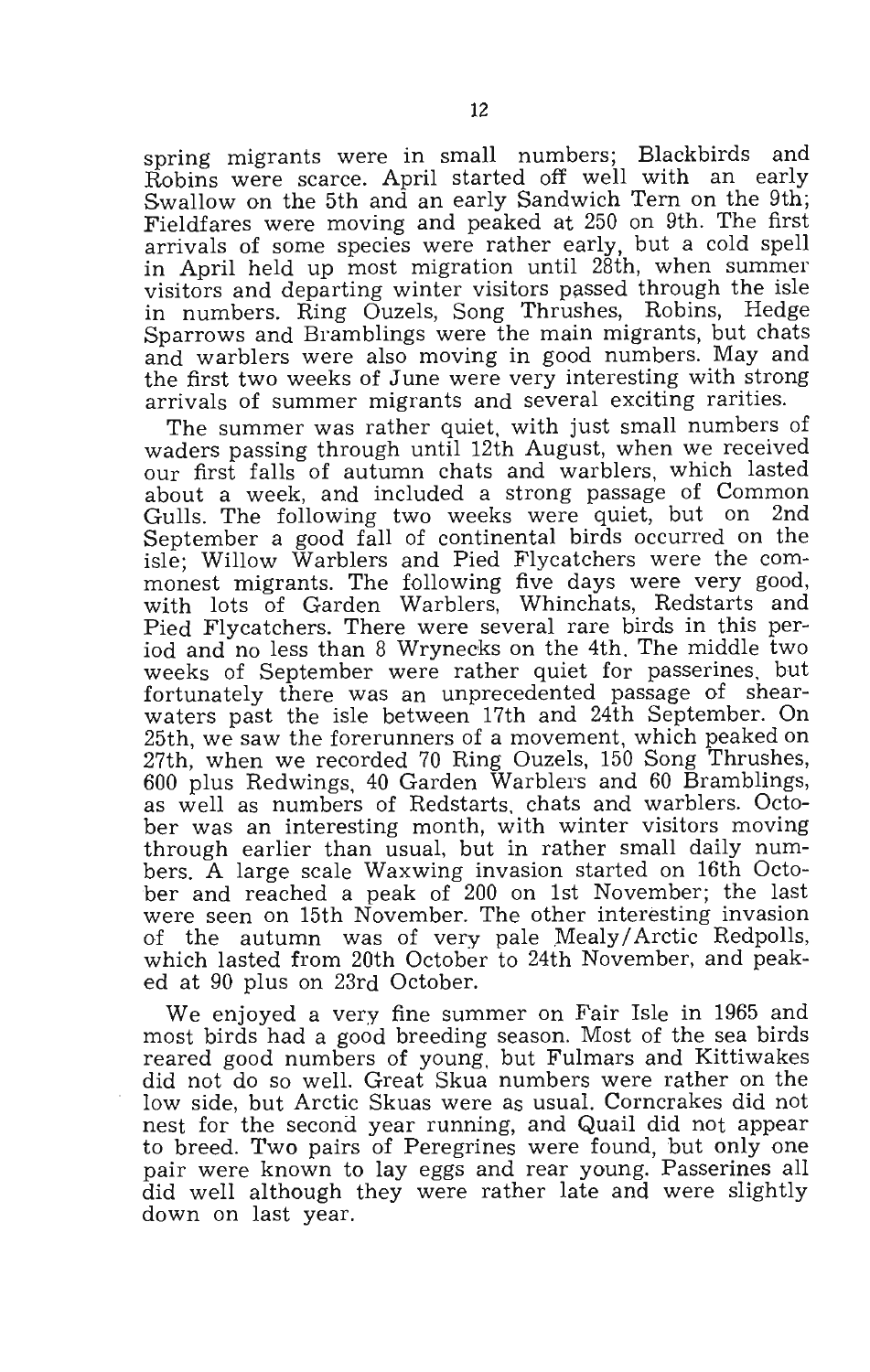#### *Systematic List for 1965*

- GREAT NORTHERN DIVER *Gavia* immer. In spring, 4 on 6th April. One on 6th, 2 on 18th and 2 on 22nd September; one on 10th October.
- RED-THROATED DIVER *Gavia stellata.* Singles on 4 days in May, 5 days in June, one day in July and 4 days in August.
- LEACH'S PETREL *Oceanodroma leucorrhoa.* One seen on the crossing on 29th June.
- STORM PETREL *Hydrobates pelagicus.* First noted ashore at night on 6th June; birds netted at night, between 22nd May and 1st September, at Millens Houllan, Buness, Malcalm's Head and South Gunnawark. 165 adults were caught and ringed but only three controls were made. Two of these were from 12 birds ringed at the same place (Malcolm's Head) in August 1957. As last year, this suggests a large population, but no nests were found.
- .MANx SHEAR WATER *Procellaria puffinus.* One on 27th April. One heard on the cliffs at Malcolm's Head on the night of 9th/10th August. In autumn, one on 18th, 2 on 19th, 6 on 20th and one on 21st September. Seen on crossing; 2 on 21st April, 3 on 26th May and singles on 17th August, 21st September and 5th October.
- GREAT SHEATWATER *Procellaria gravis.* A most remarkable influx occurred in September; the only previous records were singles on 3 days in September and October 1936. Between 19th and 24th September, 98 flew past the island; 61 flew west and 37 flew east. On the crossing, at least 30 were seen on 17th September, and there were 11 on 21st, 13 on 22nd, 25 on 24th and 8 on 28th September, 6 on 5th October, 2 on 9th and 1 on 16th November.
- CORY'S SHEARWATER *Procellaria diomedea.* This species, like the last, was recorded at Fair Isle in most unusual numbers in September 1965. Between 18th and 23rd September, 88 flew past the island; 65 flew west and 23 flew east and the daily totals were 66 on 18th, 7 on 19th, 13 on 20th and 2 on 23rd. A bird probably of this species was seen on the crossing on 5th October. This is the first time this species has been recorded at Fair Isle and there are only  $\overline{4}$  previous records for Scotland.
- SOOTY SHEARWATER *Procellaria grisea.* Between 9th and 23rd September, a total of 42 were seen flying past the island, the main movements were from 17th to 23rd and the maxima were 9 on 19th and 13 on 20th. Small numbers were seen on the crossing between 24th August and 28th September.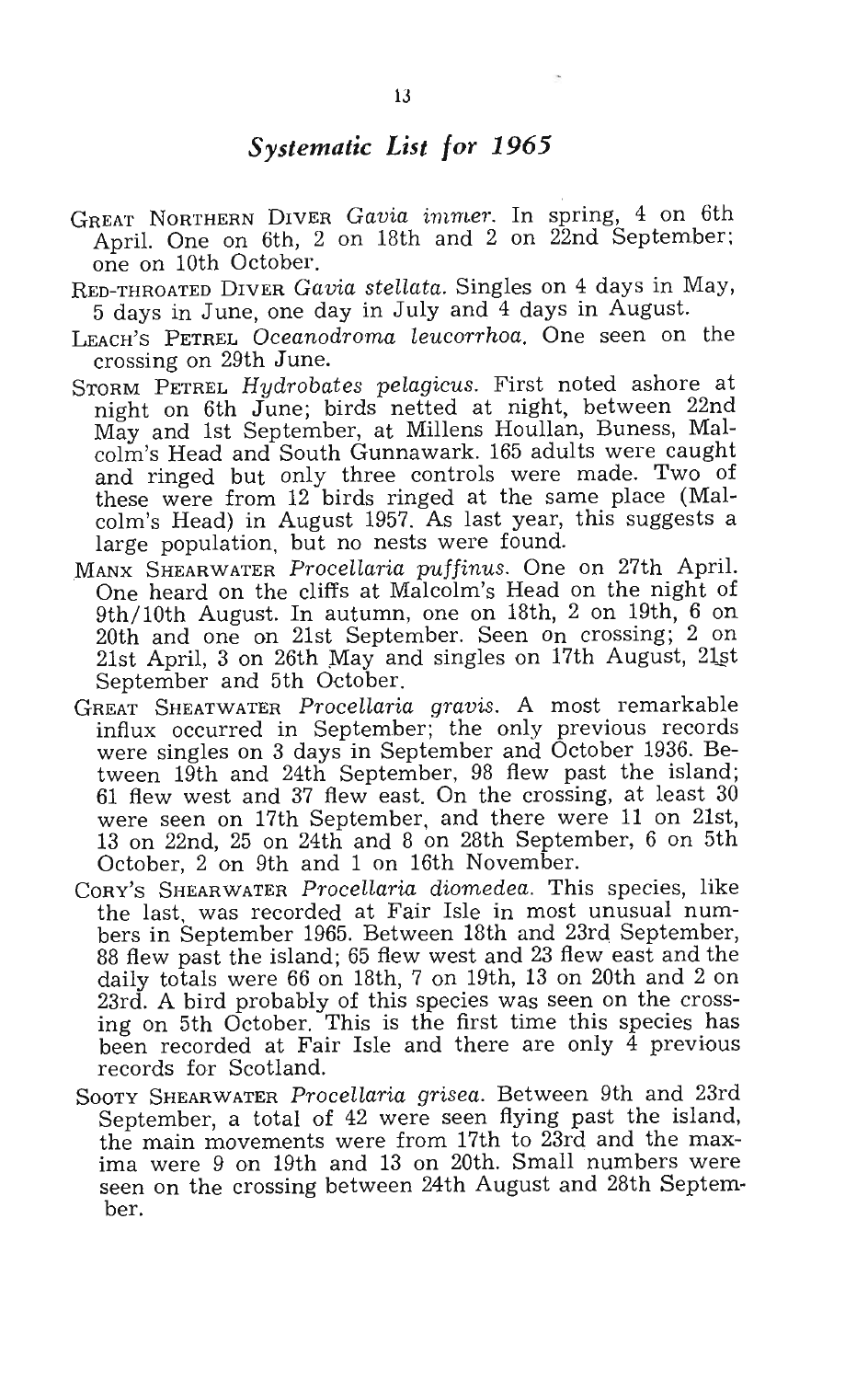- FULMAR *FuLmarus gLaciaLis.* Ashore most days in winter, but increasing from 13th March. Pre-egg laying dispersal from 3rd to 20th May. Breeding population still increasing, and another good breeding season. Young on the wing from<br>25th August, and numbers decreasing from 10th September. Numbers on cliffs all autumn except during gales, 28th-31st October. Blue Fulmars seen On 4 occasions in summer and autumn, around Mopal.
- GANNET *Sula bassana.* Small numbers offshore all year; maximum in spring, 30 on 17th May, rather more in autumn, peaks of 43 on 17th and 70 on 18th September. On 30th September, 122 flew east past the isle in one hour.
- CORMORANT *Phalacrocorax carbo.* 2 on 20th March. 1-2 some days between 2nd April and 14th May, but 6 on 22nd and 3 on 23rd April. Autumn movements from 13th August to 17th October, mainly 25th August to 19th September, with peaks of 28 on 25th, 18 on 27th August, 18 on 7th, 29 on 11th and 24 on 19th September. 1 or 2 occasionally in October and November.
- SHAG *Phalacrocorax aristotelis.* Nest building from early March; first egg noted on 2nd April. Enjoyed a good breeding season and a record number of young were ringed.
- HERON *Ardea cinerea.* Spring passage 30th March to 21st May, mainly singles, but  $4$  on  $8$ th April and 3 on 18th May. Singles on 2nd and 10th June. Autumn passage 4th July to 9th November, peaks 5 on 25th July,  $6$  on 1st and 20th September and 2nd October.
- PURPLE HERON *Ardea pU1'purea.* One flushed from the Meadow Burn on 17th June, stayed in that area until 22nd June. A new record for Fair Isle and only the 5th for Scotland, the last being in 1907.
- MALLARD *Anas platyrhynchos.* Small numbers 13th March to 13th April. A  $\sigma$  present throughout summer, another  $\sigma'$ on 14th May, 5 on 13th June and  $9$  in late July. Autumn passage from 12th August, peaks of 7 on 19th September, 6 on 13th October, 7 on 19th and 24th November.
- TEAL *Anas crecca.* Spring passage on 24 days between 1st April and 6th June; max. 4.  $\tilde{\varphi}$  on 1st July. Autumn passage from 12th August to 7th November, with peaks of 8 on 16th August, 15 on 9th, 8 on 10th, 9 on 19th September and 8 on 1st October.
- WIGEON *Anas penelope.* 3 on 6th, singles on 21st and 23rd, and 2 on 23rd April. Singles on 9th and 15th June. Autumn passage from 27th August to 6th November, peaks 7 on 9th and 11th, 12 on 20th and 24th September.

PINTAIL *Anas acuta.* An adult drake from 13th to 16th June.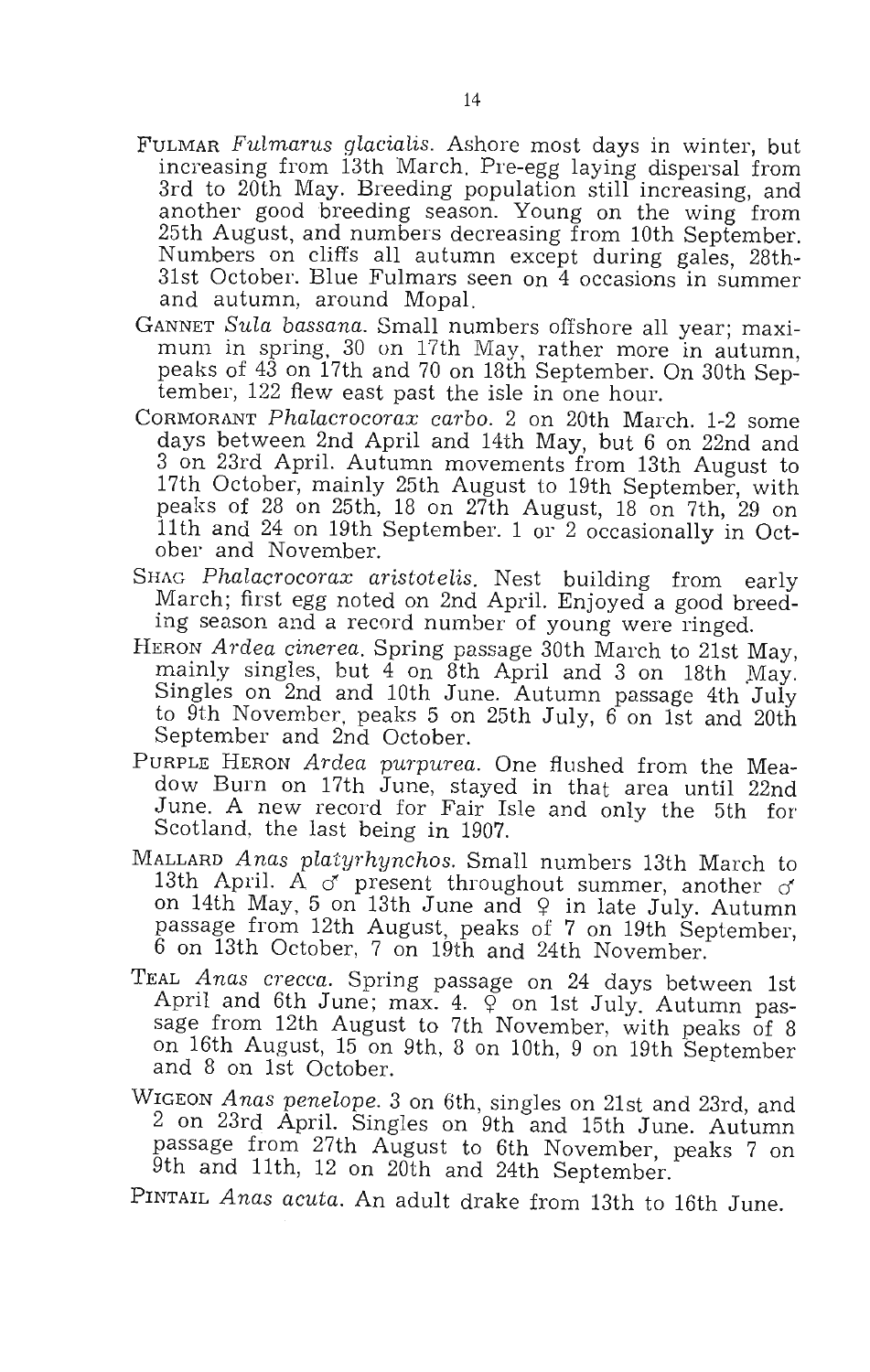- SHOVELER Spatula clypeata. A  $\varphi$  in South Harbour 29th July to 7th August.
- SCAUP *Aythya marila.* A pair in South Haven 4th to 16th May and another pair 27th to 31st May. One 25th, 26th and another 28th September to 3rd October.
- TUFTED DUCK *Aythya fuligula.* Spring passage from 25th April to 30th May, peaks of 2 pairs on 25th April and 4 or 5 on 15th and 16th May. *cf* on 16th August. 7 on 24th September and 1-2 between 25th September and 17th October.
- GOLDENEYE *Bucephala clangula*. A pair on 6th May. 5 on 9th and 10th October. 1-2 between 1st November and 5th December, 4 on 8th November.
- LONG-TAILED DUCK *Clangula hyemalis.* One on 30th March, 2 on 17th-19th and 27th-29th April. 1 found dead on 16th May. 7 seen on crossing on 5th October. Autumn passage from 11th October (14) to 30th November; 5-8 from 14th to 18th October and 5 on 2nd November.
- VELVET SCOTER *Melanitta fusca.* 2 on 5th, *cf* on 20th and 8 on 23rd September, one on 4th November.
- SCOTER *Melanitta nigra.* One on 6th April and 2 females on 24th November.
- HARLEQUIN *Histrionicus histrionicus.* A pair in Maver's Geo on 11th January, found qy Gordon Barnes, stayed in that area until 2nd February. A new record for Fair Isle.
- EIDER *Somateria mollissima.* Breeding population as 1964; the first pairs prospecting ashore on 14th May resulted in an early hatch by 16th June, but many pairs were late and clutches only completed by third week June. High mortality of juveniles.
- RED-BREASTED MERGANSER *Mergus serrator.* 1-2 from 11th to 27th January; 2 between 22nd and 27th March; a  $9$  on 11th April and pairs on 8th and 16th May. One on 10th July. Autumn passage from 2nd September to 5th December, small numbers but 6 on 19th September and 5 on 3 days in October.
- GOOSANDER *Mergus merganser.* A drake from 22nd November to 6th December.
- SMEW *Mergus albellus.* Jimmy Wilson saw a drake on 10th February. (Later a *cf* was found on Loch Clickimin, Lerwick).
- SHELDUCK *Tadorna tadorna.* One on 25th February, 2 on 21st, 1 on 22nd and 2 on 26th April.
- GREY-LAG GOOSE *Anser anser.* Small numbers 6th April to 19th May; max. 4. Singles on 7th June, and 23rd July to 2nd August. Autumn passage from 13th October (30), 7 on 28th, 4 on 29th, 26 on 30th and 5 on 31st October, 15 on 1st, 7 on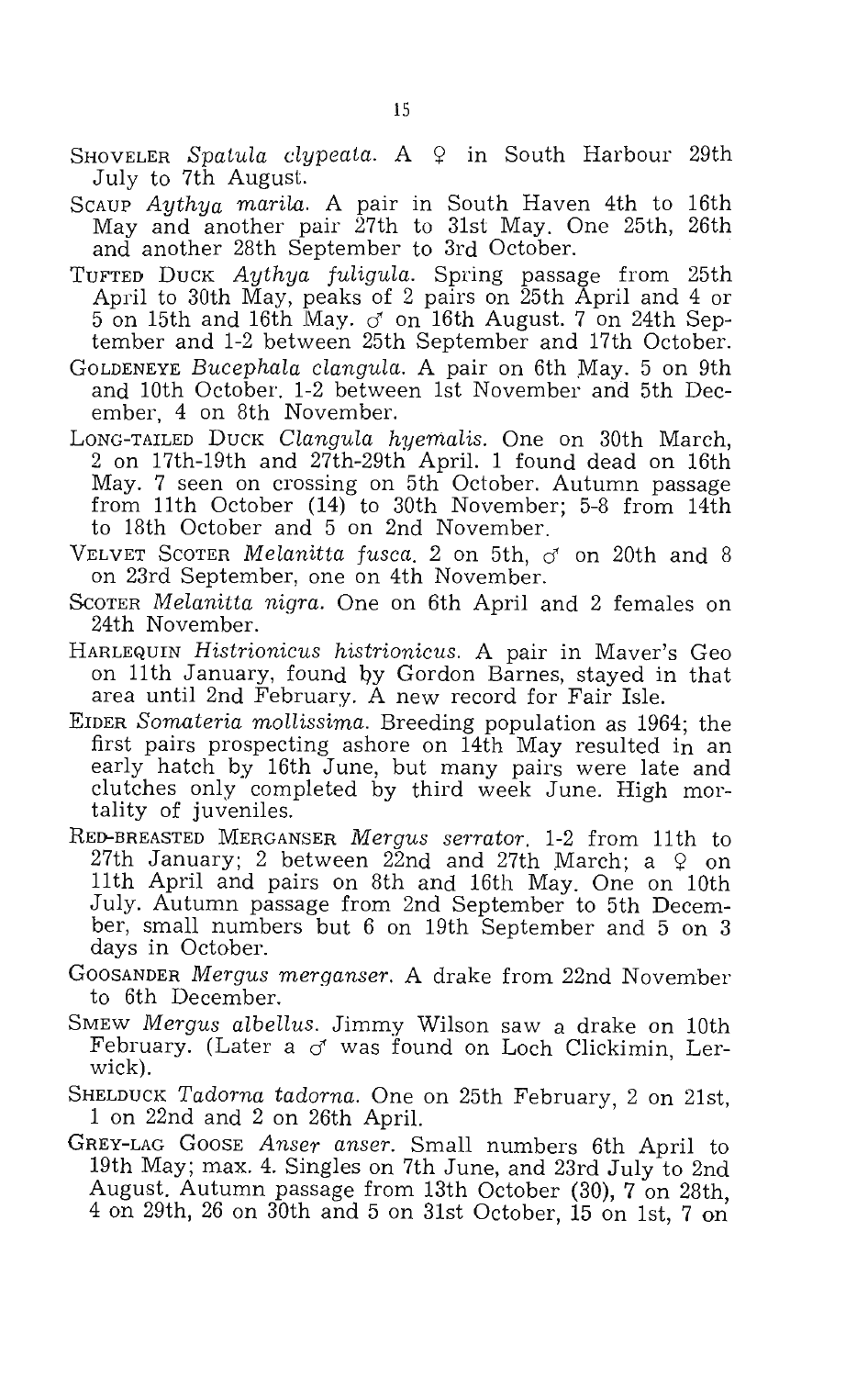2nd, 8 on 4th, 3 present from 6th, 2 from 21st November, and one stayed until 31st December.

- WHITE-FRONTED GOOSE Anser albifrons. 9 from 28th to 31st October (6 1st W), 2 from 3rd to 6th, 7 from 6th to 10th,  $8-9$  on  $11th-12th$ ,  $8$  on  $13th$  and  $2$  from  $17th$  to  $24th$  November. All referable to the Greenland race *flavirostris*.
- PINK-FOOTED GOOSE *Anser brachyrhynchus.* A family party of 5 on 2nd October and singles on 29th and 30th October.
- BARNACLE GOOSE *Branta leucopsis*. 10 on 5th, 2 on 15th, 1 on 28th-29th and 8 on 30th October, 5 on 1st and 2, 14th-21st November.
- WHOOPER SWAN *Cygnus cygnus.* One from 30th March to 5th April, passage of 19 on 6th, 26 on 7th, 12 on 8th and 3 on 10th April. Autumn passage on 10 days from 15th October to 20th November, with peaks of 39 on 28th October and 13 on 1st November. One adult present from 7th November, found dead at Pund on 13th November, had a severely damaged bill; probably a shot wound, received on migration.
- BUZZARD *Buteo buteo.* One 19th-21st June.
- SPARROWHAWK *Accipiter nisus.* Singles on 3rd-5th, 10th and 17th May. Small passage, 1-2 daily, from 20th to 30th Octo- ber. Singles 8th and 21st November.
- HONEY BUZZARD *Pernis apivorus.* One on 27th-29th May, one on crossing, flying towards Sumburgh Head, on 2nd June and a probable on 21st June, with a Buzzard.
- HEN HARRIER *Circus cyaneus.* A  $9$  on 10th and 11th May and a 'ring-tail' flew south over isle on 5th December.
- OSPREY Pandion haliaetus. One flew north over Ward Hill on 2nd May; one over isle at dusk on 11th May; one over Malcolm's Head on 27th May and one flying south over isle on 3rd October. These are the 5th to 8th records for Fair Isle.
- HOBBY *FaZco subbuteo.* One on 19th to 21st June.
- PEREGRINE Falco peregrinus. Recorded throughout winter, max.  $2\sigma \sigma$  and  $\varphi$  on 21st January and 3 on 30th April. One pair nested for the second year running at Lerness and reared at least one, probably 2, young. Another pair frequented the Shaldi Cliff area; in June they were very very noisy at intruders, but no nest was found and no young were seen. Frequently seen all autumn, including two pairs displaying together on 24th October.
- MERLIN *Falco columbarius.* A  $\sigma$  on 7 days in January. Singles on 7 days in March (2 on 24th), 3 days in April and 4 days in May. Autumn passage from 21st August to 4th December; daily max. being 3 in August, 4 in September, 4 in October and 5 in November.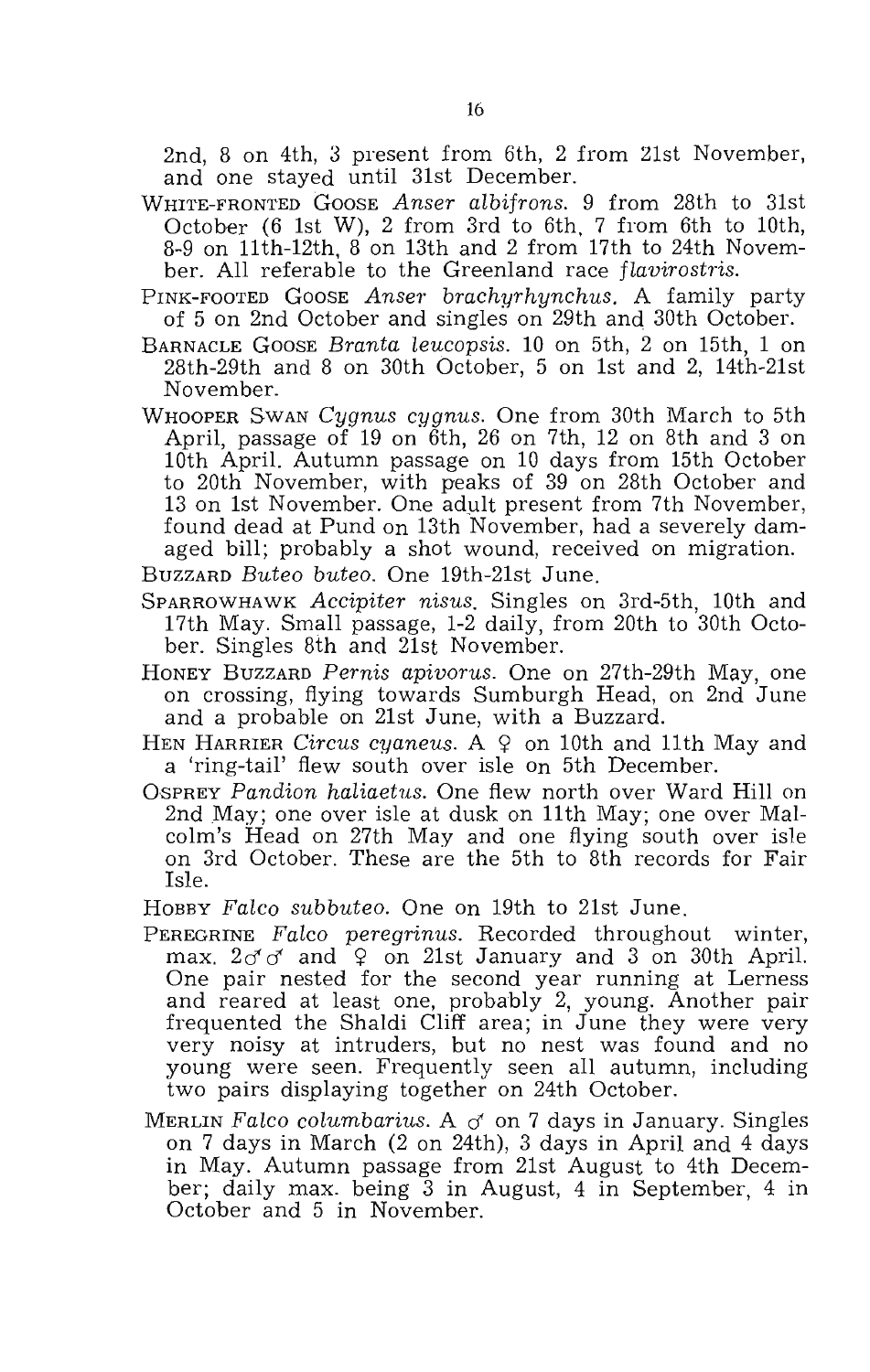- KESTREL *Falco tinnunculus.* 1-2 recorded on 22 days between 5th April and 2nd June, but 3 on 27th May. A  $\zeta$  16th-18th July. Autumn passage from 8th August to 30th November, mainly September and peaks of 5 on 28th August and 6 on 4th and 27th September.
- QUAIL *Coturnix coturnix.* Singles in Gilsetter on 27th and 28th May. One in song at Busta on 21st and 2 on 22nd June.
- WATER RAIL *Rallus aquaticus.* Singles on 25th February, 23rd-24th March, 13th and 22nd April. 2 on 5th September, singles on 4th and 25th September, on 5 days in October and six days in November, but 3 on 22nd October and 2 on 17th and 26th November.
- CORNCRAKE *Crex crex.* Very rare this year; singles on 2nd May, 3rd-4th and 27th September.
- MOORHEN *Gallinula chloropus*. Singles on 11 days between 8th April and 4th May, and 2 on 17th April. Autumn singles on 25th September, 2nd-4th and 9th October and 19th November.
- OYSTERCATCHER *Haematopus ostralegus.* One on 18th, 7 on 19th, increasing to 29 by 24th February, 35 on 10th, 50 on 12th and full breeding strength by 20th March. First scrapes noted on 1st April and first eggs on 2nd May. First young seen on 21st May. Breeding numbers as last year. Flocking in July; 30 on 21st July, 30 on 7th and 45 on 12th August. Decreasing in August and September, down to 5 by 18th September and 3 until 2nd October and one on 3rd October. One from 1st to 4th and 4 on 5th November were migrants.
- LAPWING *Vanellus vanellus.* One on 10th January, one on 18th and 2 on 19th February. 21 on 1st, 20 on 11th, 50 on 16th March, smaller numbers thereafter. 21 on 1st and 17 on 9th April. Two pairs nested; at Tarryfield and Airstrip. Small passage in August and from 7th September to 20th November, mainly 23rd September to 18th October; maxima 52 on 27th, 19 on 28th September and 26 on 3rd October.
- RINGED PLOVER Charadrius hiaticula. Breeding birds present from 19th February. 3 or 4 pairs nested; one of the breeding birds was bearing a red colour ring, which was put on an adult on 20th March 1964. Autumn passage from 21st July to 18th September; peaks of 14 on 9th, 25 on 13th, 36 on 15th, 42 on 18th, 25 on 20th and 16 on 25th August, and 11 on 6th September. Singles on 7 days to 10th October.
- LITTLE RINGED PLOVER *Charadrius dubius.* A first winter bird arrived on 4th September, when it was netted and ringed; present until 7th September. A new bird for Fair Isle.
- GREY PLOVER *Charadrius squatarola.* Singles on 26th-27th September and 13th-14th October.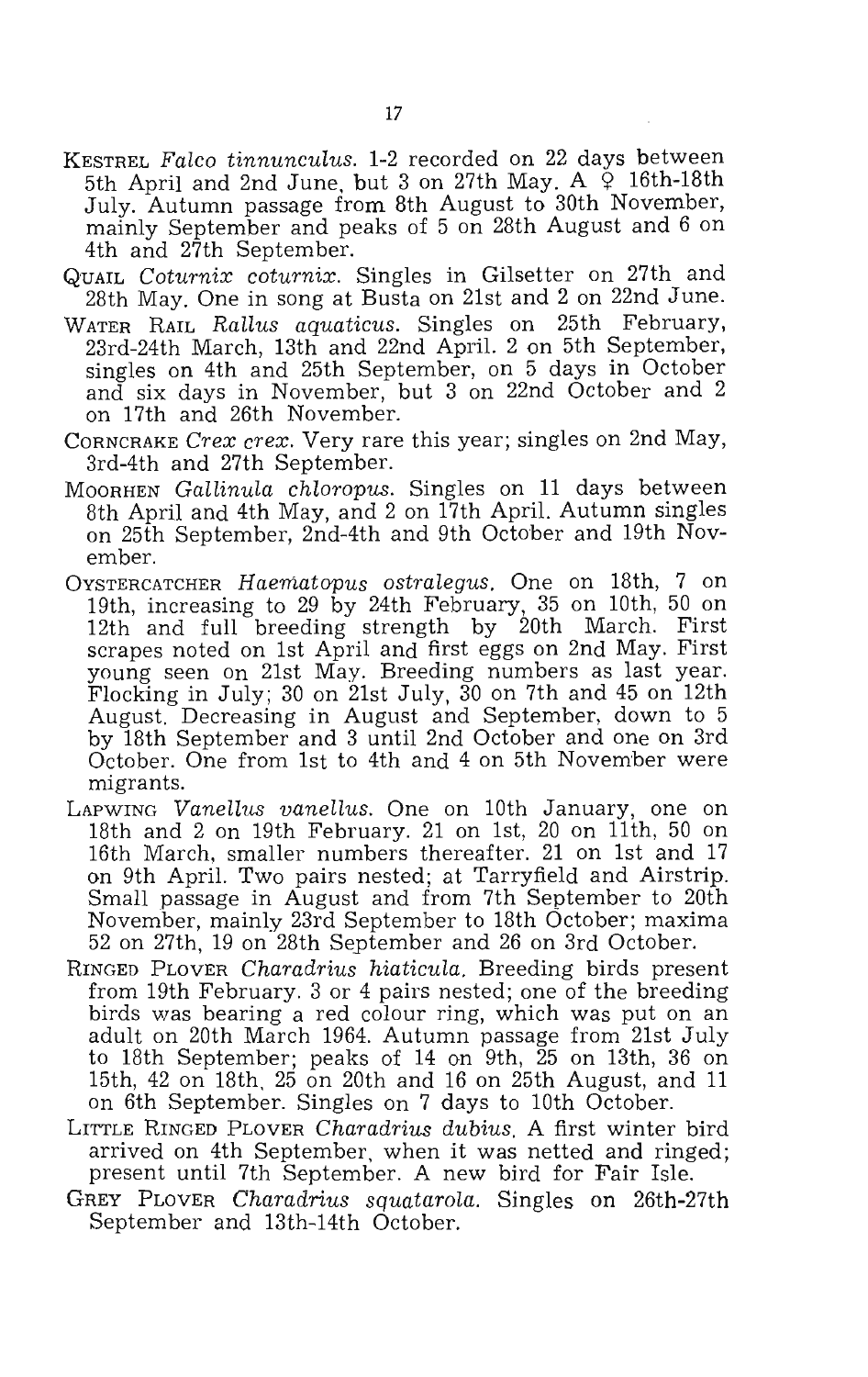- GOLDEN PLOVER Charadrius apricarius. Spring passage from 2nd March to 22nd May, peaks of 23 on 23rd and 6 on 28th April, and 14 on 3rd May. Singles on 3 days in June and 5 days in July, but 5 on 26th July. Autumn passage from 6th August to 1st December, mainly 19th August to 7th October, peaks 41 on 19th, 40 on 21st, 36 on 28th August, 30 on 10th, 45 on 22nd and 60 on 23rd September.
- DOTTEREL *Chamdrius morinellus.* 2 mist-netted on Swey on 10th September (new ringing record for Fair Isle) and one on braes of Restensgeo, 13th September.
- TURNSTONE *Arenaria interpres.* Small numbers 1st January to 30th May; winter flock up to 23. Spring peaks of 30 on 10th April and 20 on 14th May. Singles on 4th, 15th June and 9th July. Autumn passage from 21st July (5), peaks of 28 on 23rd July, 35 on 8th, 30 on 15th August, 43 on 20th, 36 on 26th September, 25 on 15th, 65 on 28th, 50 on 29th October and 45 on 29th November.
- SNIPE *CapeIla gallinago.* Small numbers in winter and spring. Song from 22nd April and 3 in song flight on 28th April. Up to 3 pairs probably nested. Passage from 24th August, peaks of 8 on 4th, 12 on 9th, 16 on 29th September, 15 on 2nd and 4th October. Small numbers in November, but large influx during snow at end of month; 35 on 26th and 40 on 29th November.
- GREAT SNIPE *CapeLla media.* One in the marsh, behind Quoy, on 1st May and one at Busta on 27th September.
- JACK SNIPE *Lymnocryptes minimus.* 3 plus on 10th April and 2 on 5th May. Singles on 6 days in September from 11th, 6 on 27th and 3 on 30th September. 3 on 1st, 2nd, 4 on 3rd, 1-2 until 27th October, but 3 on 26th. Singles on 29th November and 2nd December.
- WOODCOCK *Scolopax rusticola.* 1-5 on 1st-4th and 1 on 18th January. 1 on 1st and 19th, 3 on 2nd February. 1-3 on 7 days between 28th March and 21st June. Autumn passage from 27th September to 4th December, mainly 20th October to 16th November, peaks of 10 on 21st October, 30 plus on 8th, 200 plus on 11th, 40 on 12th and 20 on 13th Nov.
- CURLEW *Numenius arquata.* One on 18th February. Spring passage from 1st March, mainly from 1st April; 20 on 5th, 13 on 8th April and 30 on 19th May. Up to 8 in June and 16 in July. Main autumn passage from 10th August (10) to 14th September, peaks of 20 on 11th, 50 on 13th and 60 on 15th August. Singles On 11 days in October, 1-3 on most days in November and up to 5 in December.
- WHIMBREL *Numenius phaeopus.* Singles on 22nd and 23rd April. Spring passage from 30th April, peaks of 10 on 10th, 15 on 14th, 25 on 15th, 20 on 16th, 12 on 18th and 10 on 30th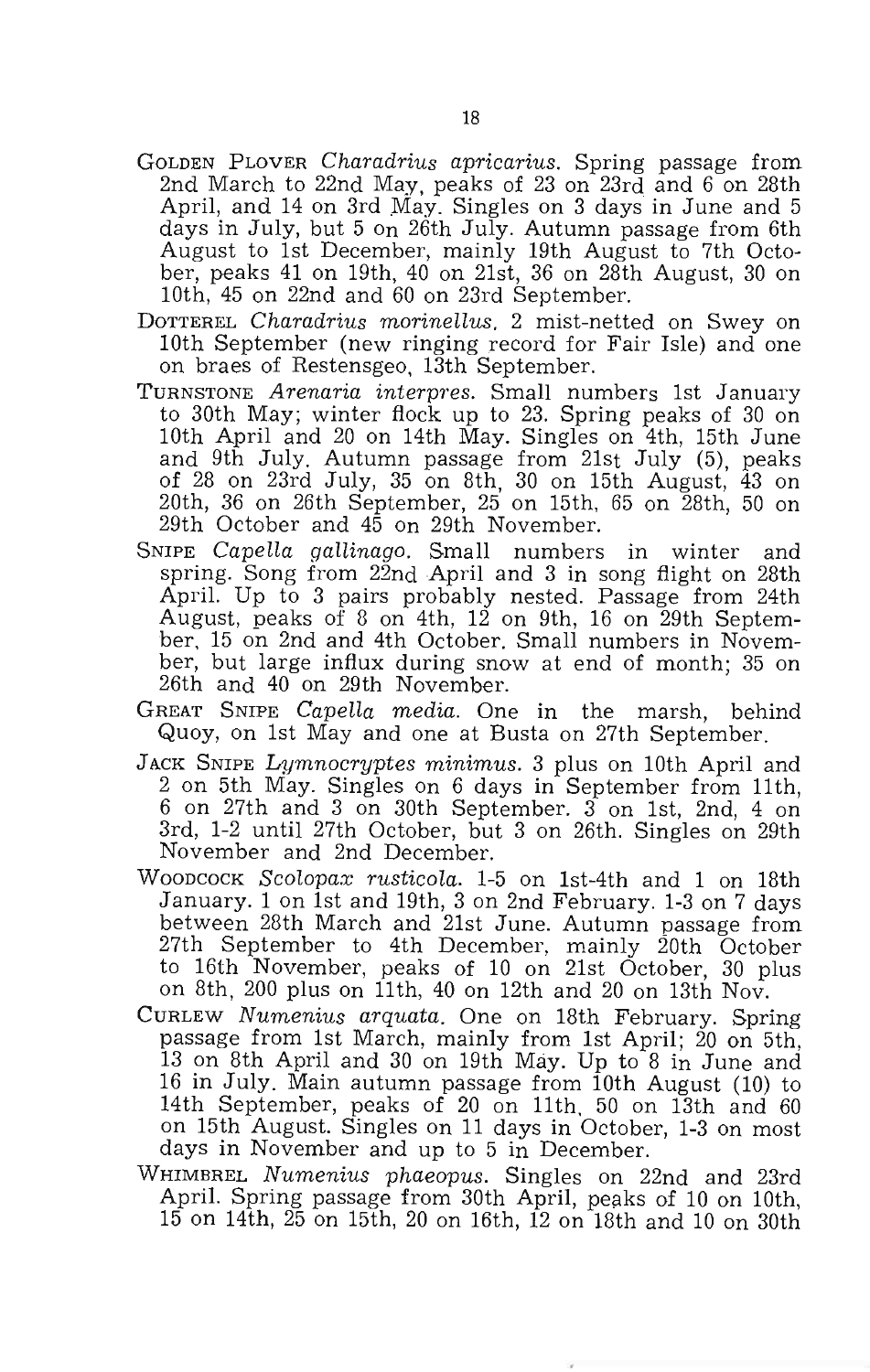May; up to 5 in June and 4 in July. Passage until 8th September, max. 11 on 15th and 12 on 30th August. Late singles on 22nd and 26th September.

- BAR-TAILED GODWIT *Limosa limosa.* Singles on 24th April and 14th May. Autumn passage from 22nd August to 22nd September, max. 5 from 6th-14th.
- GREEN SANDPIPER *Tringa ochropus.* At least one on 6 days between 29th April and 7th May. Passage from 23rd July (1 plus) to 28th September, 1-2 on 10 days in August and singles on 3 days in September.
- WOOD SANDPIPER *Tringa gLareola.* Singles on 7th July, on 6 days in August and on 5th September.
- COMMON SANDPIPER *Tringa hypoleucos.* Spring passage from 3rd to 31st May, peaks of 5 on 7th and 4 on 27th. Singles on 11th and 19th June. Autumn passage from  $22nd$  July  $(2)$ to 27th September, peaks of 5 on 24th July, 6 on 16th and 23rd August, and 5 on 4th-5th September. Late bird on 2nd October.
- REDSHANK *Tringa totanus.* Small numbers, up to 7, wintered and small numbers, up to 10, from March to 25th June. Autumn passage from 3rd July, monthly peaks of 35 on 22nd July, 35 on 6th, 87 on 19th, 36 on 20th August, 40 on 4th, 45 on 20th September, 35 On 15th. 50 on 28th October, 20 on 1st and 23rd November.
- GREENSHANK *Tringa nebularia.* Singles on 8 days between 21st April and 14th May. One on 8th June. Autumn passage from 26th to 27th September, mainly in August, when max. of 5 on 14th.
- KNOT *Calidris canutus.* 3 on 18th and 1 on 27th May. 1 on 23rd-28th July. Passage from 3rd to 28th August, peaks of 20 on 6th, 15 on 12th-13th and 25th. Late singles on 4 days in September.
- PURPLE SANDPIPER *Calidris maritima.* A few records in winter, up to 7 in March, up to 9 in April except 25 on 10th April, and up to 11 in May. Autumn passage from 22nd July, monthly maxima, 10 on 25th July, 20 on 11th August, 12 on 16th September, 20 on 31st October and 14 in November.
- LITTLE STINT *Calidris minuta.* 1 on 7th, 8 on 9th, 2 on 11th, singles on 12th, 14th, 17th, 26th, 27th September and 2nd October.
- DUNLIN *Calidris alpina.* Singles on 27th March and 19th April. Small numbers from 2nd May to 15th June, max. 10 on 13th-14th and 27 On 16th May. Autumn passage from 16th July to 15th October, mainly 9th-29th August (max. 19), 5th-9th September (max. 14), and 25th September-15th Oc-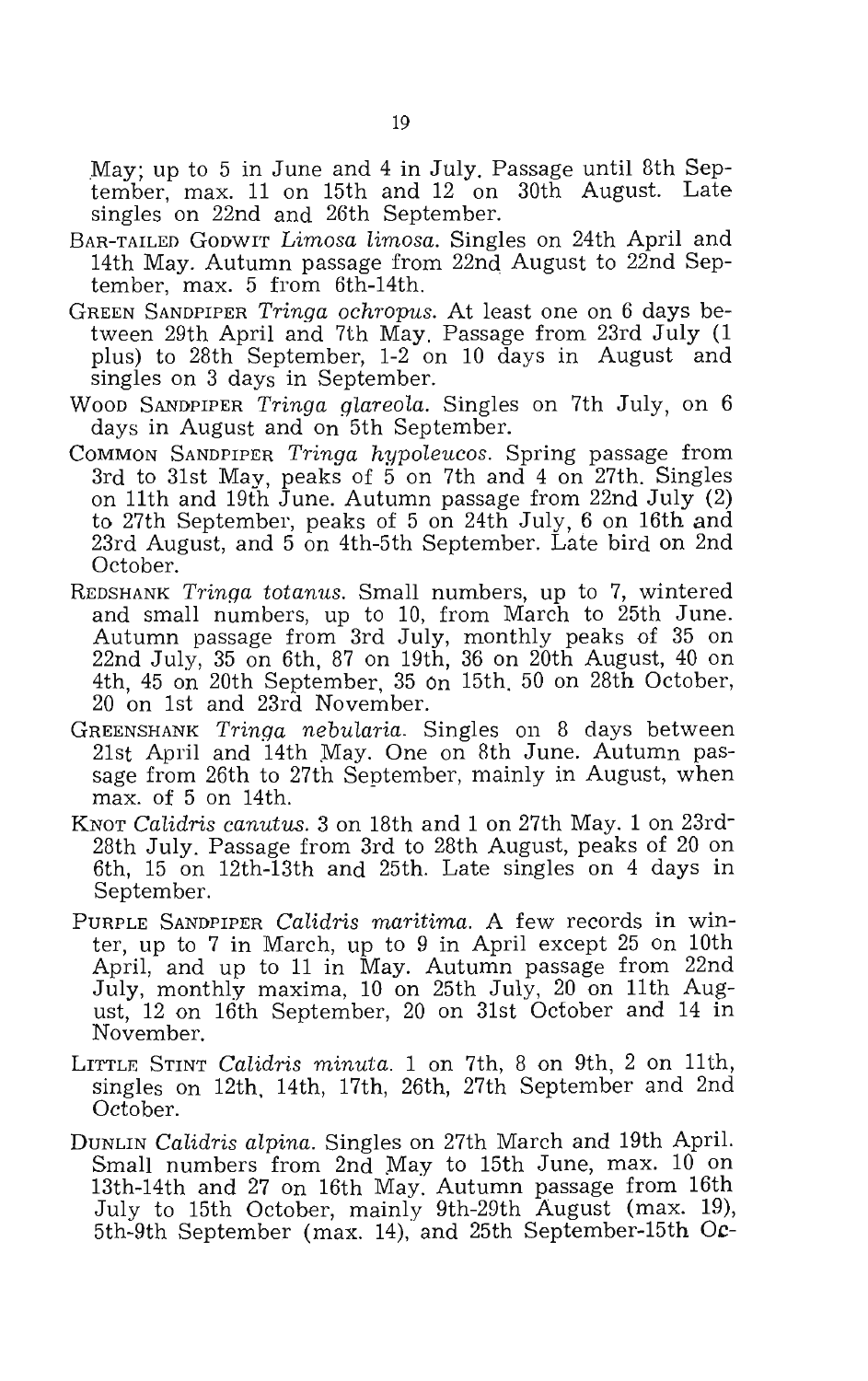tober (max. 11). Singles on 29th, 30th and 31st October and 2 on 18th and 24th November.

- SANDERLING *Crocethia alba.* 3 on 5th June. 4 on 22nd, 14 on 23rd, 2 on 24th and 1 on 26th July; small numbers, up to 8, on half the days between 5th and 25th August; one 9th-11th September.
- RUFF *Philomachus pugnax.* Singles on 13th and 14th May, and 26th July. Passage from 6th August (3) to 29th September (2), peaks of 3-5 between 13th and 20th August and 5-9 between 3rd and 7th September, but an amazing influx of 40 plus on 9th September. Late birds on 2nd and 5th October.
- GREAT SKUA *Catharacta skua.* First seen on 31st March, 3 plus on 4th, 6 on 10th April, main arrivals from 13th April. Display in full swing 28th April. Breeding population decreased, ca. 12 pairs. Not very successful. A large gathering of 70 plus on airstrip at dusk, 21st July. Numbers decreasing from 24th and 29th August, down to 20 by 31st, 10 by 9th, 5 by 25th September and 2 by 14th October. Last one on 26th October.
- ARCTIC SKUA *Stercorarius parasiticus.* First seen on 4th, next ones on 8th and 15th April, 12 on 24th, 26 on 25th and 40 plus on 26th April. Display in full swing by 28th. Numbers much the same as last year, ca. 70 pairs. Breeding success average. Dispersal from 24th and 28th August, only a few left by first week September. Passage noted in 3rd week of September and last one seen on 29th September, but one seen on crossing on 5th October.
- POMARINE SKUA *Stercorarius pomarinus.* One on crossing on 11th May and one over North Haven on 9th July.
- Long-Tailed Skua *Stercorarius longicaudus*. A beautiful palephase adult on the airstrip, with the non-bredeing Arctic Skuas, on 13th July, and over the Tarryfield on 15th July. The 2nd record for Fair Isle.
- GREAT BLACK-BACKED GULL *Larus marinus.* 100 plus on 10th and 150 plus on 11th January were the only large winter flocks. Breeding population as 1964, good fledging success. 200 in flock on 3rd May and 21st June. 300 plus on 4th July.
- LESSER BLACK-BACKED GULL *Larus fuscus.* First arrival (3) on 4th April and main arrival (33) on 17th April. Breeding numbers as 1964. Good breeding success, but very late at South Gavel, where half grown chicks ringed on 29th August and 2nd September. Numbers decreasing late August and September, 5 on 13th, 3 on 22nd and last on 25th September.
- HERRING GULL *Larus argentatus.* Winter flock maximum of 200 on 10th-11th January. One with yellow legs was noted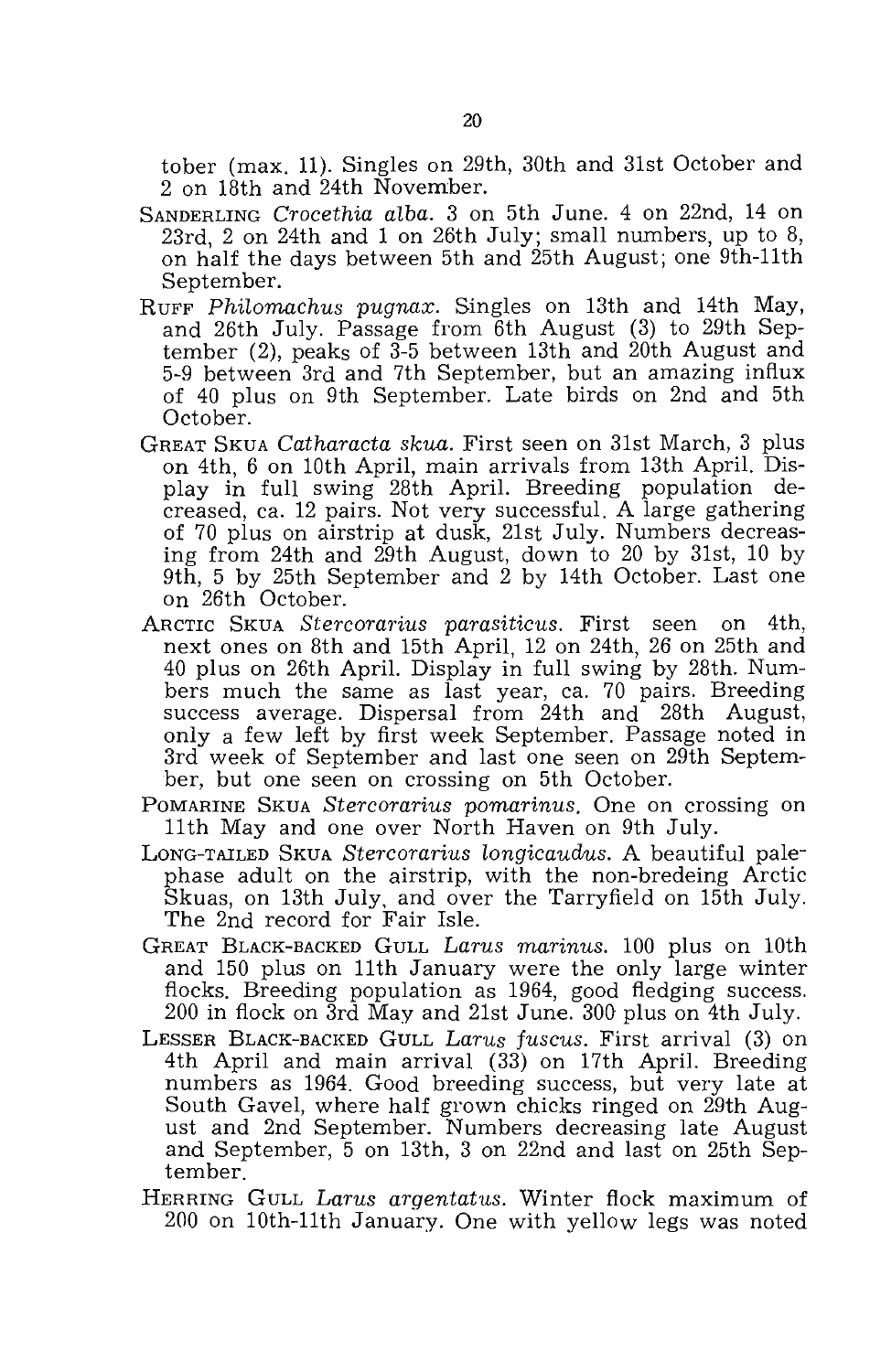at Taing on 14th April. Breeding numbers slightly down on 1964. Success average. Mid-summer flock max. 150. Rather scarce in autumn, max. 120.

- COMMON GULL *Larus canus.* 1, 20th-22nd January. Small numbers in March; main spring passage from 6th April (45), peaks of 500 on 17th, 70 on 30th April, 40 on 8th, 11th, 70 on 25th May, 30 on 20th June. Small numbers in July, autumn passage, including juveniles, from 18th July, peaks of 60 on 23rd and 46 on 31st July, 200 plus on 5th-6th, 400 on 12th, 800 on 13th, 1200 on 14th, 800 on 15th, 350 on 16th, 10Q on 22nd August, 130 On 3rd, 120 on 20th September, 83 on 1st and 9th October. Small numbers in November.
- GLAUCOUS GULL *Larus hyperboreus.* One from 1st Jan, found dead on 4th March. Singles 18th and 22nd March, and 16th May. A 1st winter bird on 2nd September. 1 on 16th, 2 on 29th, 1 on 30th, 2 on 31st October, 4 on 1st, 1 on 2nd, 4 on 3rd, 3 on 4th, 2 on 6th, and singles on 7th, 11th, 22nd-23rd, 27th and 29th November.
- ICELAND GULL *Larus glaucoides.* An adult arrived in gale on 4th November, caught and ringed but found dead on 6th November.
- BLACK-HEADED GULL *Larus ridibundus.* 1, 21st-23rd January. Spring passage from 16th March to 30th June; small numbers most days, but 19 on 24th April and 16 on 11th May. Autumn passage from 1st July to 29th October, first juveniles on 8th July, max. 24 on 28th October. Late singles on 1st and 18th November.
- KITTIWAKE *Rissa tridactyla.* First ashore on 2nd March; in numbers from 1st April. Usual numbers bred, but success poor. Last ashore in numbers at end of July, few still on 19th August. Small numbers offshore in autumn, but strong passages on 22nd and 29th September, and 17th November.
- COMMON and ARCTIC TERN *Sterna hirundo* and *macrura.*  Spring passage from 4th May, first Commons identified on 6th May and first Arctics on 2nd June. A flock of 70 terns, (the majority Arctic), arrived on 14th July and took up residence on the Tail of Uren, they indulged in fish-carrying and display, many stayed for a week and some until end of month, but none nested. Small numbers of both species present until 8th October, large arrival of 40 on 8th August.
- SANDWICH TERN *Sterna sandvicensis.* One in North Haven 9th-11th April, over 6 weeks earlier than the previous records. Up to 3 present 14th-19th July and 1 on 3rd August.
- LITTLE AUK *Plautus alle.* 100 plus seen on crossing on 20th January. Singles on 25th and 28th January. 2 on crossing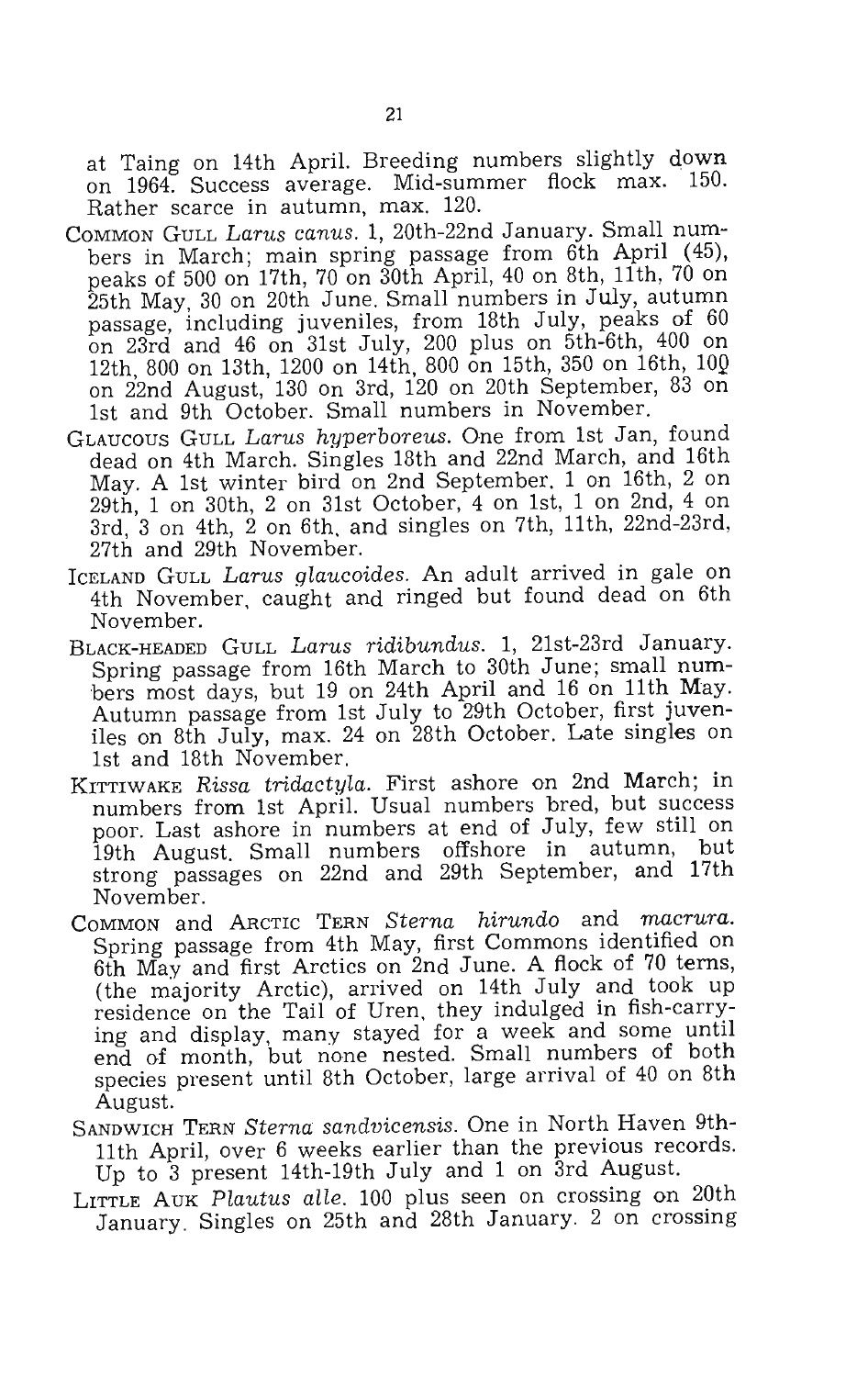on 4th and 3 on 9th November, and 5 flew east past Skadan on 17th November.

- RAZORBILL *Alca torda.* Ashore from 2nd March, larger numbers from 2nd April. Usual numbers bred, with good success. Dispersal from 21st July, last one ashore on 4th August. 2 offshore on 19th and 4 on 20th September. One washed up dead on 29th November.
- GUILLEMOT *Uria aalge.* Ashore from 22nd January, but actually they were ashore from 17th to 23rd December 1964. Less frequently in March until 30th, larger numbers ashore from 2nd April. Large increase of non-breeding birds from 2nd June, resulted in the greatest number of Guillemots recorded ashore at Fair Isle. Dispersal from 20th July, few left ashore by 4th August and last on 10th. Smaller numbers offshore all autumn and some ashore at Sheep Rock on 15th November.
- BLACK GUILLEMOT *Cepphus grylle.* Present all winter, song from 12th March. A good breeding season
- PUFFIN *Fratercula arctica.* One on 20th January and 4th February. A few On crossing on 10th March. First ashore on 30th March, much earlier than usual; full strength ashore from 19th April. Breeding numbers still very high, but some movement of population to more inaccessible areas. A partial albino, seen on 20th July, was pure white except for black rectrices and some flight feathers. Still ashore in numbers on 4th August and last one seen on 18th August. One seen offshore on 19th September.
- ROCK DOVE *Columba livia.* Up to 11 wintered, increased to  $18$  on 13th March. Up to  $20$  seen in spring and probably 10-12 pairs nested. Autumn flock peaked at 22 on 13th August and 23 on 20th November.
- WOOD PIGEON *Columba palumbus.* Spring passage from 1st April to 28th May, peaks of 10 on 3rd, 17 on 10th, 12 on 18th May. 1-2 on eight days in June and singles on 1st July, 11th and 19th August. Small autumn passage from 26th September to 5th November, maximum 3 on 2nd Oc- tober.
- TURTLE DOVE *Streptopelia turtur.* 1-2 most days from 13th to 29th May, one on 18th June. 1-2 from 30th August to 27th September, with a late juvenile from 1st to 16th October.
- COLLARED DOVE *Streptopelia decaocto.* 1-2 most days from 3rd June to 17th August, with 3 on 21st June, 3 plus on 10th July and 3 on 15th August.
- CUCKOO *Cuculus canorus.* Singles on 11 days between 7th May and 19th June; but 4 on 26th May. In autumn, one 25th /26th August. 1 on 3rd, 2 on 4th, 3 on 5th, 4 on 6th and 2 on 7th September.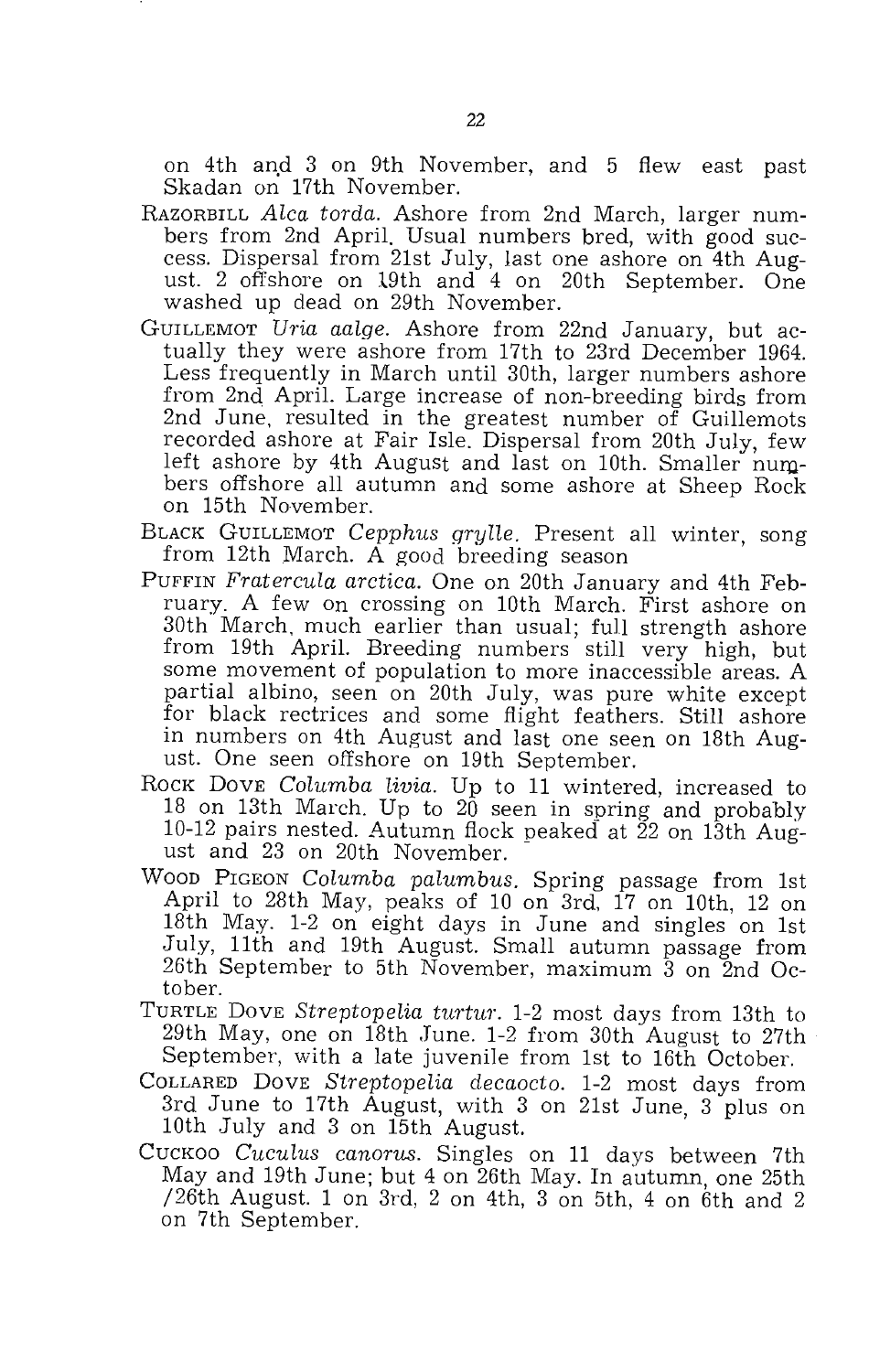- SNOWY OWL *Nyctea scandica.* One flew north over isle on May 17th.
- LONG-EARED OWL Asio otus. Singles on 26th and 30th March, 3rd, 13th and 17th May. In autumn one on 13th November and another on 14th. One on 5th December.
- SHORT-EA RED OWL *Asio flammeus.* One on 12th, 3 on 23rd and 2 on 30th April. Singles 4 times in May, twice in June and 4 times in July; eight times in August but 2 on 22nd August, twice in September, once in October and once in November.
- NIGHTJAR *CaprimuIgus europaeus.* One in Gully on 27th May and the remains of one (long-dead) were found near the Gully on 20th July.
- SWIFT *Apus apus.* 2 on 3rd May; 1-3 between 7th and 10th and 17th and 21st June. Small numbers, max. 6 from 3rd to 31st July. Singles on 11 days between 15th August and 18th September, but 3 on 18th and 12 on 23rd August.
- WRYNECK *Jynx torquilla.* 2 on 3rd May and singles on 4th, 5th, 7th, 11th, 12th, 16th-20th and 25th May. In autumn, one on 3rd, at least 8 on 4th, 3 on 5th and singles on 6th, 7th, 10th and 12th September.
- SHORT-TOED LARK *CalandreIla cinerea.* An adult, of one of the reddish southern races, at the Haa, from 27th to 29th May.
- SKYLARK *Alauda arvensis.* Small numbers, up to 6, between 3rd and 22nd January; 14 from 13th and 21 from 26th February. Arrivals 10th-13th March, when 120 On island. Passage on several days at end of March and early April. Bred in usual numbers, with average success. Some days of passage between 18th and 25th September; numbers decreased in October and only a few remained by 23rd November.
- SHORELARK *Eremophila alpestris.* Singles at Easter Lother on 29th October and 21st November.
- SWALLOW *Hirundo rustica.* At least one on 5th April is earliest record for Fair Isle. 2 plus on 24th April. Spring passage from 1st May, main arrivals from 13th, with peaks of 35 on 15th and 45 on 20th May. Small numbers throughout June and 1-2 on 11 days in July. Scarce in autumn, 2 on 25th, 4 on 27th and 2 on 29th August; 3-8 between 4th and 11th and up to 30 between 27th September and 11th October.
- HOUSE MARTIN *Delichon urbica.* Spring passage from 11th May to 22nd June, peaks of 90 on 27th, 30 on 28th May and 40 on 18th June. Small numbers on a few days in late June and July. Autumn passage of up to 15 between 3rd and 9th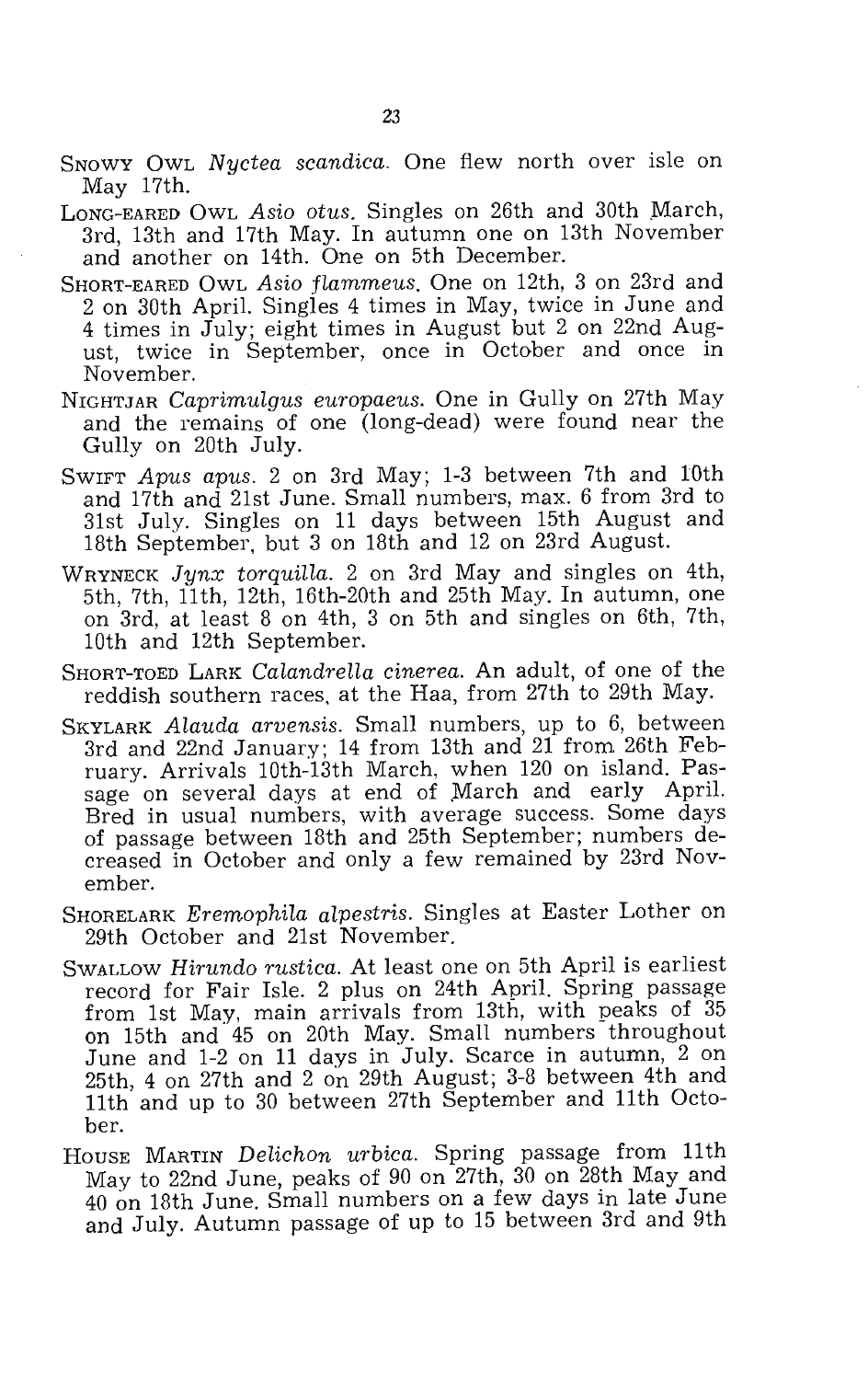September and up to 5 between 27th September and 3rd October.

- SAND MARTIN *Riparia riparia.* Singles on 7 days between 5th May and 18th June, but 3 on 12th May. Singles on 12th and 19th August. 1-4 between 4th-9th and 1-3 between 28th September and 3rd October.
- RAVEN *Corvus corax.* Usual numbers wintered, 7 seen in January. Display from 20th March. 4 pairs nested, but rather unsuccessfully. Max. autumn flock 13 on 11th Sept.
- CARRION CROW *Corvus coronne.* The 1964 bird present until joined by a second on 2nd April. One until 9th, up to 5 between 12th April and 2nd May and 2-8 between 11th and 15th May, last one on 21st May. One on 29th November.
- HOODED CROW *Corvus vornix.* Up to 14 in winter flock. Usual breeding numbers. Fewer in autumn than usual.
- Rook *Corvus frugilegus*. One 28th January to 4th February. One 9th-15th, 15 on 16th, 14 on 17th and 3 on 18th-23rd March. Singles on 7 days in April, but 6 on 25th and 2 on 30th. One 25th October to 8th November (3), 5 on 11th and 1-2 until 18th November.
- JACKDAW *Corvus monedula.* One 22nd-24th January. Arrival of 27 on 25th October, at least 20 until 8th November.
- COAL TIT Parus ater. One, on 28th October, was found sheltering in the stack-yard at Setter by Gordon Barnes. It fluttered into a stone dyke and was not seen again. The race was not determined. Second record for Fair Isle.
- WREN *Troglodytes troglodytes.* A dawn census was repeated in June and the breeding population continues at last year's high number. A pair again nested in the Gully.
- DIPPER *Cinclus cinclus.* One from 19th November until end of year, caught and ringed on 5th December. It was referable to the Black-bellied race, C. C. *cinclus.*
- MISTLE THRUSH *Turdus viscicorus.* Singles on 9 days between 15th March and 11th May; 2 on 22nd March and 29th April.
- FIELDFARE *Turdus pilaris.* Small numbers up to 13 January-March, but 17 on 13th March and spring passage until 19th May. Main movements from 8th to 14th April (peak of 250 on 9th) and 3rd to 10th May (peaks of 500 on 3rd-4th and 400 on 5th are largest recorded spring falls). One on 28th-30th May. An early bird on 15th August and early passage from 2nd September, with an early peak of 500 on 27th September. Passage throughout October and November; peaks of 600 on 1st, 500 on 3rd, 400 on 9th, 17th, 500 on 26th and 29th October and 200 on 11th November. Small numbers until 23rd November.

SONG THRUSH *Turdus philomelos.* One on 16th February.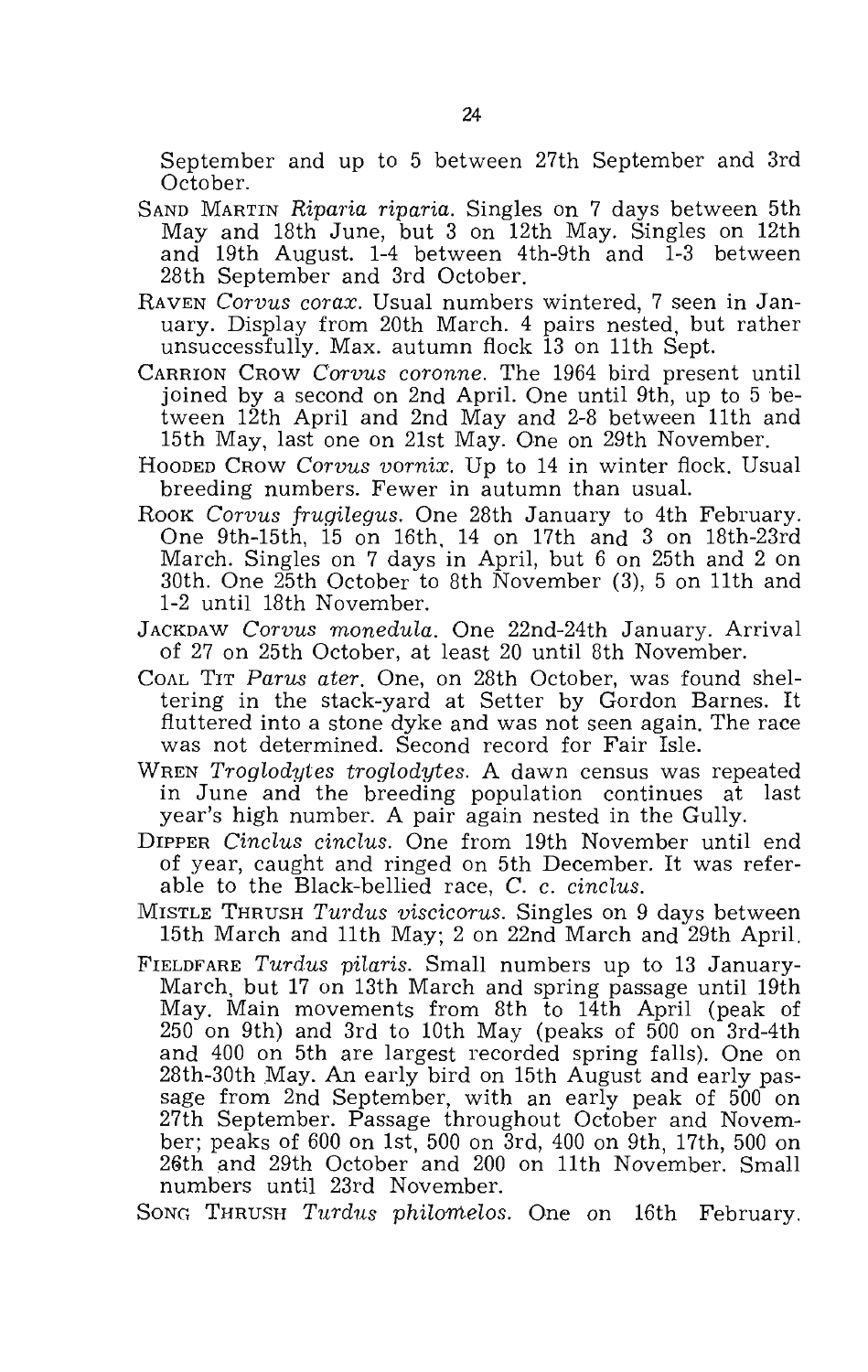Singles from 17th March, small numbers in April, until late passage of 86 on 29th and 80 on 30th April, which continued to 14th May, max. 35 on 3rd. 3 on 27th and 1 on 28th May, singles on 4 days in June until 21st, but 2 on 10th June. Autumn passage from 2nd September to 4th December, mainly from 26th September to 29th October, with peaks of 150 on 27th September and 1st, 200 on 3rd and 350 on 5th October.

- REDWING *Turdus iliacus.* 1 on 7th and 1-2 from 21st to 27th January. Spring passage from 19th March to 18th May, mainly 29th March to 10th April, with peaks of 64 on 30th and 90 on 31st March, and 60 on 1st April. Singles in song on 17th April and 10th May. One on 2nd June. Autumn passage from 4th September to 24th November, mainly  $26$ th September to  $31\mathrm{s}$ t October, with peaks of 700 on 27th September, 800 plus on 1st, 500 on 2nd, 450 on 3rd and 5th, 200 on 25th and 26th and 250 on 29th October. Icelandic birds predominated from 28th October to 4th November.
- RING OUZEL *Turdus torquatus.* 2 on 13th April, spring passage  $28\mathrm{th}$  April to  $21\mathrm{st}$  May; peaks of  $36$  on  $29\mathrm{th}$ ,  $15$  on  $30\mathrm{th}$ April and 25 on 3rd May. Song on 10th May. One on 2nd June. Autumn passage 4th September-21st October, mainly 26th September-8th October; peaks of 70 on 27th (record total for Fair Isle), 25 on 28th September, 20 on 1st and 5th October.
- BLACKBIRD *Turdus merula.* Under 10 wintered, but 20 on 22nd January. Small passage from 22nd March to 27th May, mainly 2nd-12th April, max. 35 on 26th March and 25 on 10th-11th April. Singles on 5 days in June and on 1st July. Autumn passage from 27th September was rather earlier than usual and continued to 22nd November, with peaks of 300 on 21st, 450 on 22nd, 500 on 23rd-24th and 26th-28th October, and 140 on 8th November. About 12 wintered.
- WHEATEAR *Oenanthe oenanthe. d* on 30th, 4 on 31st March, increasing in first week of April (1st  $\varphi$  on 2nd), 20 on 6th, 40 on 7th and 60 on 8th. Passage noted in first fortnight of May included birds of the Greenland race. Breeding numbers. as last year. Passage from 21st to 25th August and a decrease of local birds in last week of August and after 12th-13th September; 3 on 15th October and singles on 21st and 23rd October.
- WHINCHAT *Sax icola rubetra.* Spring passage 3rd-28th May, peaks of 6 on 7th, 7 on 19th and 8 on 27th. Strong autumn passage from 14th August to 10th October, with peaks of 12 on 25th August, 110 on 4th, 85 on 6th, 80 On 7th and 30 on 27th September.

STONECHAT *Saxicola torquata.* A *d* on 12th March. A juvenile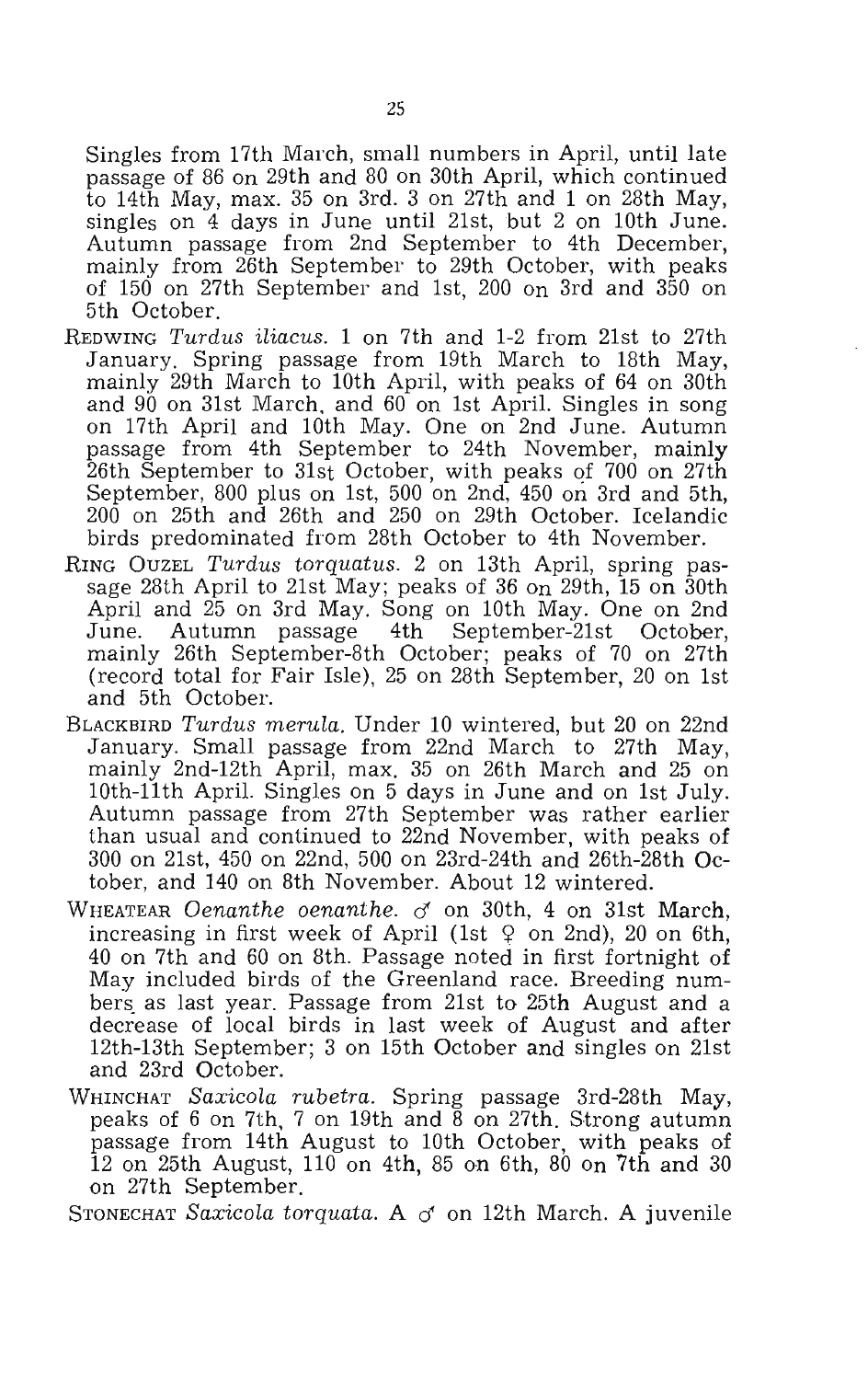from 15th to 24th July, was trapped in Gully, on 15th. A young bird of the Siberian race *maura* in the Middle Leys area on 5th and 6th October.

- REDSTART *Phoenicurus phoenicurus.* Spring passage from 29th April to 8th June, small numbers, max. 12 on 19th May. One on 16th-18th August. Passage from 3rd to 17th September and 24th September to 15th October; peaks of 57 on 4th, 23 on 6th, 33 on 27th September and 18 on 2nd October. One on 24th October.
- BLACK REDSTART *Phoenicurus ochrurus.* Singles on 6th and 29th April; in contrast to the number of records in 1964.
- NIGHTINGALE *Luscinia megarhynchos.* One caught in Gully on 7th May and another caught at the North Grind on 30th, present on 31st May. 2nd and 3rd records for Fair Isle.
- THRUSH NIGHTINGALE *LHscinia luscinia.* One trapped in Vaadel on 24th May, present until 26th May; another netted on Ward Hill on 26th May, present until 29th May. 4th and 5th records for Fair Isle and Britain.
- BLUETHROAT *Cyanosylvia svecica.* Females on 18th, 19th and 27th May. Males of the nominate race on 26th, 29th and 31st May. One on 1st July. In autumn, 1 on 3rd, 2 on 4th, 3 on 5th and singles on 6th, 25th and 27th September; up to 3 from 1st to 16th October.
- ROBIN *Erithacus rubecula.* 1-2 on 12 days, 17th March to 26th April, then a rather late spring passage until 27th May; peaks of 54 on 29th, 40 on 30th April and 7th May. Singles on 1st and 11th June. 2 on 4th, 1 on 5th-6th September. Autumn passage from 24th September to 16th October; peaks of 30 on 27th September, 90 on 3rd, 40 on 4th, 30 on 5th and 10th October. Stragglers until 24th November.
- GRASSHOPPER W ALRBLER *Locustella naevia.* Singles on 8 days between 3rd and 27th May, but 2 on 7th and 15th May. One on 16th August.
- REED WARBLER *Acrocephalus scirpaceus.* 1-2 daily 8th-17th June. Singles on 17th-18th August, 7th and 25th September.
- MARSH WARBLER *Acrocephalus palustris.* Singles trapped on 6th June and 29th September. Single reed warblers spp., on 14th August, 4th, 6th, 14th September and 1st October.
- SEDGE WARBLER *Acrocephalus schoenobaenus.* Singles on 7 days between 7th and 30th May, 2 on 13th and 27th. One on 3rd June. One found freshly dead on 12th September.
- AQUATIC WARBLER *Acrocephalus paludicola.* One netted at Setter on 5th September and another netted at Springfield on 10th September (present on 9th). 8th and 9th records for Fair Isle.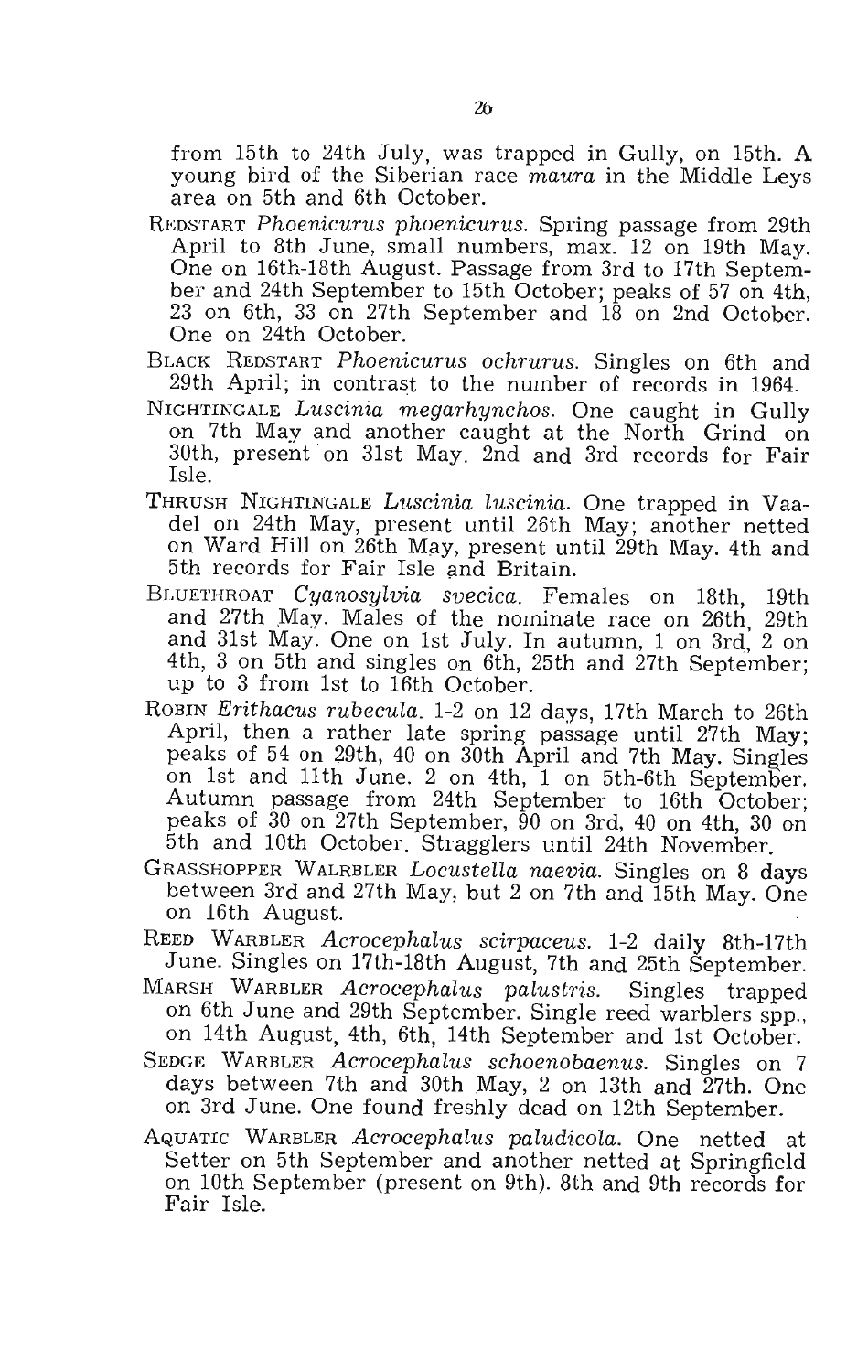- ICTERINE WARBLER *Hippolais icterina.* Singles trapped on 8th June, 14th August (present until 25th) and 11th September.
- BLACKCAP *Sylvia atricapilla. cf* on 4th May and 1-2 from 20th May to 9th June.  $\varphi$  on 25th June and 2  $\sigma \sigma s$  on 10th July. Autumn passage from 2nd September to 20th October, with peaks of 21 on 27th, 10 on 29th September, 18 on 1st, 20 on 3rd and 15 on 9th October. 1 on 27th October, 2 on 1st and  $\varphi$  on 14th November.
- BARRED WARBLER *Sylvia nisoria.* 4 on 16th, 1 on 20th and 1 on 27th August. In September, 3 on 2nd, 5 on 3rd, 1 on 4th, 2 on 5th and 16th and 1 plus on 24th. One on 3rd and 4th October.
- GARDEN WARBLER *Sylvia borin.* Spring passage from 17th May to 14th June, small numbers on half the days; max. 4 on 3rd and 7 on 9th. Autumn passage from 5th August to 12th October; main arrivals in three peaks, 11 on 13th and 18 on 14th August, 70 on 3rd, 60 on 4th and 40 on 27th September. One on 19th October.
- WHITETHROAT *Sylvia communis.* Spring passage from 3rd May to 18th June, max. 8 on 18th and  $27$ th May. 1 from  $26th$ to 30th July. Return passage from 7th August to 7th October, small numbers except 3rd-12th September, when peaks 6f 23 on 4th and 15 on 5th.
- LESSER WHITETHROAT *Sylvia curruca.* Passage from 4th May to 4th June, 1-2 on half the days, max. 3 on 3rd and 4th June. Singles on 12th, 16th and 17th August. Autumn passage from 3rd September to 10th October, max. 4 on 5th and 3 on 3rd and 11th September. One bird of the Siberian race *blythi* trapped on 26th September.
- WILLOW WARBLER *Phylloscopus trochilus.* Spring passage from 5th May to 2nd June, peaks of 8 on 7th, 9 on 16th, and 7 on 23rd May. Autumn passage from 12th August to 8th October, peaks of 40 on 2nd, 48 on 4th, 40 on 5th and 6th September.
- CHIFFCHAFF *Phylloscopus collybita.* Extended spring passage from 5th April to 18th June; sporadic except 1st-8th May, when max. of 8 on 3rd and 10 on 6th. One in song on 7th. Singles on 14th July, 2nd and 30th September. Passage from 1st to 20th October, small numbers except 15 on 2nd, 3rd, 9th and 16 on 10th.
- Wood WARBLER Phylloscopus sibilatrix. At least one on 16th August, and 2 on 4th September.
- YELLOW-BROWED WARBLER *Phylloscopus inornatus.* Singles on 25th and 29th September, 2nd, 10th and 12th October.
- GOLDCREST *Regulus regulus.* One on 15th-19th March. Small passage on 1st-30th April, max. 10 on 10th. One on 20th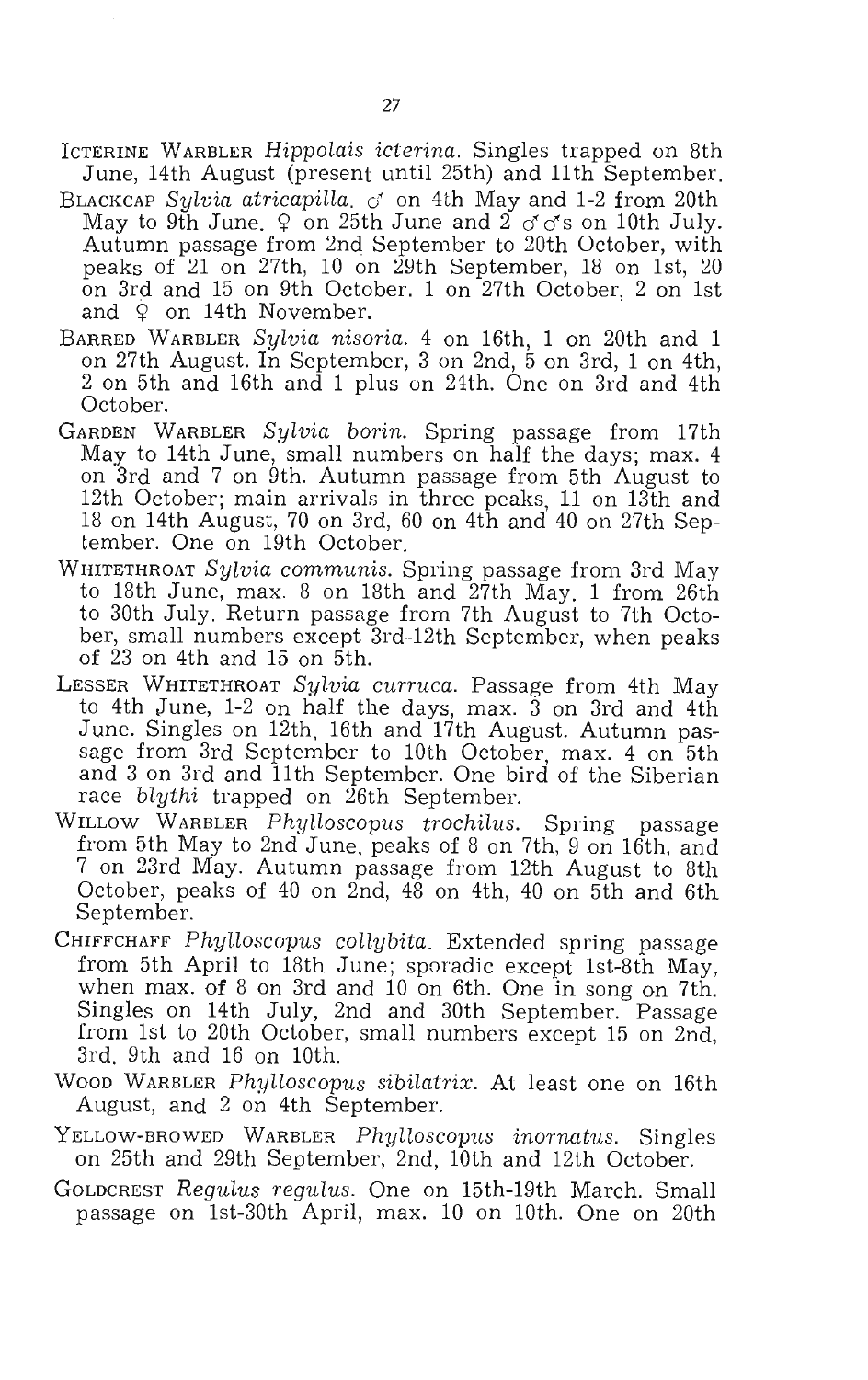May. Autumn passage from 3rd September to 1st November; arrivals in 3 peaks, 10 on 3rd, 14 on 27th and 26 on 29th September, 110 on 1st, 70 on 2nd and 30 on 3rd October. 2 late ones on 11th November.

- SPOTTED FLYCATCHER *Muscicapa striata.* Spring passage from 15th May to 20th June, small numbers except 4 on 25th and 7 on 27th. Return passage 16th August-5th October, mainly 3rd-13th September, max. 11 on 4th.
- PIED FLYCATCHER *Muscicapa hypoleuca.* 1-2 on 8 days between 29th April and 23rd May, but 3 on 18th. Autumn passage 15th August-5th October, with peaks of 24 on 3rd, 53 on 4th, 20 on 6th and 15 on 9th September.
- RED-BREASTED FLYCATCHER *Muscicapa parva.* One on 9th October.
- HEDGE SPARROW *Prunella modularis.* Passage from 17th April to 17th May, maxima 25 on 29th April and 3rd May. Singles on 22nd and 28th May, and 8th June. Autumn passage from 26th September to 27th October, with peaks of 20 on 3rd~ 4th and 15 on 5th-6th October, stragglers on 1st and 23rd November.
- MEADOW PIPIT *Anthus pratensis.* Small numbers from 9th March, but 100 plus on 5th and 150 on 7th April, passage late April and early May. Breeding population slightly down on 1964. Passage from 17th August, especially 26th August-24th September decrease late October and last seen 23rd November (6).
- RICHARD'S PIPIT *Anthus novaeseelandiae.* One on 2nd and 2 on 26th October.
- TREE PIPIT *Anthus trivialis.* Small numbers 29th April-8th June; max. 6 on 25th and 31st May. Autumn passage from 3rd September to 10th October, peaks of 17 on 3rd, 35 on 5th and 28 on 27th September.
- INDIAN TREE PIPIT *Anthus hodgsoni.* It was established in 1965 that a 'tree pipit' trapped on 17th October 1964 was an Indian Tree Pipit, the first record for Fair Isle and Britain and the second for Europe. A second bird of this species was trapped on 29th September 1965, present on 30th.
- RED-THROATED PIPIT *Anthus cervinus.* Singles at Vaadel on 26th May and at Taing on 13th October.
- ROCK PIPIT Anthus spinoletta. Breeding population slightly down on 1964, passage noted in late August.
- WHITE WAGTAIL *Motacilla alba alba.* Spring passage from 9th April to 22nd May, maximum 5 on 13th August. One on 1st June. Autumn passage 7th August-9th October, with peaks of 28 on 27th, 30 on 28th August and 15 on 2nd September. 1 on 26th October.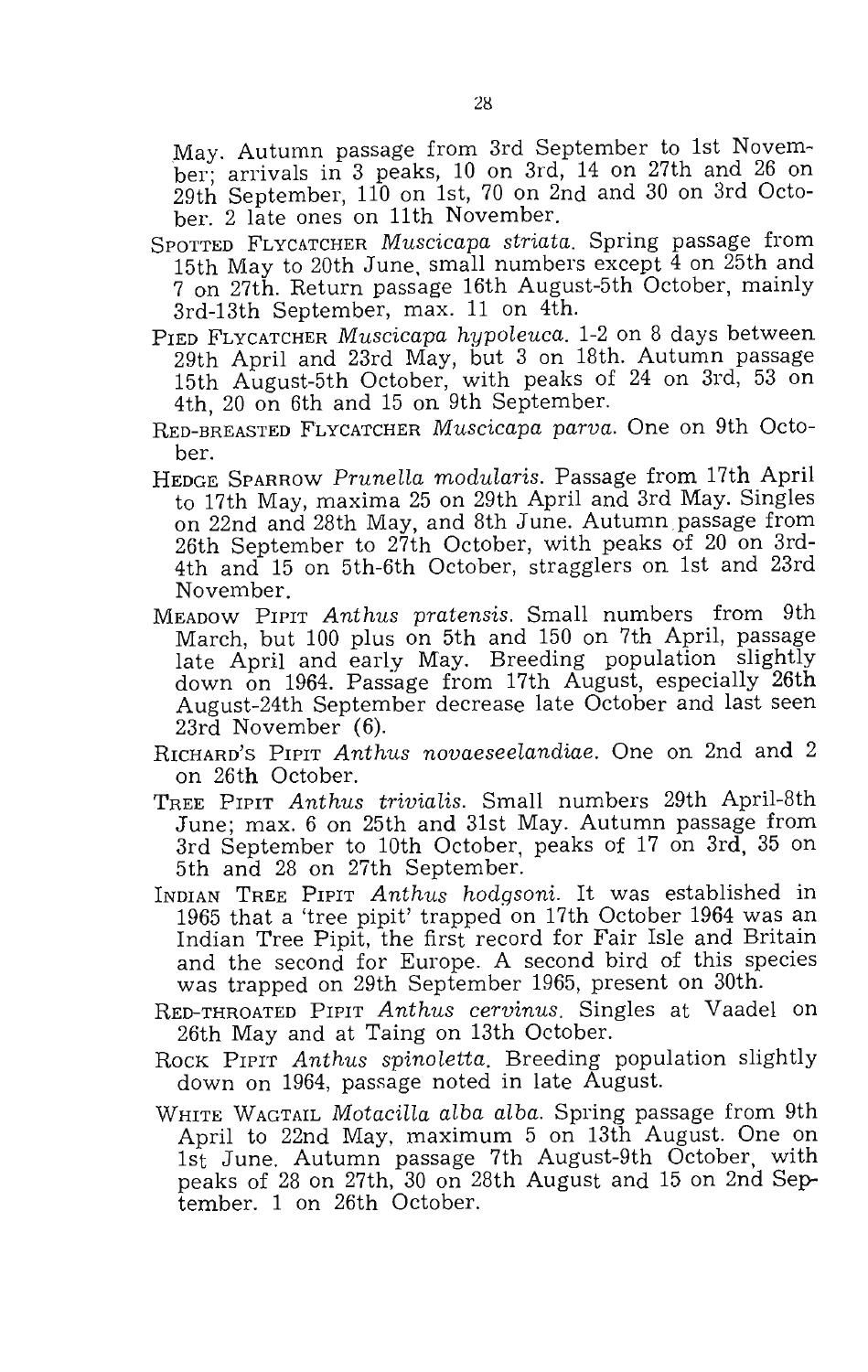- PIED WAGTAIL *Motacilla alba yarrelli*. 2 on 12th-13th March, 1 until 16th and singles on 26th, 27th and 29th March.
- YELLOW WAGTAILS *Motacilla flava.* Spring passage 3rd-28th May, mainly Blue-headed Wagtails, M. *f. flava,* but a pair of Grey-headed Wagtails, *M.* f. *thunbergi,* 14th-20th May. One Blue-headed Wagtail 18th-20th June. Autumn passage of *flavas,* 3rd-11th September, max. 4, and singles 27th-30th September and 4th-5th October.
- WAXWING *Bombycilla garrulus.* Very strong invasion in autumn; one (possibly 2) on 16th October, 30 on 17th, 8 on 19th, 20 on 20th, 2-18 daily until 31st October, when 25 plus. A large arrival of ca. 200 on 1st November, 2 only on 2nd, 1-7 plus most days until 15th November.
- GREAT GREY SHRIKE *Lanius excubitor.* One on 27th-28th June, only record for the year.
- WOODCHAT SHRIKE *Lanius senator*. An adult  $\sigma$  (trapped) on 23rd May-7th June, singing on last date. Another  $\sigma$  trapped on 12th August.
- RED-BACKED SHRIKE *Lanius cristatus.* Single males on 4 days and single females on 6 days between 22nd May and 14th June, but  $2 \varphi \varphi$ s on 1st June. In autumn, 4 on 4th, 3 on 5th, 2 on 6th and 1 on 11th September.
- STARLING *Sturnus vulgaris.* Small passage in late March and early April. Breeding numbers as 1964, good success. First flock, 120 on 25th July. Passage from 27th September, throughout October and early November. A pale off-white bird from 14th to 19th November.
- GREENFINCH *Chloris chloris.* 1, 17th-19th October, 2-8 from 24th October to 1st November. One from 4th (2 on 9th) November until 31st December.
- SISKIN *Carduelis spinus.*  $\sigma$  on 30th April and  $\varphi$  on 21st-28th July. Autumn passage from 4th September to 16th October, with peaks of 9 on 14th, 27 on 25th, increasing to 36 on 28th September, most of flock present until 7th October (24), then decreasing. One on 5th November.
- LINNET *Carduelis cannabina*. One on 2nd-4th March. Spring passage, 9th April-29th May, maximum 9 on 5th May. Singles on 3rd, 11th, 22nd September. 2 on 10th and 1 on 28th October.
- TWITE *Carduelis flavirostris.* 11 on 19th January. Arrivals from 10th February, mainly from 1st April. Breeding numbers low, and autumn flocks usually 70-90, only reaching three figures in late September and October, maximum 140 on 3rd October. A migrant flock of 22 flew south on 25th November.
- REDPOLL *Carduelis flammea.* One Mealy Redpol1, *fLammea*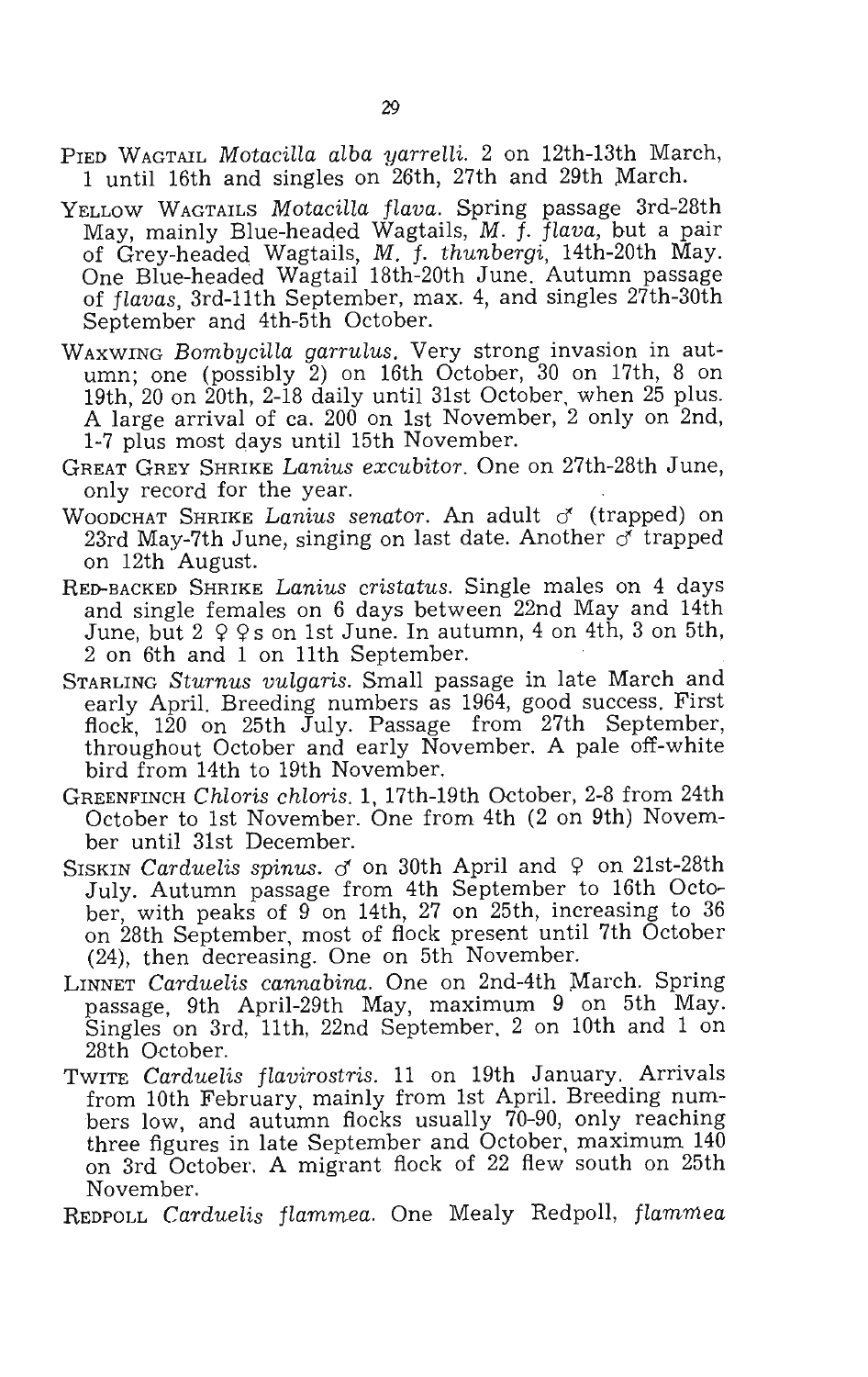On 7th January. Small numbers 16th April to 4th May, included Mealy Redpolls on 16th and 22nd; Greenland Redpoll, *rostrata*, on 27th and 28th, and Lesser Redpolls, *cabaret,* 2 on 28th-29th and 1 on 3rd-4th. 2 Mealy Redpolls on 15th July, and 1-3 on 27th-30th July. 1 Lesser Redpoll on 22nd July. In autumn, 1 on 14th-15th August, 1-2, 17th September-13th October. An invasion of mainly Mealy Redpolls occurred from 20th October to 24th November. The peaks were 90 plus on 23rd October and 75 on 10th November. Most of the birds were rather pale Mealy Redpolls, but some obviously belonged to a hybrid swarm and could only be classed as C. f. *flammea/C. hornemanni exilpes,* and some (up to 10) had the plumage of Coue's (Arctic) Redpoll C. *hornemanni exilpes*.

- ARCTIC REDPOLL *Carduelis hornemanni.* As well as the Coue's Redpolls mentioned under the last species, we trapped one Hornemann's Redpoll C. *h. hornemanni,* 4th-7th November, which arrived in a westerly gale.
- BULLFINCH *Purrhula purrhula*. A  $\Omega$  of the nominate race trapped on 4th December, present until 6th.
- SCARLET GROSBEAK *Carpodacus erythrinus*. An adult 9 from 9th to 13th June; 3rd spring record for Fair Isle. None in autumn 1965.
- CHAFF INCH *Fringilla coelebs.* Small numbers 22nd March-30th May; maximum 5 on 4th May. In autumn, 1 on 3rd and 3 on 4th September. Passage from 23rd September to 10th November, mainly 26th September-5th October, with peaks of 140 on 29th and 180 on 30th September, 120 on 2nd and 100 on 3rd October. One on 20th November.
- BRAMBLING *Fringilla montifringilla*. A c<sup>*i*</sup> on 12th January. Spring passage from 4th April to 20th May, mainly 28th April-6th May, with peaks of 150 on 29th and 30th April (record spring total), 54 on 3rd and 72 on 4th May. Autumn passage from 26th September to 4th November, peaks of 60 on 27th September, 110 on 5th and 150 on 20th October. Late bird 11th-18th November.
- YELLOWHAMMER *Emberiza citrinella*. Singles on 24th January, 31st March, 14th-15th and 20th-21st April, 2nd and 12th May. 2 on 7th May and 1 on 21st June.
- CORN BUNTING *Emberiza calandra*. Singles on 3rd-17th March (trapped), 7th and 19th November.
- BLACK-HEAQED BUNTING *Emberiza melanocephala.* A first summer male at the Houll, 29th-30th June.

RED-HEADED BUNTING *Emberiza bruniceps.* A cf at Quoy on 17th June and a  $\Omega$  at North Haven on 20th June.

YELLOW-BREASTED BUNTING *Emberiza aureola*. One 9 (or 1st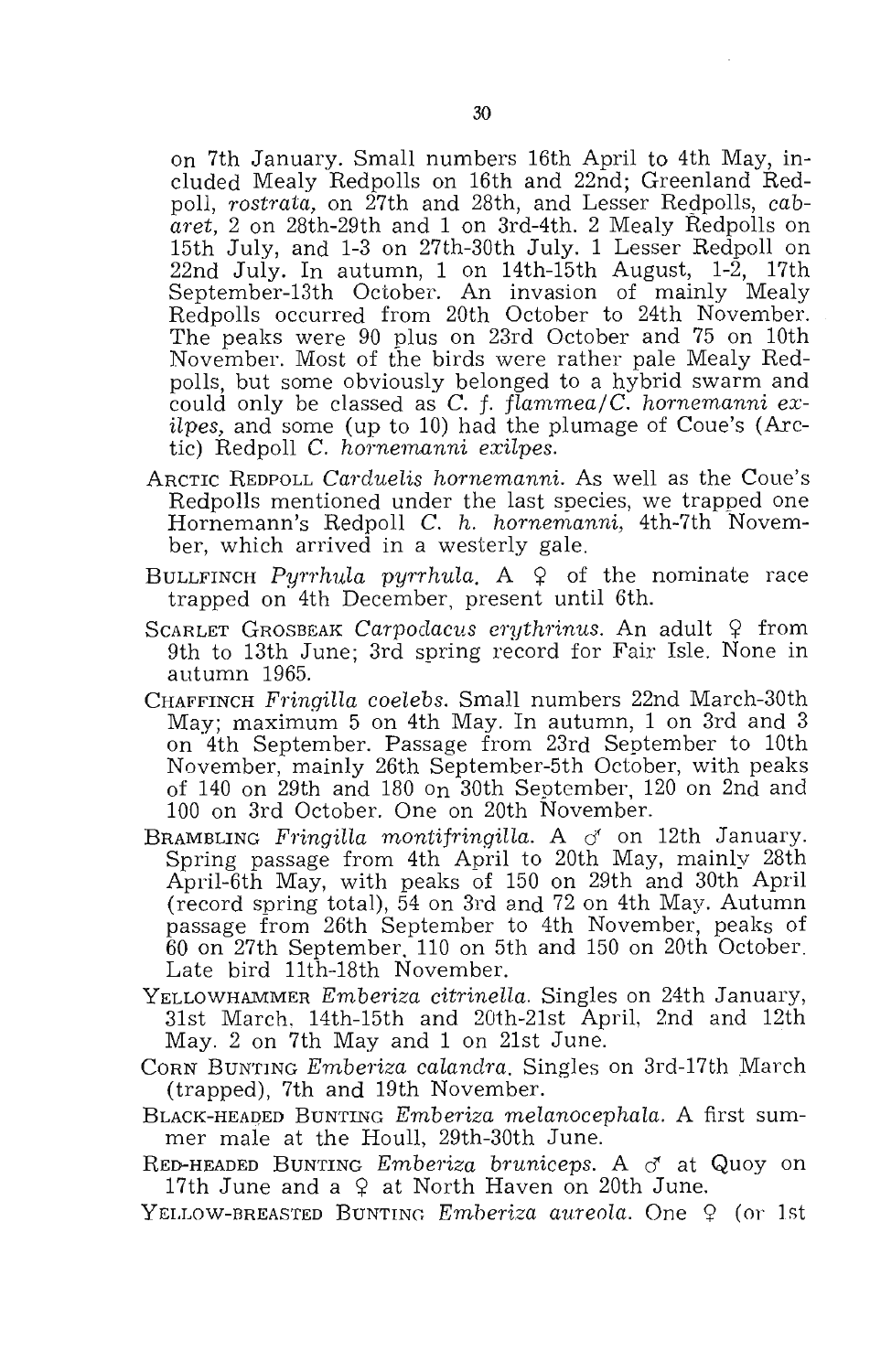winter) at Busta on 9th September.

- ORTOLAN BUNTING *Emberiza hortulana*. A c<sup>*f*</sup> on 6th May. 1-5 from 4th to 11th September, 2 on 13th, 1 on 26th, 4 on 27th and 1 on 29th September. Singles on 6th and 10th October.
- Rustic Bunting *Emberiza rustica*. A  $\sigma$  at Kennaby on 30th April and 1st May; one at North Light on 5th October.
- LITTLE BUNTING *Emberiza pusilla.* One trapped 16th-21st September at Taft.
- REED BUNTING *Emberiza schoeniclus.* Spring passage, 2nd . April-28th May; small numbers but 12 on 6th and 10 on 8th May. Singles on 19th July and 1st August. Autumn passage from 27th September to 3rd November, with peaks of 12 on 3rd and 8 on 6th October. Late singles on 15th, 18th and 20th November.
- LAPLAND BUNTING *Calcarius lapponicus.* Singles on 4th March and 6th April. Autumn passage from 29th August to 15th October, with peaks of  $\overline{7}$  on 10th, 15 on 11th and 9 plus on 12th September. Late singles on 22nd and 26th October, 10th and 20th November.
- SNOW BUNTING *Plectrophenax nivalis.* Up to 30 wintered; arrivals of 41 on 2nd and 70 plus on 9th March, passage until 7th May. Autumn passage from 6th September, but not very numerous, peaks of 100 on 3rd and 16th October, and 150 on 1st and 2nd November.
- HOUSE SPARROW *Passer domesticus.* Numbers still low and probably declining.
- TREE SPARROW *Passer montanus.* 1 on 19th February. 1-2 from 10th April, 3 from 6th and 14 from 12th May, increasing to 32 on 22nd and 40 on 27th May. High numbers until 8th June, then decreased. 1 or 2 pairs nested in South Reeva.<br>1-6 present in August and September, 1-2 in October and singles on 4 days in November.

## *Traps*

The Observatory and Double Dyke traps were rather stormdamaged in the winter and both required attention. The rest were in good order. We built a small duck trap on Byerwell pool, which caught Hooded Crow and Rock Pipits as well as ducks. We sited a small wader trap on the new pool in Gilsetter. Mist nets again accounted for many of the rare species; by night we dazzled and trapped many unusual species, such as Pinkfoot, Barnacle Goose and Long-tailed Duck, and this method also accounted for large numbers of turdidae caught below the lighthouses. In the autumn we moved the obsolete Bluethroat trap, in one piece, to the Vaadel, where we intend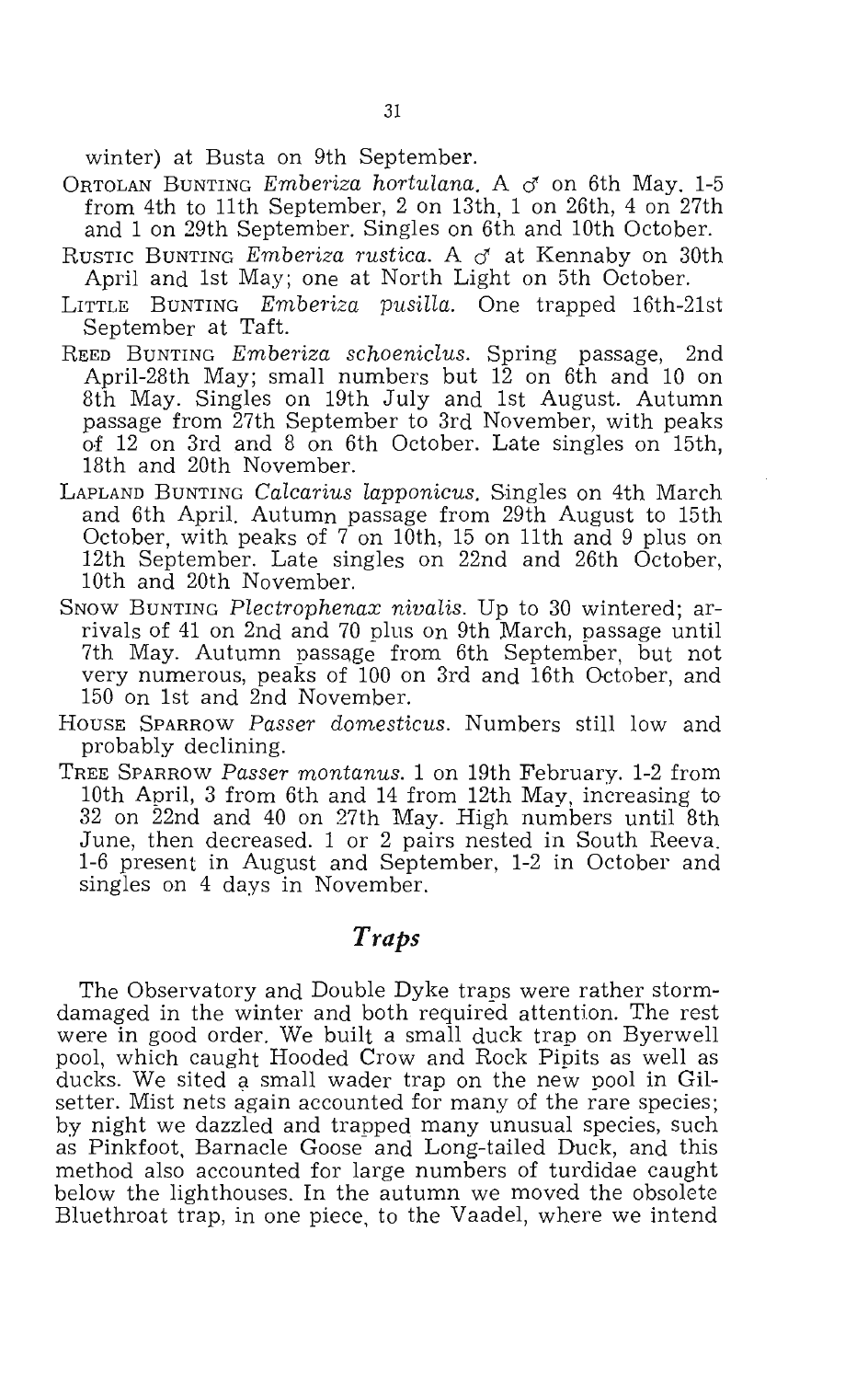to erect it in the plantation. We must mention Richard Lorand who worked wonders with the Fleyg in the autumn and added a hundred Fulmars to our ringing totals.

### *Ringing*

In 1965, 5017 birds of 123 species were ringed with Fair Isle Bird Observatory rings, which is an increase of 1224 birds and eighteen species over the 1964 totals. One hundred and forty-three birds were ringed in Shetland .during my visit, and Magnus Sinclair ringed eighteen birds in Unst, including a Whimbrel; my total included a pullus Red-necked Phalarope. The leading monthly scores were 1095 in August and 897 in JUly. The leading species scores were Shag 754; Fulmar 455; Wheatear 450; Starling 428; Blackbird 384; Rock Pipit 270; Robin 212; Redwing 184; Meadow Pipit 167; Guillemot 154 and Storm Petrel 165. The totals for Fulmar (270), Shag (548) and Guillemot (73) are records for Fair Isle; the numbers in brackets being previous best. Species ringed for the first time by the Observatory were Pink-footed Goose, Barnacle Goose, Dotterel (2), Little Ringed Plover and Iceland Gull. Other unusual species ringed were Long-tailed Duck, Grey-lag, Whooper Swan (3), Quail, Ruff (4), Common Gull (6 on F.I.), Black-bellied Dipper, Stonechat (in July), Nightingale (2), Thrush Nightingale (2), Bluethroat (3), Marsh Warbler (2), Aquatic Warbler (2), Icterine Warbler (3), Yellow-browed Warbler, Indian Tree Pipit, Waxwing (4), Woodchat Shrike (2), Hornemann's Redpoll, Ortolan (2) and Little Bunting.

The annual and cumulative totals are brought up to date in Table I.

#### TABLE I

| Year | No of Birds       | No. of Species |
|------|-------------------|----------------|
| 1948 | 288               | 38             |
| 1949 | 1505              | 63             |
| 1950 | 2394              | 74             |
| 1951 | 2234              | 77             |
| 1952 | 1932              | 74             |
| 1953 | 2550              | 80             |
| 1954 | 2317              | 75             |
| 1955 | 2457              | 82             |
| 1956 | 3290              | 81             |
| 1957 | 2924              | 87             |
| 1958 | 4572              | 101            |
| 1959 | 4761              | 116            |
| 1960 | 5110<br><b>CD</b> | 112            |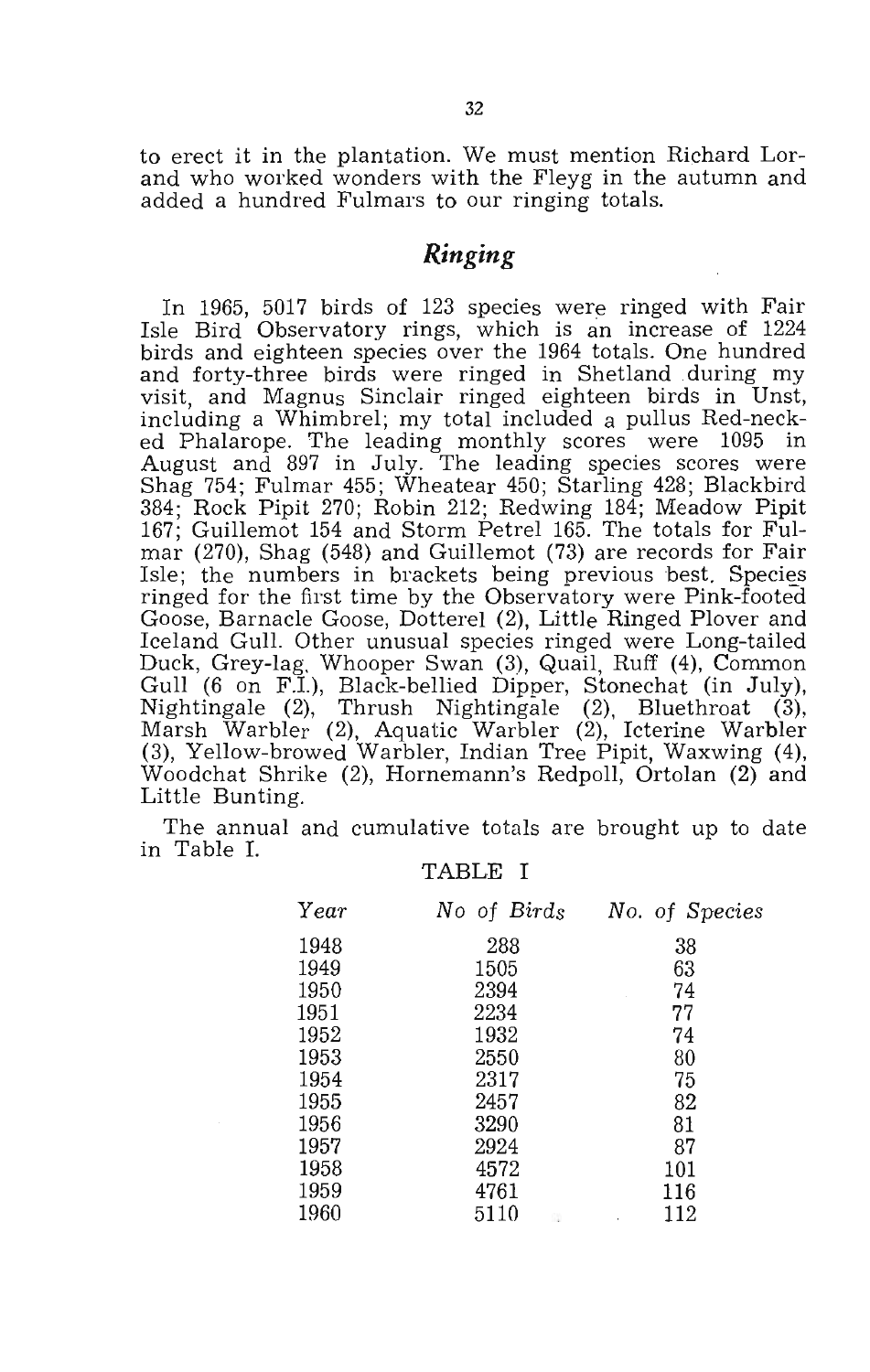| 5656  | 111 |
|-------|-----|
| 5754  | 125 |
| 5863  | 120 |
| 3795  | 106 |
| 5017  | 123 |
| 62419 | 199 |
|       |     |

Table 2 gives the ringing total for the individual species, together with the number of recoveries of each species away from Fair Isle (or, in a few instances away from the ringing locality in Shetland).

|                      |                | Numbers Ringed |                             | Numbers Recovered |      |                |
|----------------------|----------------|----------------|-----------------------------|-------------------|------|----------------|
|                      | 1948-64        | 1965           | Total                       | 1948-64           | 1965 | Total          |
| Slavonian Grebe      | 1              |                | 1                           |                   |      |                |
| Little Grebe         | 1              |                | 1                           |                   |      |                |
| Storm Petrel         | 243            | 165            | 408                         | 1                 |      | T              |
| Fulmar               | 1647           | 455            | 2002                        | 9                 | 1    | 10             |
| Gannet               | 9              | 1              | 10                          |                   |      |                |
| Cormorant            | $\overline{4}$ |                | 4                           |                   |      |                |
| Shag                 | 3551           | 754            | 4305                        | 96                | 10   | 106            |
| Heron                | 7              | 1              | 8                           |                   |      |                |
| Mallard              | $\frac{4}{7}$  | $\frac{2}{5}$  | 6                           |                   |      |                |
| Teal                 |                |                | 12                          | $\mathbf{2}$      |      | 2              |
| Wigeon               | $\overline{5}$ | $\mathbf 1$    | 6                           |                   |      |                |
| Scaup                | $\mathbf{1}$   | $\mathbf{1}$   |                             |                   |      |                |
| Tufted Duck          | $\mathbf{1}$   | $\overline{4}$ | $\frac{2}{5}$ $\frac{5}{3}$ |                   |      |                |
| Goldeneye            | $\frac{2}{2}$  |                |                             |                   |      |                |
| Long-tailed Duck     |                | 1              |                             |                   |      |                |
| Velvet Scoter        | $\overline{1}$ |                | $\mathbf{1}$                |                   |      |                |
| Eider                | 29             | 1              | 30                          |                   |      |                |
| Red-br.<br>Merganser | $\mathbf{1}$   |                | $\mathbf 1$                 |                   |      |                |
| Greylag Goose        | $\overline{2}$ | 1              | 3                           |                   |      |                |
| White-front          | $\mathbf{1}$   |                | $\mathbf{1}$                |                   |      |                |
| Pink-footed Goose    |                | 1              | 1                           |                   |      |                |
| Barnacle Goose       |                | $\mathbf 1$    | $\mathbf{1}$                |                   |      |                |
| Whooper              | 6              | 3              | 9                           |                   |      |                |
| Sparrowhawk          | 49             | $\overline{2}$ | 51                          | 8                 |      | 8              |
| Peregrine            | 5              |                | 5                           |                   |      |                |
| Merlin               | 99             | 4              | 103                         | 11                |      | 11             |
| Kestrel              | 17             | 1              | 18                          | 3                 |      | 3              |
| Red-footed Falcon    | 1              |                | 1                           |                   |      |                |
| Quail                | 1              | 1              | $\overline{2}$              |                   |      |                |
| Water Rail           | 114            | $\overline{4}$ | 118                         | $\overline{2}$    |      | 2              |
| Spotted Crake        | $\overline{2}$ |                | $\overline{2}$              |                   |      |                |
| Corncrake            | 22             |                | 22                          | $\overline{2}$    |      | $\overline{2}$ |
| Moorhen              | 31             | $\overline{2}$ | 33                          |                   |      |                |

#### TABLE 2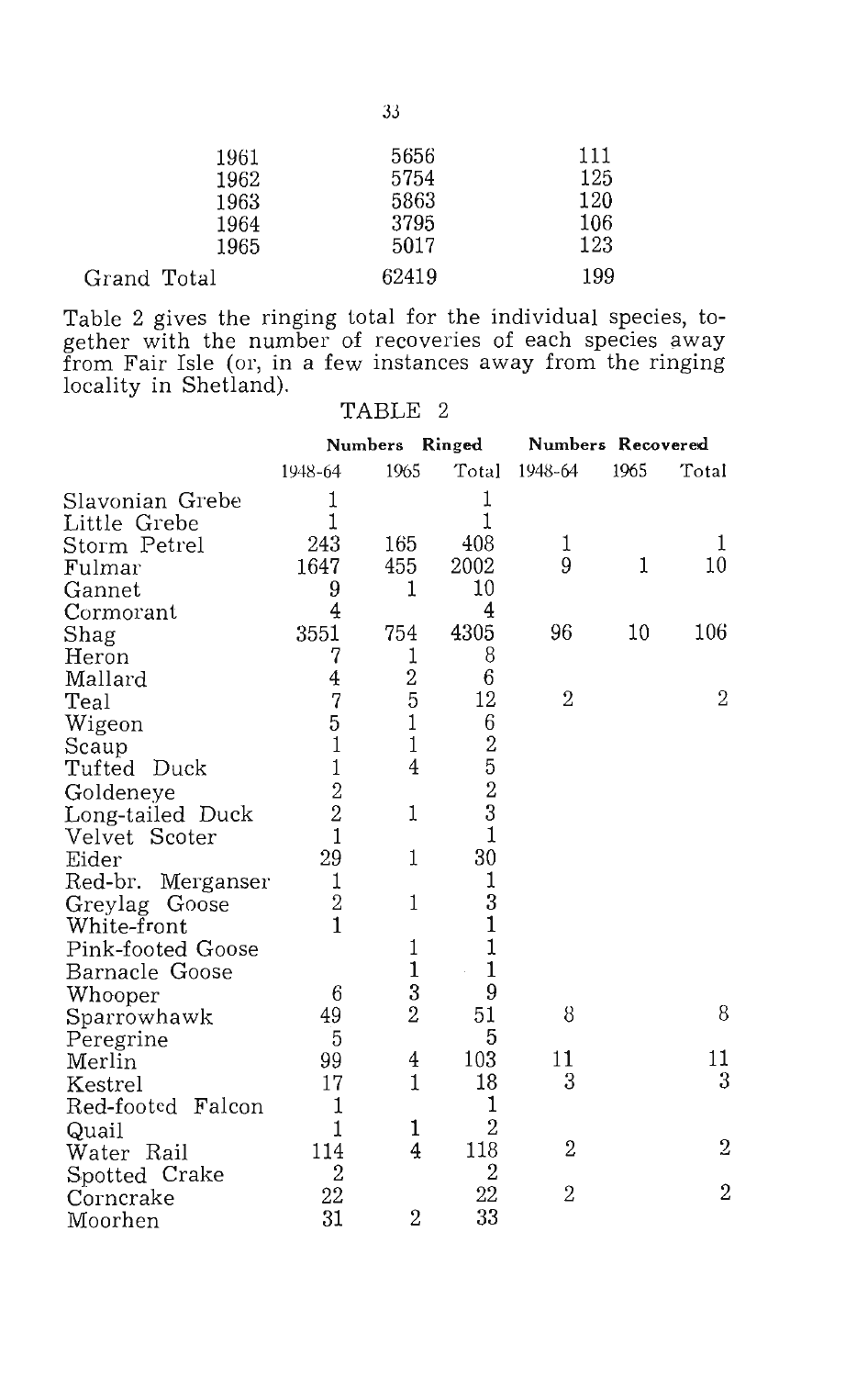| Coot                     | 6              |                | 6                 |                |                |                  |
|--------------------------|----------------|----------------|-------------------|----------------|----------------|------------------|
| Oystercatcher            | 447            | 27             | 474               | 18             | 1              | 19               |
| Lapwing                  | 208            |                | 208               | 3              |                | 3                |
| Ringed Plover            | 156            | 9              | 165               | $\overline{2}$ | 1              | 3                |
| Little Ringed Plover     |                | 1              | $\mathbf{1}$      |                |                |                  |
| Golden Plover            | 3              |                | 3                 |                |                |                  |
| Dotterel                 |                | $\overline{2}$ | $\overline{2}$    |                |                |                  |
| Turnstone                | 19             | 13             | 32                |                |                |                  |
| Snipe                    | 76             | 16             | 92                | 3              |                | 3                |
| Jack Snipe               | 15             | 5              | 20                |                |                |                  |
| Woodcock                 | 88             | 9              | 97                | 4              |                | 4                |
| Curlew                   | 8              | 1              | 9                 |                |                |                  |
| Whimbrel                 | $\,6$          | 1              | 7                 |                |                |                  |
| Bar-tailed Godwit        | 4              | $\mathbf 1$    | 5                 | 1              | 1              | $\overline{2}$   |
| Green Sandpiper          | 11             | $\mathbf{1}$   | 12                |                |                |                  |
| Wood Sandpiper           | 5              |                | 5                 |                |                |                  |
| Common                   | 15             |                | 20                |                |                |                  |
| Sandpiper<br>Redshank    | 40             | 5<br>8         | 48                | 1              |                | 1                |
|                          | 1              |                |                   |                |                |                  |
| Spotted Redshank         | 3              |                | $\mathbf{1}$<br>3 |                |                |                  |
| Greenshank               |                |                |                   |                |                |                  |
| Knot                     | 24             |                | 24                |                |                |                  |
| Purple Sandpiper         | 51             | 6              | 57                |                |                |                  |
| Little Stint             | 10             |                | 10                |                |                |                  |
| Western Sandpiper        | 1              |                | 1                 |                |                |                  |
| Am. Pectoral Sandpiper 2 |                |                | $\overline{2}$    |                |                |                  |
| Dunlin                   | 121            | 4              | 125               | $\overline{2}$ |                | $\mathbf{2}$     |
| Sanderling               | 42             | 1              | 43                |                |                |                  |
| Ruff                     | 5              | 4              | 9                 | 1              |                | 1                |
| Red-necked Phalarope     | $\overline{2}$ | 1              | 3                 |                |                |                  |
| Arctic Skua              | 1067           | 9              | 1076              | 21             | 3              | 24               |
| Bonxie                   | 368            | 20             | 388               | 3              | $\overline{2}$ | 5                |
| Pomarine Skua            | 1              |                | 1                 |                |                |                  |
| Great Blackback          | 220            | 29             | 249               | 12             | 3              | 15               |
| Lesser<br>Blackback      | 249            | 34             | 283               | 4              |                | 4                |
| Herring Gull             | 410            | 21             | 431               | 10             | 5              | 15               |
| Common<br>Gull           | 39             | 15             | 54                |                |                |                  |
| Glaucous Gull            | 5              |                | 5                 | 1              |                | 1                |
| Iceland Gull             |                | 1              | 1                 |                |                |                  |
| Black-headed<br>Gull     | 34             |                | 34                | $\sqrt{2}$     |                | $\overline{2}$   |
| Kittiwake                | 117            | 26             | 143               | $\mathbf{1}$   |                | 1                |
| Common<br>Tern           | 11             |                | 11                |                |                |                  |
| Arctic Tern              | 95             |                | 95                |                |                |                  |
| Razorbill                | 366            | 36             | 402               | 18             | 1              | 19               |
| Little Auk               | 4              |                | 4                 |                |                |                  |
| Guillemot                | 294            | 154            | 448               | 11             | 3              | 14               |
| Black<br>Guillemot       | 250            | 68             | 318               | $\overline{2}$ |                | $\boldsymbol{2}$ |
| Puffin                   | 3494           | 32             | 3526              | $\overline{4}$ | $\overline{2}$ | $6\phantom{.}$   |
| Wood<br>Pigeon           | 16             | $\overline{2}$ | 18                | $\mathbf{1}$   | $\mathbf{1}$   | $\overline{2}$   |
|                          |                |                |                   |                |                |                  |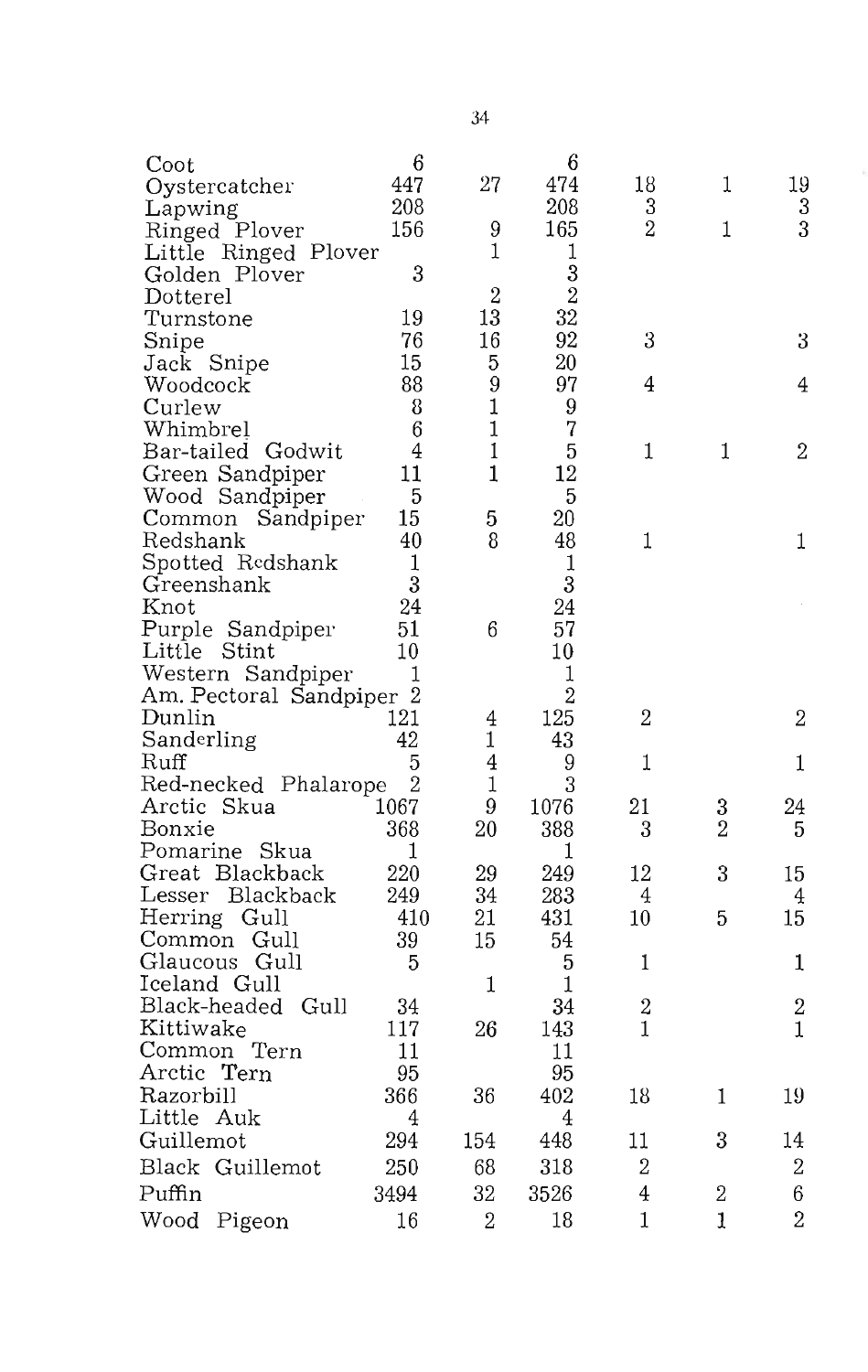| Turtle Dove                | 12             |                | 12             |                |                |                  |
|----------------------------|----------------|----------------|----------------|----------------|----------------|------------------|
| Collared Dove              | $\overline{2}$ | 1              | 3              |                |                |                  |
| Cuckoo                     | 30             | 1              | 31             | 1              |                | 1                |
| Long-eared Owl             | 32             | 3              | 35             | $\overline{2}$ |                | $\overline{2}$   |
| Short-eared Owl            | 1              |                | 1              |                |                |                  |
| Swift                      | 7              |                | $\overline{7}$ | 1              |                | 1                |
| Great Spotted              |                |                |                |                |                |                  |
| Woodpecker                 | 7              |                | $\overline{7}$ |                |                |                  |
| Wryneck                    | 33             | 5              | 38             |                |                |                  |
| Short-toed<br>Lark         | 2              |                | 2              |                |                |                  |
| Woodlark                   | 1              |                | 1              |                |                |                  |
| Skylark                    | 311            | 15             | 326            | $\mathbf 2$    |                | $\boldsymbol{2}$ |
| Swallow                    | 78             | 15             | 93             | 1              |                | $\mathbf{1}$     |
| House Martin               | 33             | 2              | 35             |                |                |                  |
| Raven                      | -1             |                | 1              |                |                |                  |
| Hooded Crow                | 11             | 8              | 19             |                |                |                  |
| Rook                       | 4              |                | $\overline{4}$ |                |                |                  |
| Great Tit                  | $\mathbf 1$    |                | 1              |                |                |                  |
| Blue Tit                   | $\overline{2}$ |                | $\overline{2}$ |                |                |                  |
| Treecreeper                | 1              |                | $\mathbf{1}$   |                |                |                  |
| Wren                       | 326            | 20             | 346            |                |                |                  |
|                            |                |                |                |                |                |                  |
| Dipper                     | 4              | 1              | 5              |                |                |                  |
| Mistle Thrush<br>Fieldfare | 8              |                | 8              |                |                |                  |
|                            | 170            | 63             | 233            |                |                |                  |
| Song Thrush                | 478            | 84             | 562            | 13             |                | 13               |
| Redwing                    | 2423           | 184            | 2607           | 23             | 3              | 26               |
| Dusky Thrush               | 1              |                | 1              |                |                |                  |
| Black-throated Thrush 1    |                |                | $\mathbf{1}$   |                |                |                  |
| Ring Ouzel                 | 59             | 22             | 81             | 1              |                | 1                |
| Blackbird                  | 8033           | 384            | 8417           | 145            | 13             | 158              |
| Grey-cheeked Thrush        | 2              |                | $\overline{2}$ |                |                |                  |
| Wheatear                   | 7707           | 450            | 8157           | 38             | $\overline{2}$ | 40               |
| Black-eared Wheatear       | 2              |                | 2              |                |                |                  |
| Stonechat                  | 12             | 1              | 13             |                |                |                  |
| Whinchat                   | 217            | 23             | 240            | 1              |                | 1                |
| Redstart                   | 561            | 42             | 603            |                |                |                  |
| Black Redstart             | 35             |                | 35             |                |                |                  |
| Nightingale                | 1              | $\overline{2}$ | 3              |                |                |                  |
| Thrush Nightingale         | $\overline{2}$ | $\overline{2}$ | 4              |                |                |                  |
| Bluethroat                 | 80             | 3              | 83             | $\mathbf{1}$   |                | 1                |
| Robin                      | 1806           | 212            | 2018           | 11             | $\overline{2}$ | 13               |
| Grasshopper Warbler        | 16             | 4              | 20             |                |                |                  |
| Lanceolated Warbler        | 3              |                | 3              |                |                |                  |
| Pallas's Grasshopper       |                |                |                |                |                |                  |
| Warbler                    | 1              |                | 1              |                |                |                  |
| River Warbler              | $\mathbf{1}$   |                | $\mathbf{1}$   |                |                |                  |
| Great Reed Warbler         | $\mathbf{1}$   |                | 1              |                |                |                  |
| Reed Warbler               | 33             | 4              | 37             | 1              |                |                  |
|                            |                |                |                |                |                | 1                |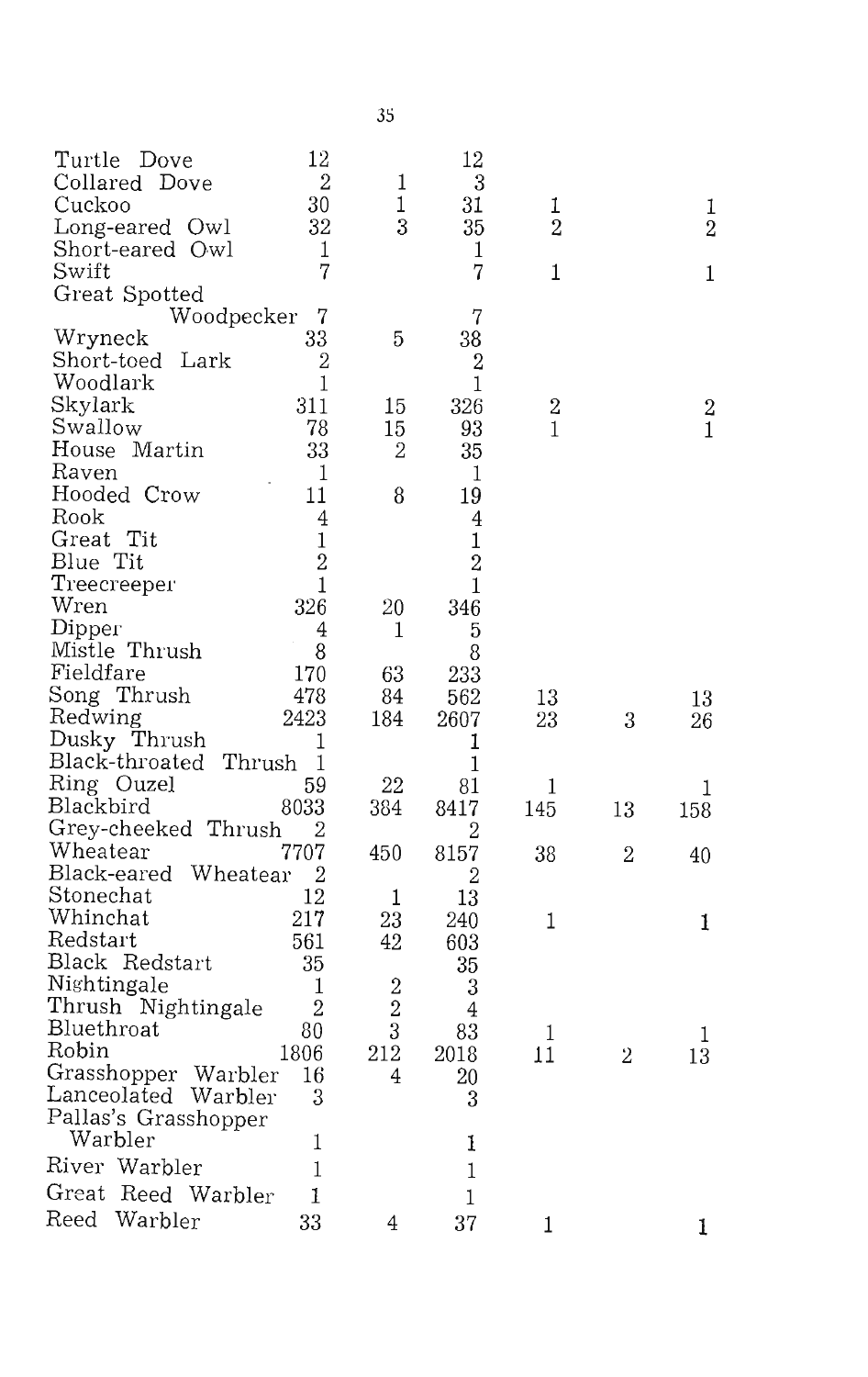| Marsh Warbler          | 17             | $\overline{2}$ | 19             |                |                  |                  |
|------------------------|----------------|----------------|----------------|----------------|------------------|------------------|
| Paddyfield Warbler     | 1              |                | 1              |                |                  |                  |
| Thick-billed Warbler   | 1              |                | 1              |                |                  |                  |
| Sedge Warbler          | 116            | $\overline{c}$ | 118            |                |                  |                  |
| Aquatic Warbler        | 4              | $\overline{2}$ | 6              |                |                  |                  |
| Melodious Warbler      | 2              |                | $\overline{2}$ |                |                  |                  |
| Warbler<br>Icterine    | 19             | 3              | 22             |                |                  |                  |
| Booted Warbler         | 1              |                | $\mathbf 1$    |                |                  |                  |
| Blackcap               | 404            | 49             | 453            | $\overline{2}$ |                  | $\overline{2}$   |
| Barred Warbler         | 89             | 10             | 99             |                |                  |                  |
| Garden Warbler         | 568            | 129            | 697            |                |                  |                  |
| Whitethroat            | 341            | 15             | 356            |                |                  |                  |
| Lesser Whitethroat     | 136            | 11             | 147            |                |                  |                  |
| Subalpine Warbler      | 5              |                | 5              |                |                  |                  |
| Willow Warbler         | 807            | 45             | 852            |                |                  |                  |
| Greenish Warbler       | 5              |                | 5              |                |                  |                  |
| Chiffchaff             | 133            | 22             | 155            |                |                  |                  |
| Wood Warbler           | 15             | 2              | 17             |                |                  |                  |
| Bonelli's Warbler      | $\mathbf 1$    |                | 1              |                |                  |                  |
| Arctic Warbler         | 10             |                | 10             |                |                  |                  |
| Yellow-browed          |                |                |                |                |                  |                  |
| Warbler                | 18             | 1              | 19             |                |                  |                  |
| Dusky Warbler          | 1              |                | $\mathbf{1}$   |                |                  |                  |
| Goldcrest              | 313            | 54             | 367            |                |                  |                  |
| Spotted Flycatcher     | 163            | 15             | 178            | 1              |                  | $\mathbf{1}$     |
| Pied Flycatcher        | 295            | 37             | 332            | $\overline{2}$ |                  | $\boldsymbol{2}$ |
| Red-breasted Fly.      | 29             |                | 29             |                |                  |                  |
| Hedge Sparrow          | 398            | 50             | 448            | 3              |                  | 3                |
| Meadow Pipit           | 3921           | 167            | 4088           | 32             |                  | 32               |
| Tree Pipit             | 157            | 13             | 170            |                |                  |                  |
| Indian Tree Pipit      | 1              | 1              | $\overline{2}$ |                |                  |                  |
| Petchora Pipit         | 1              |                | $\mathbf{1}$   |                |                  |                  |
| Red-throated Pipit     | 1              |                | 1              |                |                  |                  |
| Rock Pipit             | 3168           | 270            | 3438           | 6              | $\boldsymbol{2}$ | 8                |
| Richard's Pipit        | 3              |                | 3              |                |                  |                  |
| Tawny Pipit            | $\mathbf{1}$   |                | 1              |                |                  |                  |
| Pied/White Wagtail     | 250            | 11             | 261            | 3              |                  | 3                |
| Grey Wagtail           | 4              |                | 4              | $\mathbf 1$    |                  | 1                |
| Yellow Wagtail spp.    | 6              | 1              | 7              |                |                  |                  |
| Citrine Wagtail        | 3              |                | 3              |                |                  |                  |
| Waxwing                | $\overline{7}$ | 4              | 11             |                |                  |                  |
| Great Grey Shrike      | 22             |                | 22             |                |                  |                  |
| Lesser Grey Shrike     | 3              |                | 3              |                |                  |                  |
| Woodchat Shrike        | 3              | $\overline{2}$ | 5              |                |                  |                  |
| Red-backed Shrike      | 35             | 3              | 38             |                |                  |                  |
| Starling               | 5153           | 428            | 5581           | 36             | 7                | 43               |
| Rose-coloured Starling | 1              |                | $\mathbf{1}$   |                |                  |                  |
| Greenfinch             | 10             | 1              | 11             |                |                  |                  |
|                        |                |                |                |                |                  |                  |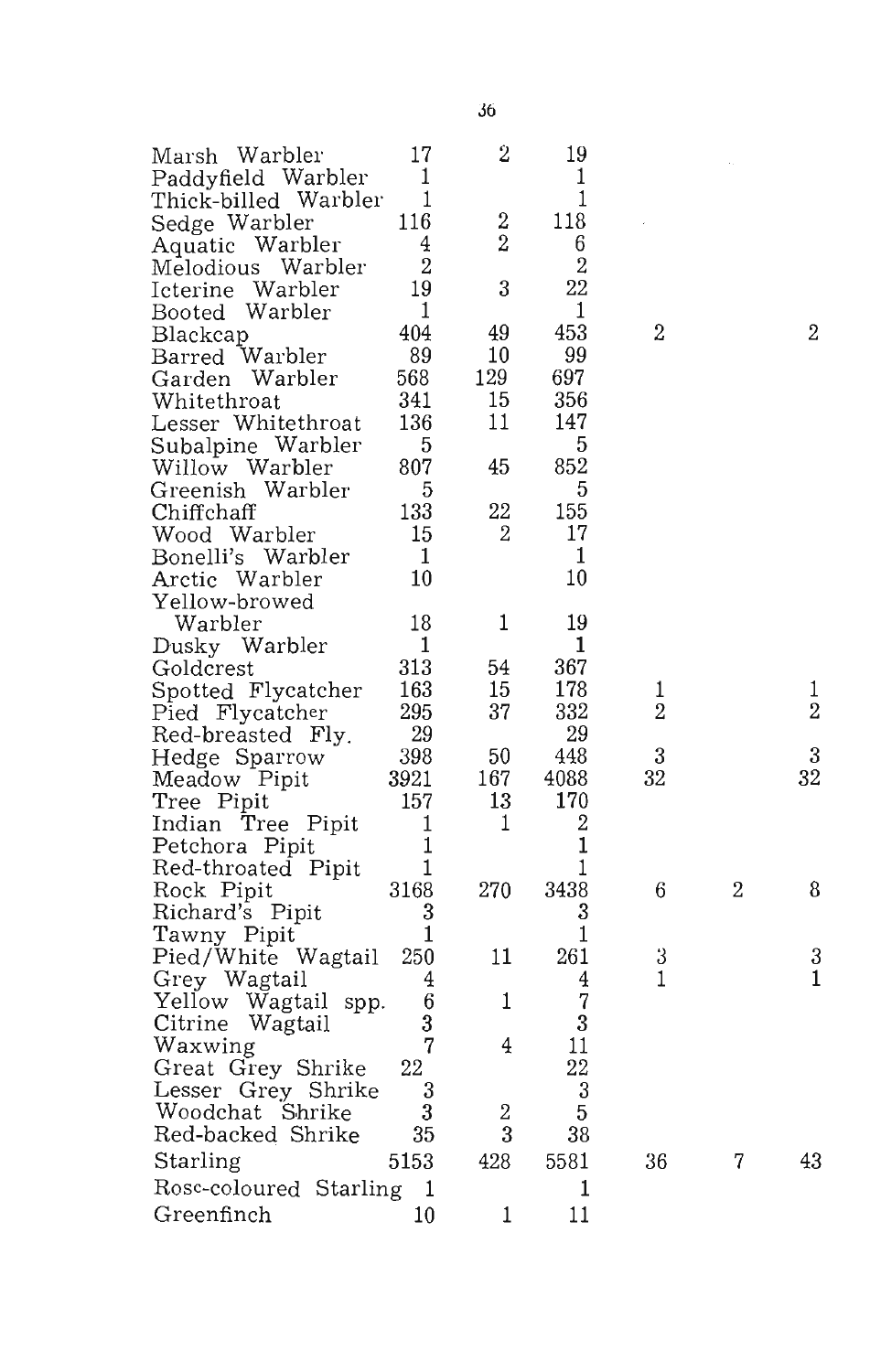| Goldfinch          | $\overline{2}$ |                | 2              |     |    |     |
|--------------------|----------------|----------------|----------------|-----|----|-----|
| Siskin             | 102            | 8              | 110            |     |    |     |
| Linnet             | 10             | 5              | 15             |     |    |     |
| Twite              | 1702           | 39             | 1741           | 2   |    | 2   |
| Redpoll            | 94             | 29             | 123            |     |    |     |
| Arctic Redpoll     | $\overline{2}$ | 1              | 3              |     |    |     |
| Bullfinch          | 6              | 1              | $\overline{7}$ |     |    |     |
| Scarlet Grosbeak   | 17             |                | 17             |     |    |     |
| Crossbill          | 255            |                | 255            | 1   |    | 1   |
| Parrot Crossbill   | 35             |                | 35             |     |    |     |
| Chaffinch          | 440            | $^{20}$        | 460            |     |    |     |
| Brambling          | 210            | 14             | 224            | 1   |    | 1   |
| Yellowhammer       | 16             |                | 16             |     |    |     |
| Corn Bunting       | 1              | 1              | $\frac{2}{3}$  |     |    |     |
| Red-headed Bunting | 3              |                |                |     |    |     |
| Yellow-breasted    |                |                |                |     |    |     |
| Bunting            | $\overline{2}$ |                | $\mathbf{2}$   |     |    |     |
| Ortolan            | 6              | $\overline{2}$ | 8              |     |    |     |
| Rustic Bunting     | $\overline{4}$ |                | 4              | 1   |    | 1   |
| Little Bunting     | 9              | 1              | 10             |     |    |     |
| Reed Bunting       | 65             |                | 68             | 1   |    | 1   |
| Lapland Bunting    | 29             | $\frac{3}{1}$  | 30             |     |    |     |
| Snow Bunting       | 157            | $\overline{6}$ | 163            | 2   |    | 2   |
| House Sparrow      | 758            | 9              | 767            |     |    |     |
| Tree Sparrow       | 9              | 3              | 12             |     |    |     |
| GRAND TOTAL        | 57402          | 5017           | 62419          | 593 | 63 | 656 |

#### *Reco'Yeries* **1965**

Recoveries of sixty-three birds ringed by the Observatory were reported during the year. Only one bird ringed elsewhere was controlled at Fair Isle during 1965. The most exciting recovery was an Arctic Skua ringed as a chick on 9th July 1963 and found exhausted in Brazil on 17th May 1965; our first recovery of this species on the other side of the Atlantic.

One Fulmar recovery was reported, and that was a young bird from August 1964, found off Tromso in May. Ten Shags were reported; 3 in Shetland, 1 in Orkney, 2 in Caithness and singles in Kincardine, Ross, Fife and Northumberland. One 1958 Oystercatcher chick was shot in March at Heysham (Lancashire). Our other two wader recoveries were interesting-a first winter Ringed Plover ringed on 24th August and recovered 14 days later near Cabourg (France) and a Bar-tailed Godwit ringed on 29th August and shot in Jutland 12 days later. This Godwit provides our second long-distance recovery for this species from only 5 birds ringed.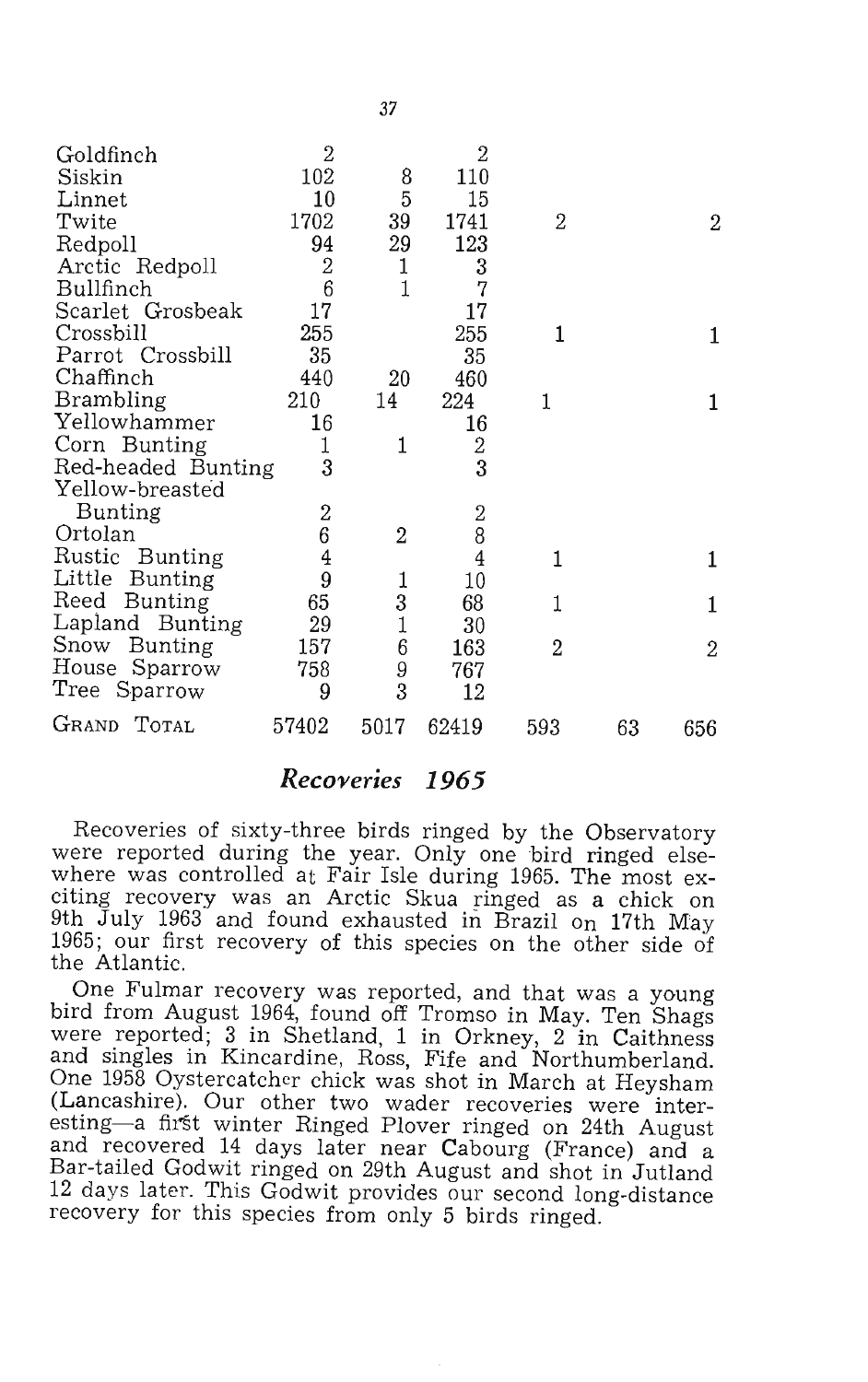Arctic Skua chicks ringed in 1959 and 1960 were found in Yorkshire and Shetland in the autumn. A Great Skua chick ringed by Magnus Sinclair in Unst was in Spain in late December; another of his birds was found in Whalsay, Shetland. Two winter-ringed Great Black-backed Gulls were found in Denmark and Norway, and a local juvenile was found a year later in Yorkshire. 5 Herring Gull recoveries were reported; local birds in the Netherlands. Durham and Aberdeen (2), and a winter-ringed bird in north Norway.

A Razorbill in March in Northumberland; 3 Guillemots in Norway and a 1958 adult Puffin in Barra on 24th January and a 1961 chick in Spain on 7th March. The last two provide only our 5th and 6th recoveries. An April 1964 Wood Pigeon was shot in Caithness on 8th September. Two Redwings were found in Portugal in the winter months, and a September bird was controlled two days later on Foula. 13 Blackbirds were reported; 5 in Norway and one in Sweden in the summer, and winter recoveries in Sligo (Ireland), Aberdeen (2), Angus, Sutherland and Buckinghamshire. The most interesting Blackbird was a 1st winter female ringed on 26th March and recovered in Spain on 12th December.

One Wheatear was found a year later in Unst in May and a juvenile ringed on 2nd August was controlled at Heligoland on 4th September. A March 1964 Robin was found in Denmark in February and one ringed on 5th May was controlled at Falsterbo (Sweden) on 18th May. A Rock Pipit was in Orkney, but another had gone 310 miles south to Tynemouth in 4 months by 15th December. 7 Starlings were reported; locals in Shetland and Orkney, and migrants found in summer in Norway (2), Denmark, Sweden and the last from 27° *33'E* in Finland. Full details to appear in Bulletin.

Ringed Stranger. An adult male Blackbird which we netted in October was ringed as a chick in Vestfold., Norway, on 5th June 1964.

#### *Publications*

Kenneth Williamson's book, *Fair Isle and its Birds*, was published by Oliver and Boyd, Edinburgh in October, 1965. The checklist of the birds of Fair Isle published by Peter Davis in F.I.B.O. Bulletins, Vol. Nos. **1,** 2, 3 and 4 was included at the end of the book.

The annual report for 1964 was circulated to members in September.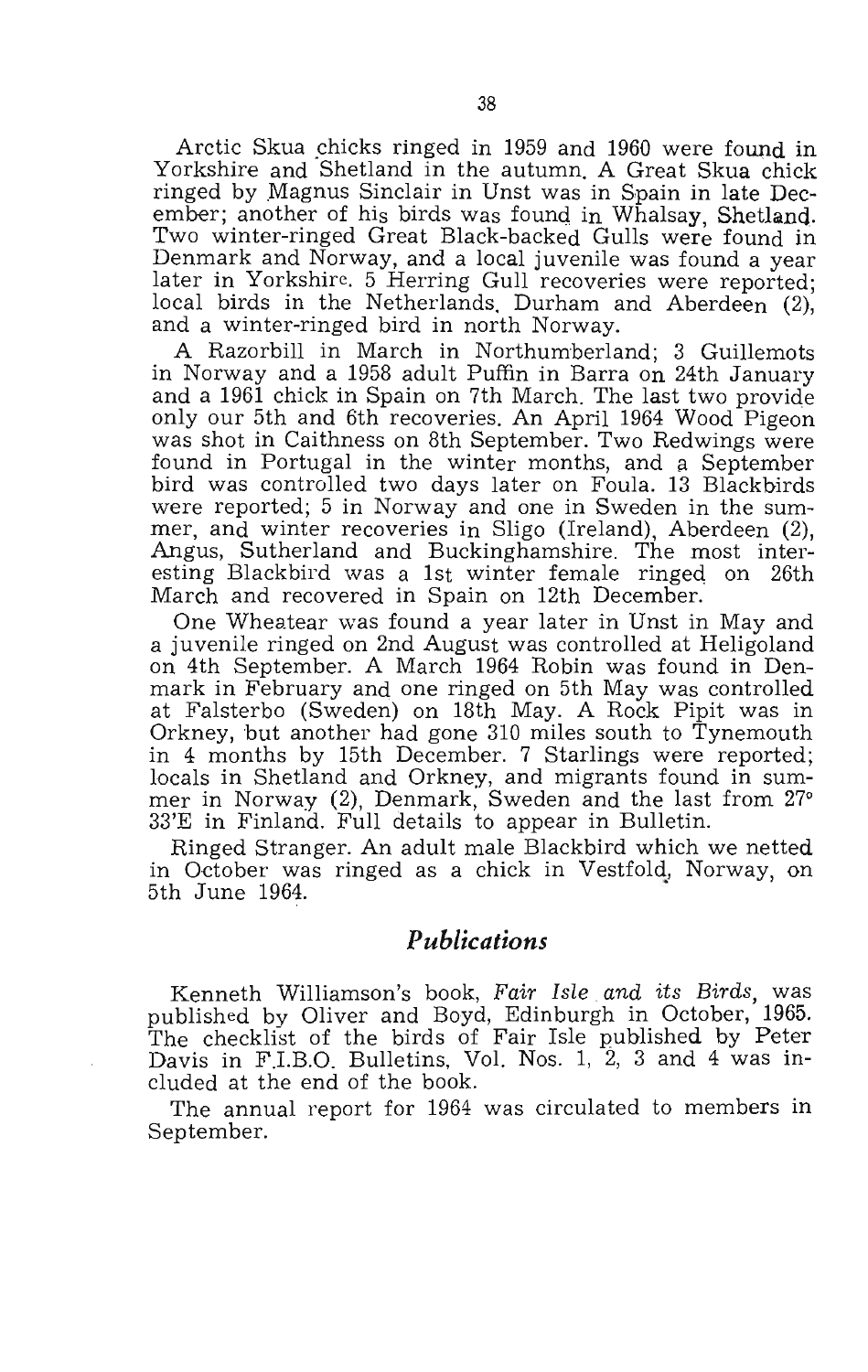# $"$  **Fair Isle and its Birds**"

by

#### **KENNETH WILLlAMSON, F.R.S.E.**

with

A LIST OF THE BIRDS OF FAIR ISLE, with notes on status,

by PETER DAVIS, B.A.

#### **Price 305**

Send your remittance now for a copy to

# THE BIRD BOOKSHOP

(Managed by the Scottish Ornithologists' Club)

#### **The Scottish Centre for Ornithology and Bird Protection**

21 REGENT TERRACE, EDINBURGH, 7

All orders delivered post free. Terms: Strictly cash with order. Ask for latest Catalogue.